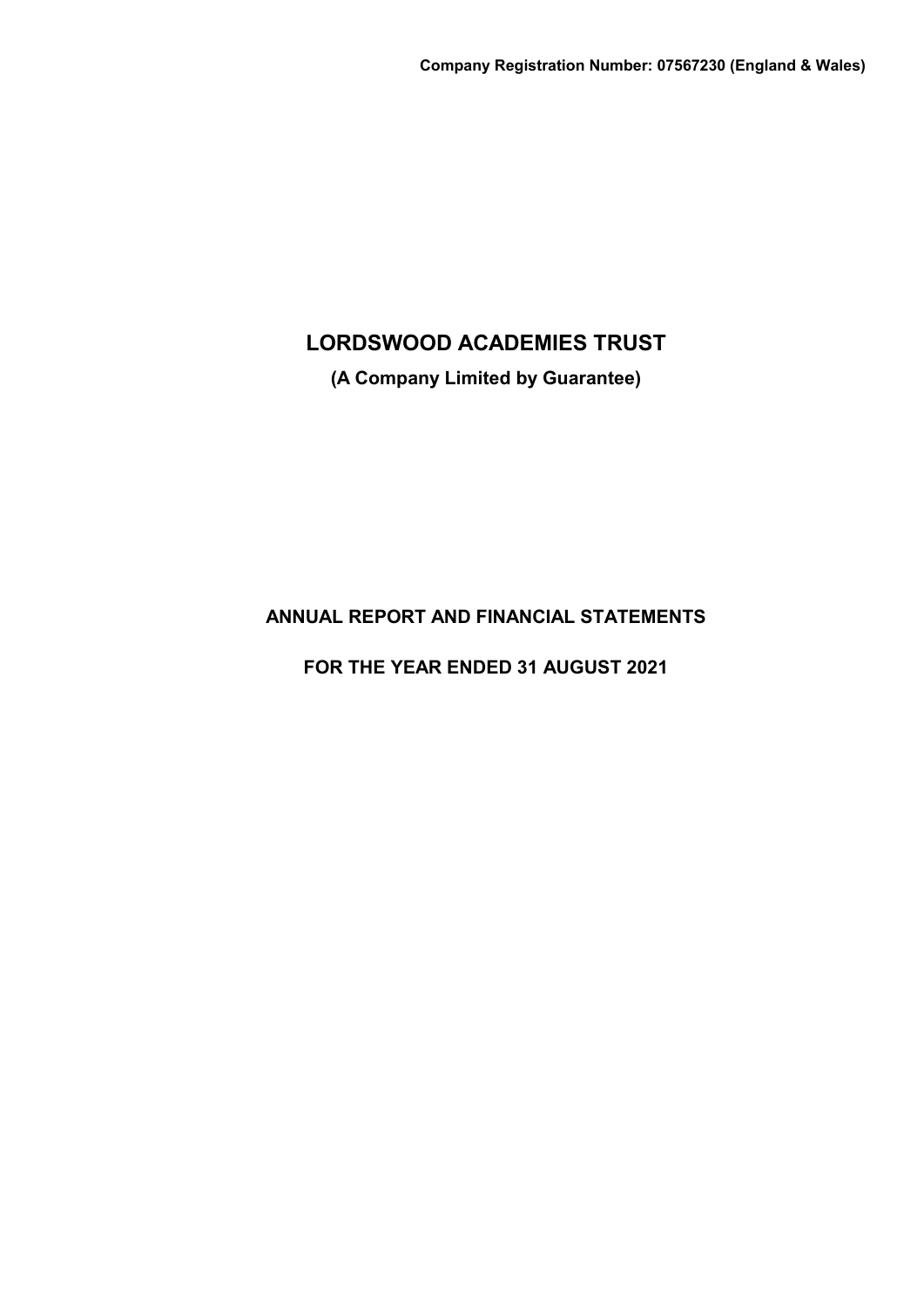**(A Company Limited by Guarantee)**

# **CONTENTS**

|                                                                                | Page      |
|--------------------------------------------------------------------------------|-----------|
| <b>Reference and Administrative Details</b>                                    | $1 - 2$   |
| <b>Trustees' Report</b>                                                        | $3 - 12$  |
| <b>Governance Statement</b>                                                    | $13 - 16$ |
| <b>Statement on Regularity, Propriety and Compliance</b>                       | 17        |
| <b>Statement of Trustees' Responsibilities</b>                                 | 18        |
| <b>Independent Auditor's Report on the Financial Statements</b>                | $19 - 22$ |
| <b>Independent Reporting Accountant's Report on Regularity</b>                 | $23 - 24$ |
| Statement of Financial Activities Incorporating Income and Expenditure Account | 25        |
| <b>Balance Sheet</b>                                                           | 26        |
| <b>Statement of Cash Flows</b>                                                 | 27        |
| <b>Notes to the Financial Statements</b>                                       | $28 - 53$ |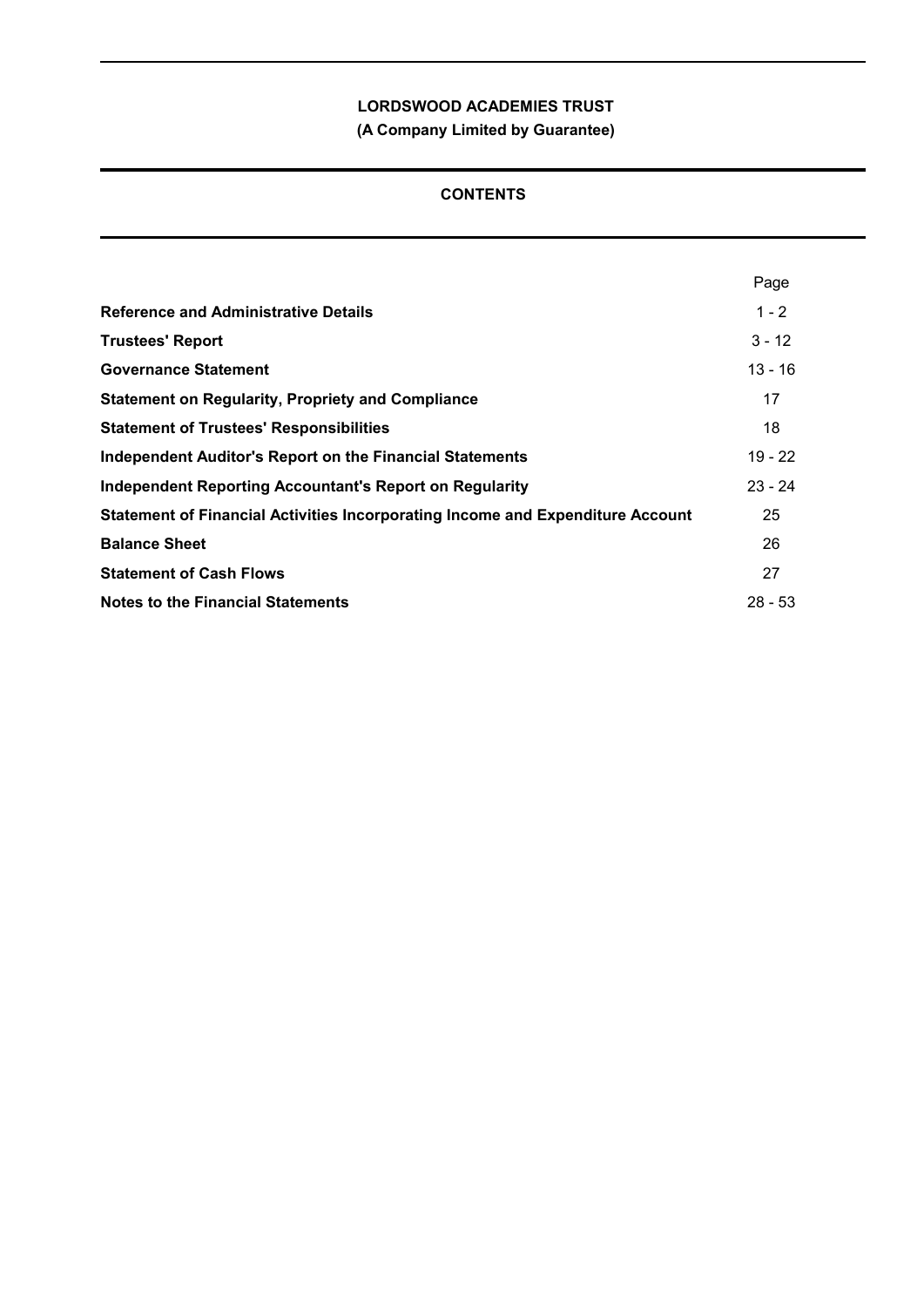**(A Company Limited by Guarantee)**

# **REFERENCE AND ADMINISTRATIVE DETAILS**

| <b>Members</b>                            | Mr P Brownsword<br>Mr R Minott (resigned 21 July 2021)<br>Mr T Davis<br>Mr K Johnson<br>Miss J Lennon (appointed 25 February 2021)<br>Mrs D Sharples (appointed 25 February 2021)<br>Mr D Inman (appointed 25 February 2021)<br>Mrs J Gotschel (appointed 1 September 2021)                                                                                                                                                              |
|-------------------------------------------|------------------------------------------------------------------------------------------------------------------------------------------------------------------------------------------------------------------------------------------------------------------------------------------------------------------------------------------------------------------------------------------------------------------------------------------|
| <b>Trustees</b>                           | Miss J Lennon, Chair<br>Mr T Coppins<br>Mr S Aykroyd (appointed 25 February 2021)<br>Mrs E Hickl (appointed 25 February 2021)<br>Mrs J Gotschel, Headteacher (resigned 31 August 2021)<br>Mr R Minott, Vice-chair (resigned 21 July 2021)<br>Mr P Brownsword (resigned 24 February 2021)<br>Mrs D Sharpes (resigned 24 February 2021)<br>Mr D Inman (resigned 24 February 2021)<br>Mrs K Cooney, Head Teacher (appointed 31 August 2021) |
| <b>Company registered</b><br>number       | 07567230                                                                                                                                                                                                                                                                                                                                                                                                                                 |
| <b>Company name</b>                       | Lordswood Academies Trust                                                                                                                                                                                                                                                                                                                                                                                                                |
| <b>Principal and registered</b><br>office | Lordswood Girls' School and Sixth Form Centre<br>Knightlow Road<br>Birmingham<br><b>B17 8QB</b>                                                                                                                                                                                                                                                                                                                                          |
| <b>Company secretary</b>                  | Mrs S Allport                                                                                                                                                                                                                                                                                                                                                                                                                            |
| <b>Chief executive officer</b>            | Mrs J Gotschel (resigned 31 August 2021)<br>Mrs K Cooney (appointed 31 August 2021)                                                                                                                                                                                                                                                                                                                                                      |
| <b>Senior management</b><br>team          | Mrs J Gotschel, Headteacher and Accounting Officer (resigned 31 August 2021)<br>Mrs K Cooney, Headteacher and Accounting Officer (appointed 31 August 2021)<br>Ms S Foley, Finance Director (resigned 23 August 2021)<br>Mrs D Dodd, HR Director<br>Mrs L Finucane, Assistant Headteacher<br>Mrs K Adamson, Assistant Headteacher<br>Ms J Milward, Assistant Headteacher<br>Mrs L Verma, Assistant Headteacher                           |
| Independent auditor                       | Crowe U.K. LLP<br><b>Black Country House</b><br>Rounds Green Road<br>Oldbury<br><b>West Midlands</b><br><b>B69 2DG</b>                                                                                                                                                                                                                                                                                                                   |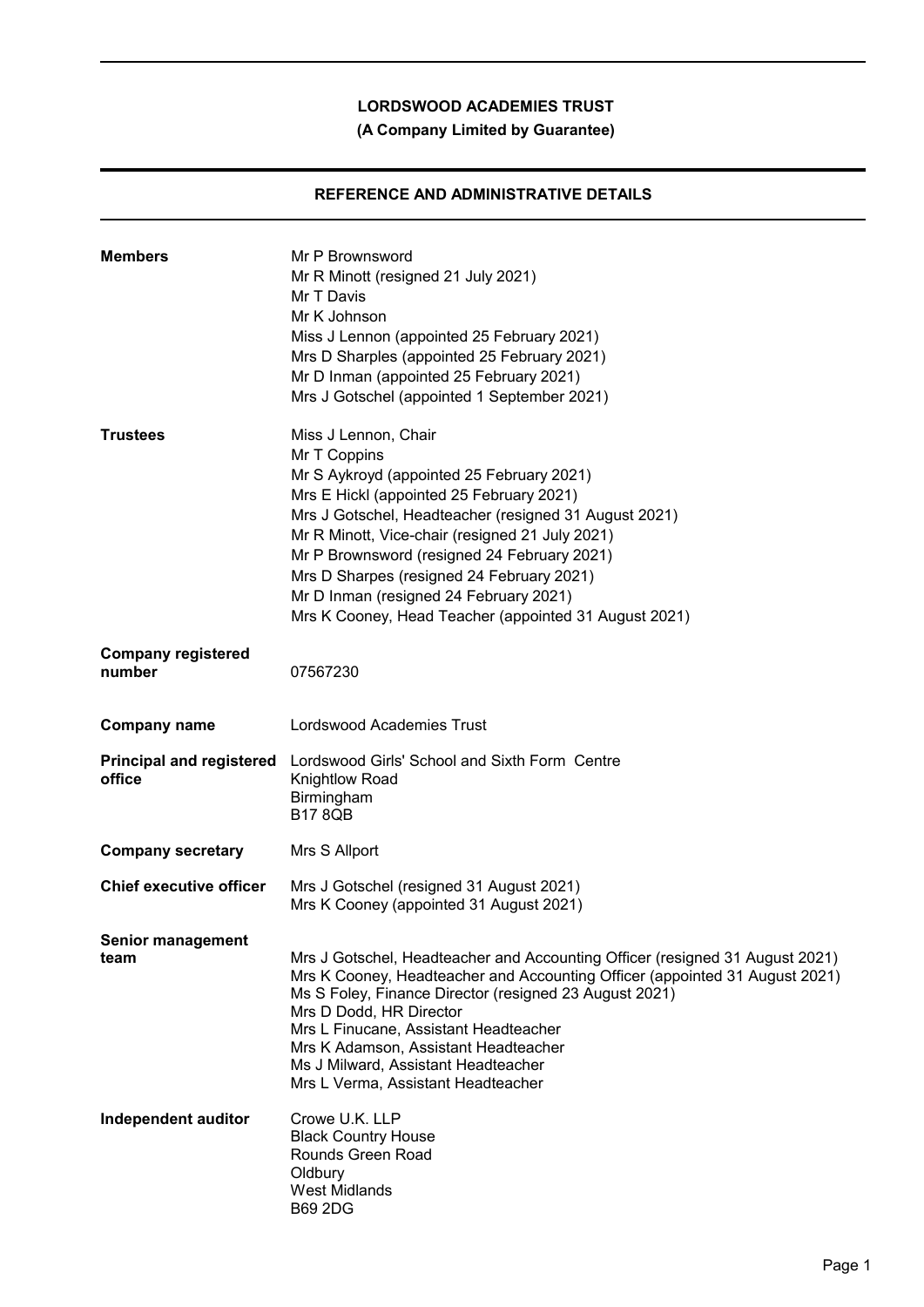**(A Company Limited by Guarantee)**

### **REFERENCE AND ADMINISTRATIVE DETAILS (CONTINUED) FOR THE YEAR ENDED 31 AUGUST 2021**

| <b>Bankers</b>    | Lloyds Bank Plc<br>25 Gresham Road<br>London<br>EC <sub>2V</sub> 7HN            |
|-------------------|---------------------------------------------------------------------------------|
| <b>Solicitors</b> | Stone King LLP<br>Somerset House<br>37 Temple St<br>Birmingham<br><b>B2 5DP</b> |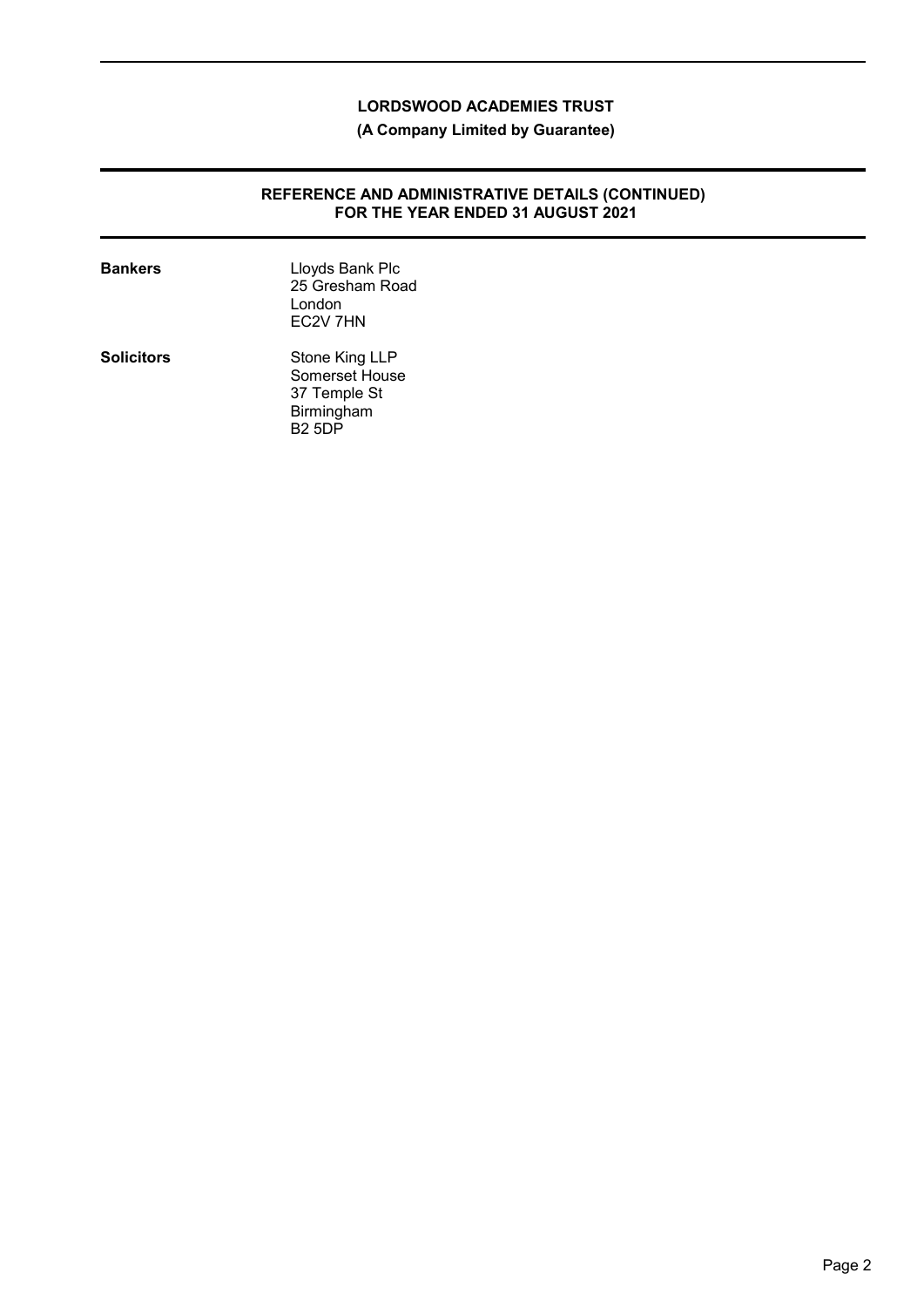#### **(A Company Limited by Guarantee)**

## **TRUSTEES' REPORT FOR THE YEAR ENDED 31 AUGUST 2021**

The Trustees present their annual report together with the financial statements and auditor's report of the charitable company for the year 1 September 2020 to 31 August 2021. The annual report serves the purposes of both a Trustees' report and a directors' report under company law.

The Academy Trust operates a secondary academy in South West Birmingham. The academy has a pupil capacity of 1,170 (this takes account of the increase in PAN from 132 to 154 wef 1.9.2017) and had a roll of 977 in the school census in May 2020.

### **Organisation Overview and Current Position**

During 2020-21, the Trust has significantly improved its financial position in spite of the challenges of COVID and has continued its focus on succession planning. New governors were recruited over the course of the year and a new Chair of the Trust took over at the end of February 2021.

In February, the school and Trust were severely shaken by the death of the Clerk to the Governing Body from COVID. The Company Secretary has covered the role in the ensuing period.

Discussions have continued with regard to the future development of the Trust and trustees are actively pursuing a merger with another local multi academy trust (MAT) whose values and ethos align closely with its own. In addition to these developments, a key focus of the Trust has been the appointment of a new headteacher. The Trust engaged a consultant from ASCL to manage the process and a successful appointment was made. The new headteacher takes up post on 1st September 2021.

#### **Structure, governance and management**

## **Constitution**

The Academy Trust is a charitable company limited by guarantee and an exempt charity.

The charitable company's Trust deed is the primary governing document of the Academy Trust.

The Trustees of Lordswood Academies Trust are also the directors of the charitable company for the purposes of company law.

The charitable company is known as Lordswood Academies Trust (LAT).

Details of the Trustees who served during the year, and to the date these accounts are approved are included in the Reference and administrative details on page 1.

## **Members' liability**

Each member of the charitable company undertakes to contribute to the assets of the charitable company in the event of it being wound up while they are a member, or within one year after they cease to be a member, such amount as may be required, not exceeding £10, for the debts and liabilities contracted before they ceased to be a member.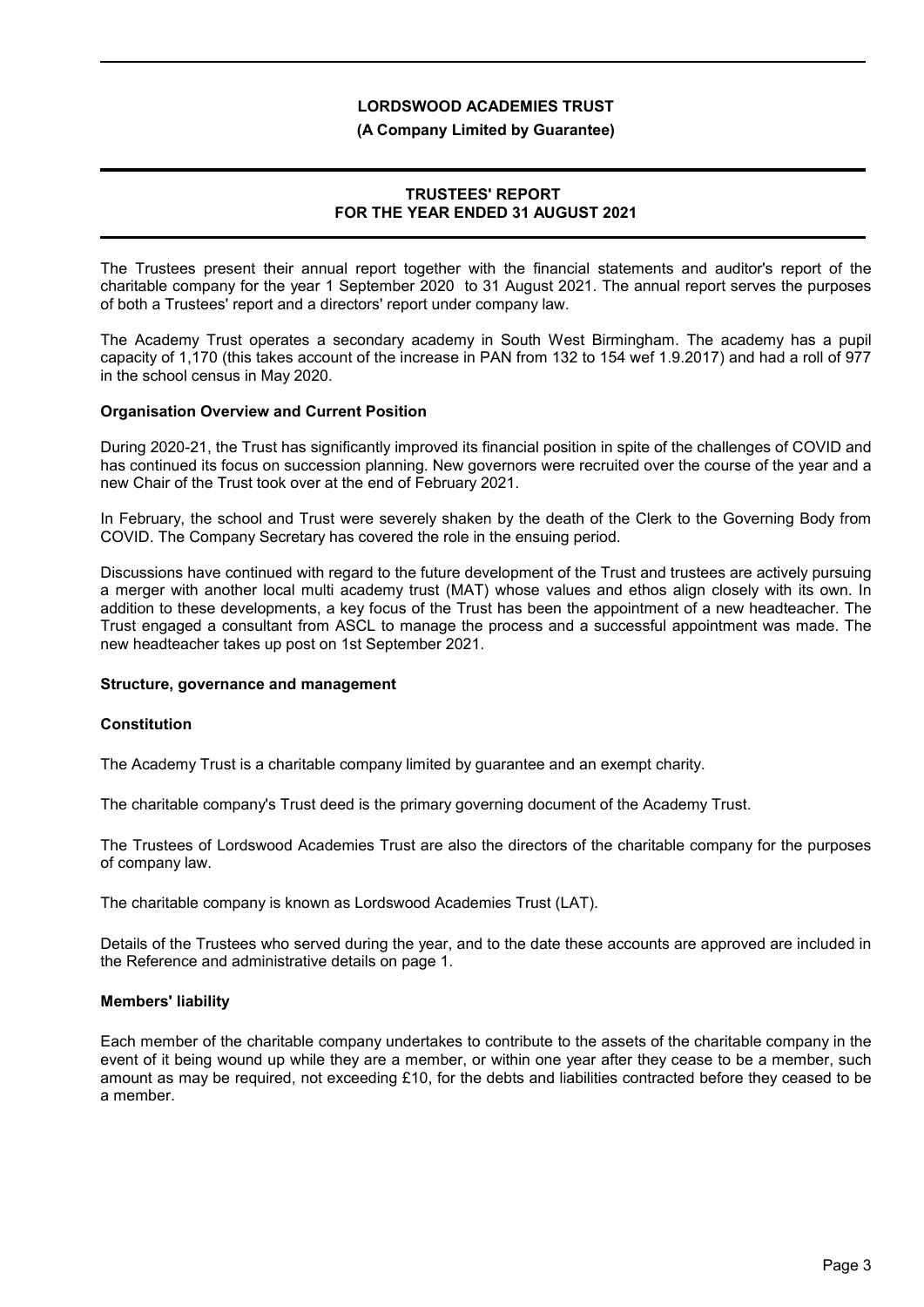#### **(A Company Limited by Guarantee)**

### **TRUSTEES' REPORT (CONTINUED) FOR THE YEAR ENDED 31 AUGUST 2021**

#### **Structure, governance and management (continued)**

#### **Trustees' indemnities**

In accordance with the normal commercial practice, the Academy Trust provides indemnity insurance to protect its members, directors, academy representatives and officers from claims arising from negligent acts, errors or omissions occurring whilst on Academy Trust business. This insurance does not extend to any claim arising from any act or omission which trustees knew to be a breach of trust or breach of duty or which was committed by the trustees in reckless disregard of whether it was a breach of trust or breach of duty or to the costs of any unsuccessful defence to a criminal prosecution brought against the trustees in their capacity as trustees. The Trust is covered through the Risk Protection Arrangement up to £10 million in aggregate claims.

#### **Method of recruitment and appointment or election of Trustees**

Trustees are appointed by virtue of their position on the Governing Body as Chair, by nomination and election by current board members or by virtue of their position as employees of the Trust.

#### **Policies adopted for the induction and training of Trustees**

Trustees bring a variety of experience from a number of different backgrounds in both education and industry and commerce. Those coming via their role on the Governing Body will have received governor training. Where necessary, additional training will be provided on charity, educational, legal and financial matters. All trustees are routinely involved with meetings, accounts, reports, budgets, plans and other information necessary to enable them to carry out their roles. Assistance and advice is always available from Trust staff or professional advisors.

#### **Organisational structure**

This consists of three levels: the Trust Board, the Governing Body, and the Leadership Team. The aim of the management structure is to devolve responsibility and encourage decision making at all levels.

The Trustees are responsible for setting policy, adopting an annual plan, monitoring the Trust's use of budgets, and making decisions about the direction of the Trust, capital expenditure and senior staff appointments.

The Governing Body is responsible for monitoring the management and operational effectiveness of the academy and ensuring the high standards of teaching and learning are maintained. The Governing Body acts as the link between the school and the Trust.

Other sub-committees are: Staffing and Pay, and Finance and Audit. All strategic decisions are taken at Trust level.

The Leadership Team ensures that policies laid down by the Trust and Governing Body are implemented and work closely with the Governing Body in developing improvement plans, monitoring expenditure and producing reports for the Trustees.

The Headteacher is the Accounting Officer.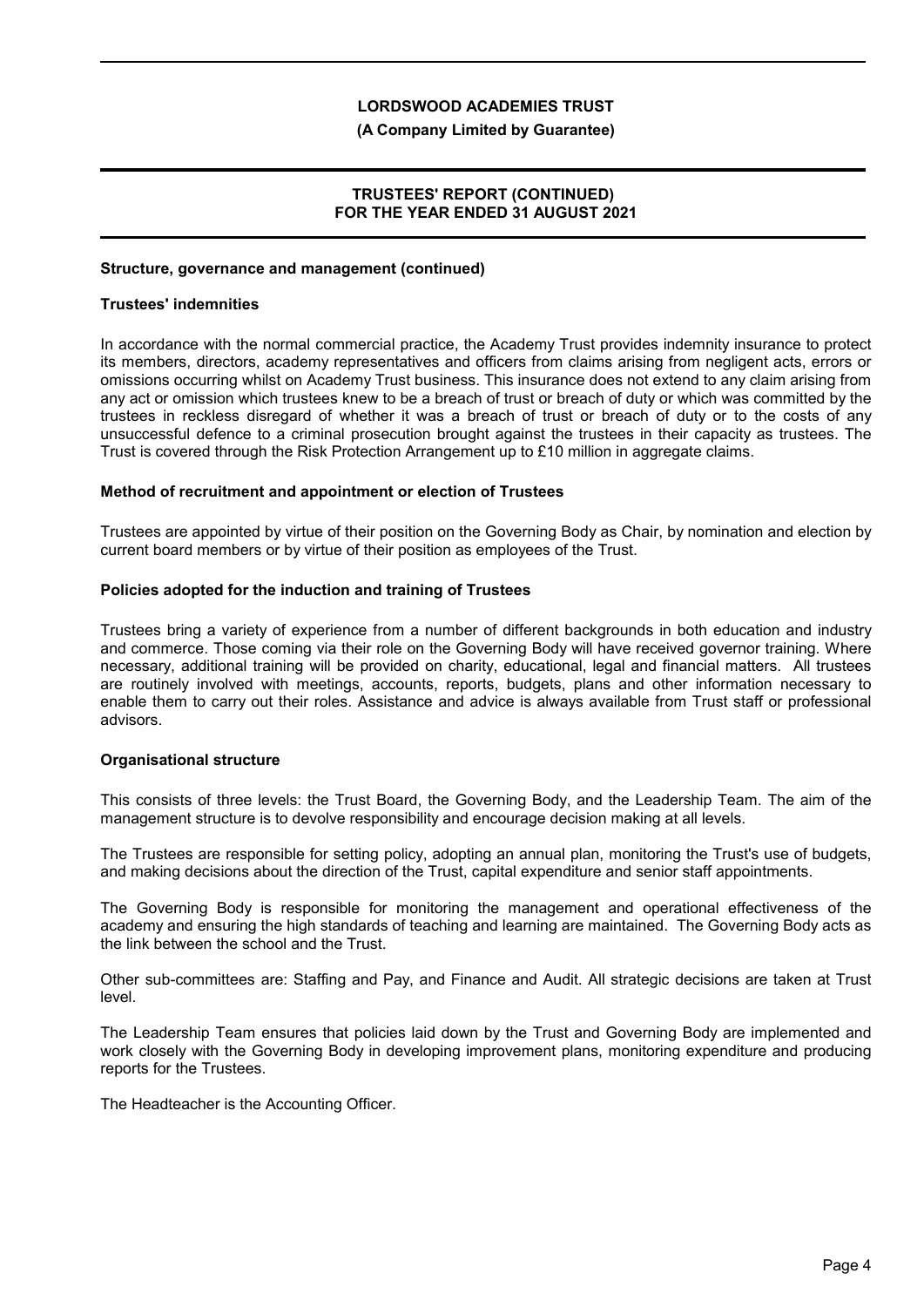### **(A Company Limited by Guarantee)**

### **TRUSTEES' REPORT (CONTINUED) FOR THE YEAR ENDED 31 AUGUST 2021**

#### **Structure, governance and management (continued)**

#### **Arrangements for setting pay and remuneration of key management personnel**

The staffing structure is under constant review to ensure structure and gradings reflect curriculum need and student numbers. The Pay Committee agrees pay in the Trust's school, based on the outcomes of performance management. Benchmarking of salaries was carried out by an external consultant to ensure pay ranges were in line with similar Multi-Academy Trusts and there was a further review in 2018-19 to reflect the move to a single academy MAT.

#### **Trade union facility time**

#### **Relevant union officials**

| Number of employees who were relevant union officials during the year<br>Full-time equivalent employee number | 4<br>4                 |               |
|---------------------------------------------------------------------------------------------------------------|------------------------|---------------|
| Percentage of time spent on facility time                                                                     |                        |               |
| <b>Percentage of time</b>                                                                                     | Number of<br>employees |               |
| $0\%$<br>1%-50%<br>51%-99%<br>100%                                                                            | 4                      |               |
| Percentage of pay bill spent on facility time                                                                 | £                      |               |
| Total cost of facility time<br>Total pay bill<br>Percentage of total pay bill spent on facility time          | 4,600<br>5,006,322     | $\frac{0}{0}$ |
| Paid trade union activities                                                                                   |                        |               |
| Time spent on paid trade union activities as a percentage of total paid facility time<br>hours                |                        | $\%$          |

#### **Related parties and other connected charities and organisations**

The Academy Trust was established as a standalone company and does not have any external sponsors, neither is it related to any other charitable trust or party.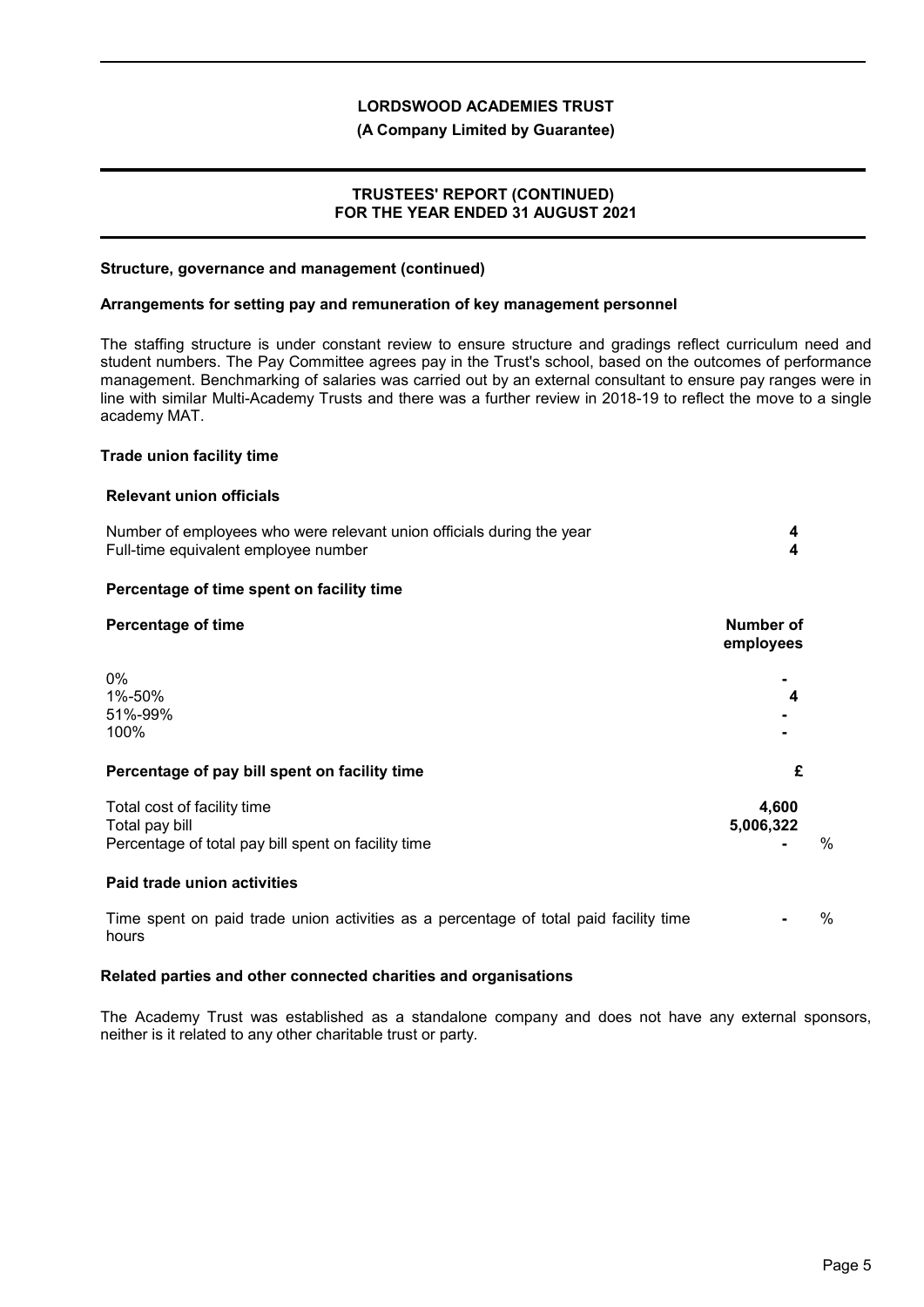### **(A Company Limited by Guarantee)**

## **TRUSTEES' REPORT (CONTINUED) FOR THE YEAR ENDED 31 AUGUST 2021**

### **Objectives and activities**

### **Objects and aims**

The Academy Trust's objects are generally to advance for the public benefit education in the United Kingdom, in particular but without prejudice to the generality of the foregoing by establishing, maintaining, carrying on, managing and developing schools offering a broad and balanced curriculum.

The Academy Trust's principal objective is to advance public benefit through education, by managing and developing both the school and the sixth form to provide education to pupils between the ages of 11 and 19.

The main objectives of the Academy Trust during the period are summarised below:

- To ensure that every child enjoys the same high quality education in terms of resourcing, tuition and care;
- To continue to raise the standard of educational achievement of all pupils and thereby grow and develop the Academy Trust's local and national reputation;
- To ensure the effectiveness of the academy by keeping the curriculum and organisational structure under review;
- To provide value for money for the expenditure incurred;
- To comply with appropriate statutory and national curriculum requirements; and
- To conduct the Academy Trust's business in accordance with the highest standards of integrity, probity and openness.

#### **Objectives, strategies and activities**

The main strategies for the Academy Trust are set out in the School Improvement Plan; to achieve this, the key activities are:

- Tuition and learning opportunities for all students to attain appropriate academic qualifications and develop their fullest potential;
- Training opportunities for all staff and especially teaching staff;
- A programme of sporting and after school leisure activities open to all students; and
- Provision of careers information, advice and guidance to support students' progression post-16 and post- 18 and maintain the Trust's 0% NEET record.

The main objectives of the Academy Trust during the year are summarised below:

## **Main priorities from 2020-21 School Improvement Plan for Lordswood Girls' School**

#### **Priority 1: To improve outcomes for students at all key stages**

- i. To address gaps in learning and student well-being following enforced school closure
- ii. To improve outcomes for KS5 students
- iii. To address underperformance in identified subject areas
- iv. To improve provision for SEND & EAL students
- v. To implement differentiated interventions to improve students' attitudes to learning and raise levels of achievement
- vi. To develop and embed teaching approaches to promote progress and sustain high quality teaching and learning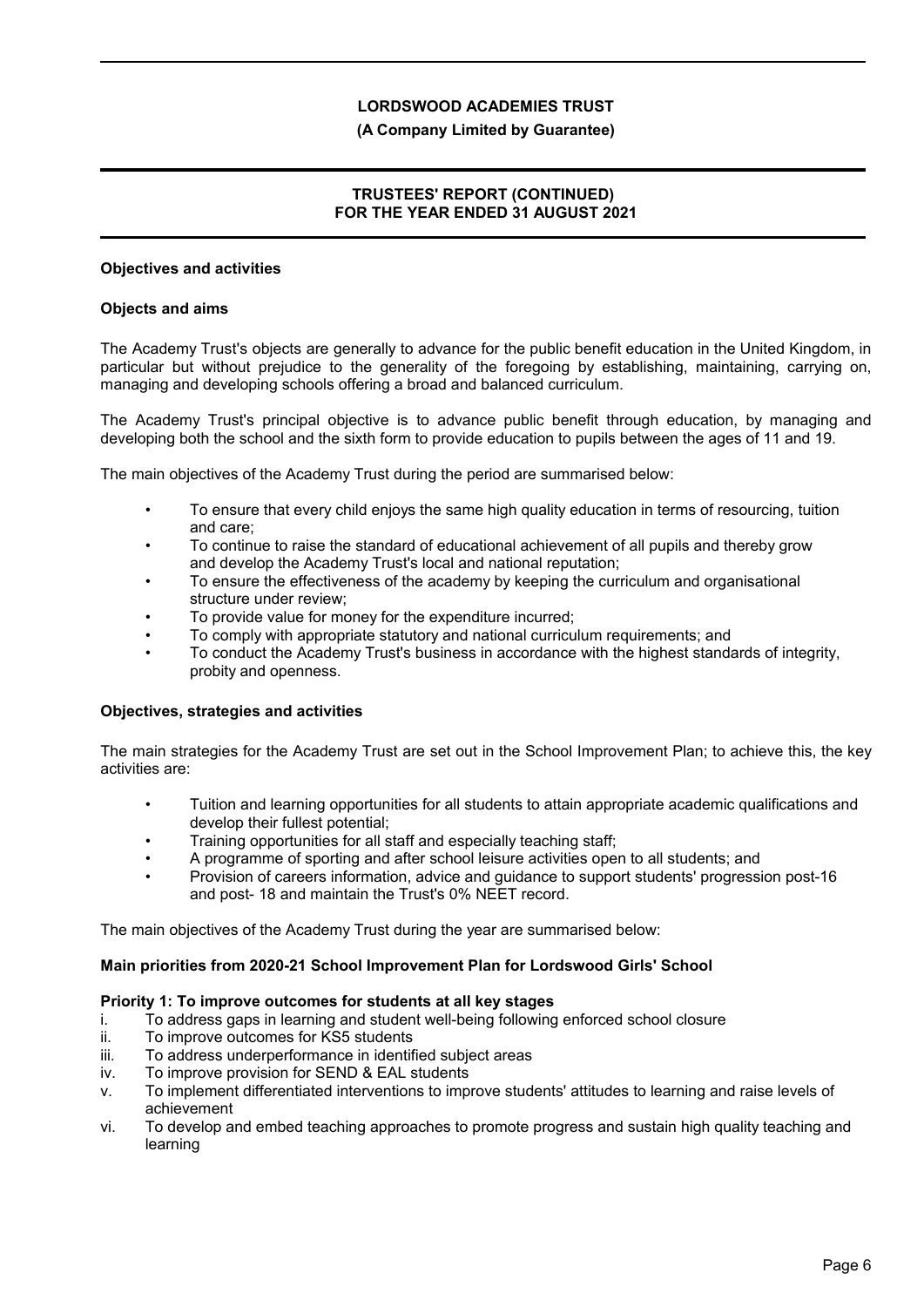### **(A Company Limited by Guarantee)**

### **TRUSTEES' REPORT (CONTINUED) FOR THE YEAR ENDED 31 AUGUST 2021**

### **Objectives and activities (continued)**

### **Priority 2: To continue to develop the curriculum & assessment in light of school and national priorities**

- i. To review & refine assessment strategies in light of COVID risk assessments to promote student progress and address teacher workload
- ii. To deliver the new T Level in Education
- iii. To implement the revised programmes of study for Relationship and Sex Education (RSE) & Careers Information, Education, Advice and Guidance (CEIAG)
- iv. To continue to develop Science, Technology, Engineering and Maths (STEM) provision across the school

### **Priority 3: To develop Lordswood Girls School (LGS) as a centre of excellence**

- i. To submit an application to become a teaching school hub
- ii. To work towards achieving Rights Respecting School Silver Award
- iii. To work towards achieving accreditation on the Thrive at Work scheme at bronze level
- iv. To develop the capacity of the Trust and Governing Body

These priorities are achieved through the implementation of the school improvement cycle: Review -> Plan/Continuous Professional Development (CPD) -> Implement -> Review.

The Improvement Plan had to be amended over the course of the year due to COVID restrictions and the national lockdown in the Spring term 2021. A number of actions have therefore been carried forward to 2021-22.

## **Public benefit**

In setting objectives and planning for activities, the Trustees have given due consideration to general guidance published by the Charity Commission relating to public benefit, including the guidance 'Public benefit: running a charity (PB2)'.

## **Strategic report**

#### **Achievements and performance**

Over the last year, the focus has been on ensuring high quality teaching and continuity of learning for all students in spite of the challenges and restrictions caused through the COVID pandemic.

In the summer term of 2020, teachers used information from assessments to adapt programmes of study for 2020-21 to facilitate coverage of topics not delivered during lockdown or further practice in areas where data showed students required additional support. Programmes of study were also adapted to enable them to be delivered remotely, if required, and staff CPD in the first few weeks of term focused on upskilling staff so that teachers were confident in using various packages to enhance online teaching. Students' access to IT out of school was monitored regularly and this enabled teaching to be delivered live to all students regardless of whether they were self-isolating.

The decision to cancel the summer examinations, whilst not a surprise, was still disappointing given the amount of work undertaken to build students' skills and confidence following the disruption to teaching in 2019-20 and throughout the autumn term 2020. Students worked incredibly hard with their teachers to cover content and skills, and teacher assessed grades (TAGs) were determined from a range of evidence and subject to rigorous quality assurance. The TAGs submitted were also reviewed against previous performance data and grades awarded were very much in line with historical performance.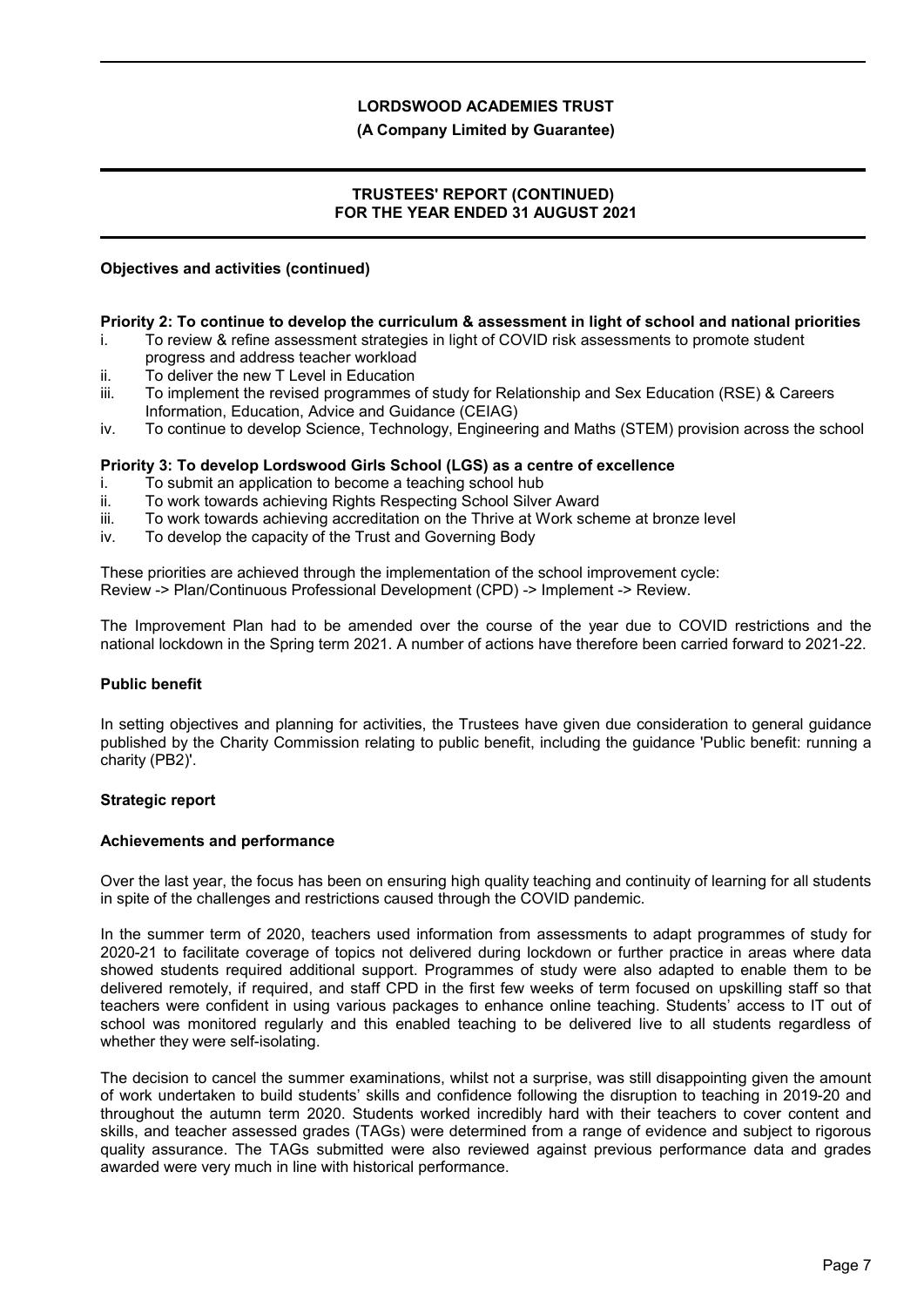#### **(A Company Limited by Guarantee)**

### **TRUSTEES' REPORT (CONTINUED) FOR THE YEAR ENDED 31 AUGUST 2021**

#### **Strategic report (continued)**

### **Achievements and performance (continued)**

The School's Specialist Leaders in Education (SLEs) supported departments in other network schools in their work on determining grades and the moderation process and across the South West Network opportunities to share good practice in relation to remote learning were promoted where possible.

COVID restrictions sadly had a significant impact on curriculum enrichment and the usual extra-curricular provision, which could not take place due to the need to operate in year bubbles and the need to use all available space to facilitate this.

The measures that were put in place to manage the risks posed by COVID appear to have been successful in that the school has seen a relatively low number of COVID cases with virtually no in-school transmission. Nevertheless, all year groups have had to endure periods of self-isolation.

### **Key performance indicators**

Lordswood Girls' School continues to be oversubscribed. Due to the cancellation of public examinations in summer 2021, performance tables were suspended. Teacher assessed grades were, however, in line with historical results. For a second year, sixth form recruitment and enrolment was completed online and has been extremely successful and saw an increase in the number of enrolments from external applicants.

The school's core priority remains the improvement of outcomes for all groups of students, particularly in regard to addressing gaps in learning and student well-being following school closures and student self-isolation . Sustaining improvements in targeted areas remains a key priority for the school, as does the focus on creating a centre of excellence.

## **Going concern**

The Trust is showing a very cautious breakeven budget for 2021-22 The Trust continues to strengthen its financial position so that a surplus will be achieved in 2022-23 with further improvements in the following year. This is achieved by the extra income generated from the full opening of the all-weather pitch which has suffered closures and reopenings throughout the financial year.

In order to open the School safely September 2020, the School spent £40,000 in August 2020 which could not be claimed back. Portable toilets were hired at £90 per week, classroom tables replaced by exam desks with the former being stored in containers at a cost of £75/week. An additional cleaner was employed to clean "touch" points throughout the day at a cost of £180 per week. This along with cleaning materials have added up to over £15k in non-claimable costs. Aside from this £5,000 was spent on FSM which was claimed back from the DfE. Testing, Catch Up and Summer School costs are all being claimed back from the DfE. Some of these measures remain in place in 2021-22 as part of the school's Outbreak Management Plan.

Any savings throughout the year were transferred into our contingency budget which is expected to increase each month to cover any additional expenses from loss of lettings income, and for urgent school improvements.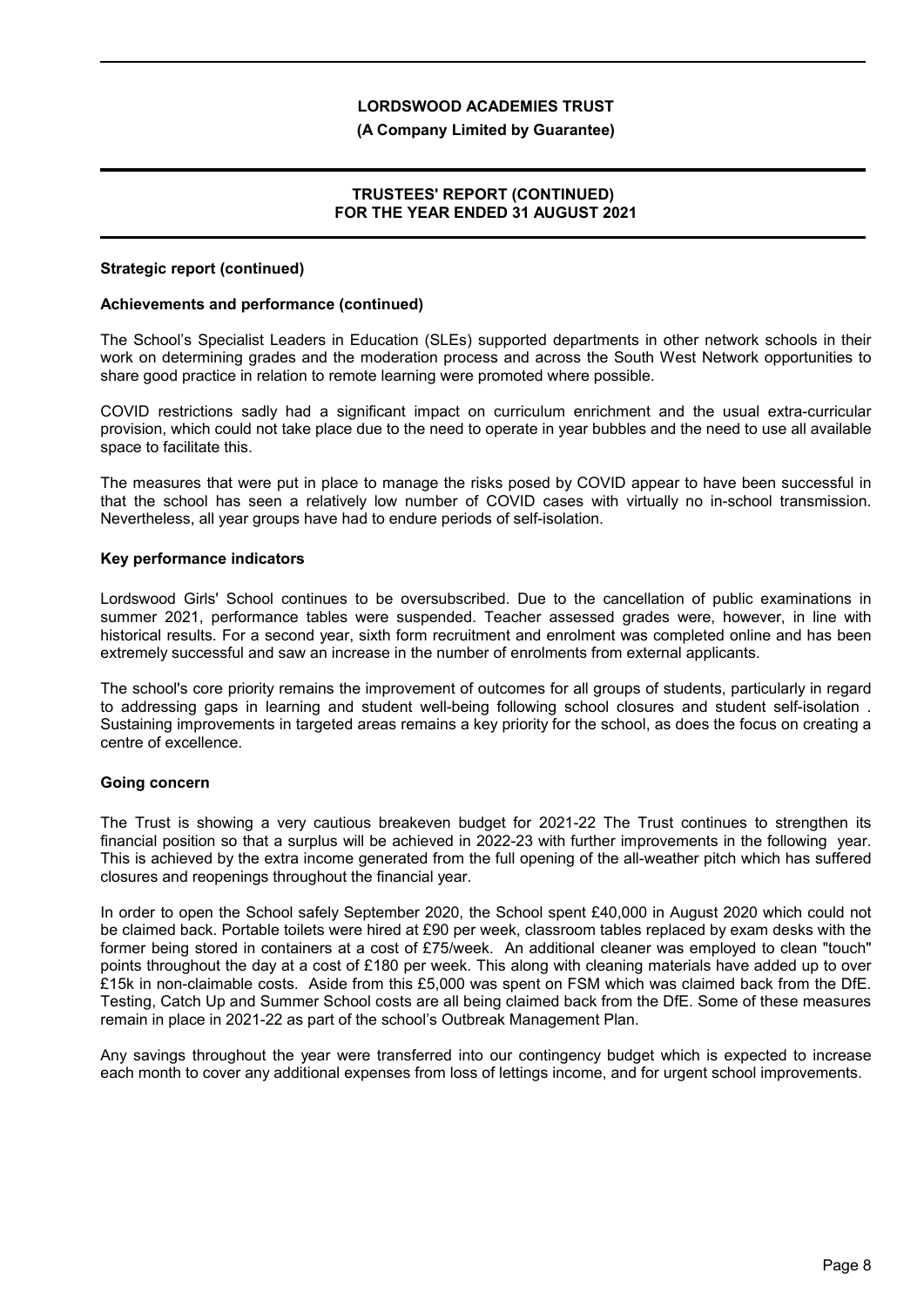#### **(A Company Limited by Guarantee)**

### **TRUSTEES' REPORT (CONTINUED) FOR THE YEAR ENDED 31 AUGUST 2021**

#### **Strategic report (continued)**

#### **Achievements and performance (continued)**

The trustees assess whether the use of going concern is appropriate i.e. whether there are any material uncertainties related to events or conditions that may cast significant doubt on the ability of the company to continue as a going concern. The trustees make this assessment in respect of a period of at least one year from the date of authorisation for issue of the financial statements. They have concluded that the academy trust has adequate resources to continue in operational existence for the foreseeable future and there are no material uncertainties about the academy trust's ability to continue as a going concern. Thus they continue to adopt the going concern basis of accounting in preparing the financial statements.

#### **Financial review**

#### **Financial Performance**

The Trust began the financial year forecasting a breakeven due to a predicted reduction in letting income, but its continued focus on reducing and monitoring expenditure enabled this to be revised and to work towards a surplus to add to our reserves . All purchasing is continually monitored to ensure best value for money, and we continue to review contracts and the contractors with whom the school works to enable further savings.

Most of the Academy's income is obtained from the Education & Skills Funding Agency (ESFA) in the form of the General Annual Grant (GAG) the use of which is restricted to particular purposes i.e. the objects of the Academy. The GAG received during the period of this report and the associated expenditure is shown as restricted funds in the Statement of Financial Activities .

Other funding is received from our extensive letting of the school premises. The all weather pitch was completed at the end of 2019-20, three months later than planned, this was due to COVID illness and restrictions. It was not available for use until September 2020.

COVID expenditure since September 2020 has included the hiring of a toilet block and storage of tables. Free Schools Meal Vouchers for the first two weeks of school closure in January 2021 were purchased for 202 eligible and vulnerable children at a cost of £5,000; this cost was refunded by the DfE. The school remained open for vulnerable children and the children of key workers. However, vouchers provided to isolating children while awaiting the DfE decision in the sum of £2,000 were not claimable from the DfE.

Hours not used under the cleaning contract were banked and used for weekly deep cleans and the catering contract was not frustrated in its entirety as we employed the catering manager to provide meals to key worker and vulnerable children.

Lettings were cancelled between January to March 8th 2021 with a loss of Income in the region of £25,000 which cannot be claimed back under Business Disruption Insurance. All educational visits were cancelled. The Year 11 Prom went ahead in June 2021 but the school production was cancelled.

Lordswood Girls' School increased its Pupil Admission Number (PAN) with effect from September 2017 by 22 pupils per year resulting in a further 110 pupils from 2021 onwards. This will result in additional funding of over £400,000 by 2022/23. In addition, we continue to promote the sixth form in order to increase the number of sixth form students and the number of sixth form enrolments in August 2021 has increased in comparison from previous years.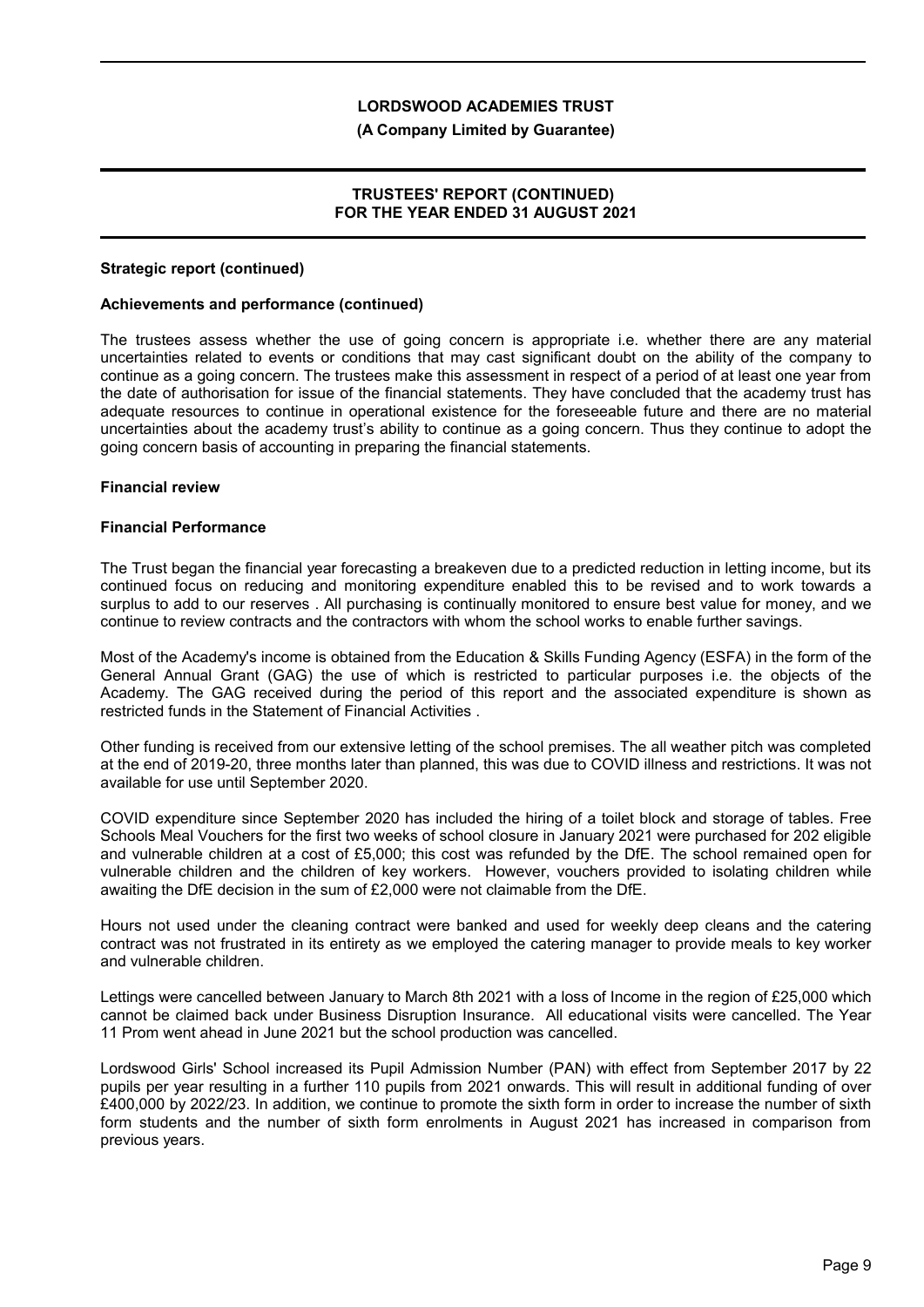#### **(A Company Limited by Guarantee)**

### **TRUSTEES' REPORT (CONTINUED) FOR THE YEAR ENDED 31 AUGUST 2021**

Improvements in the Trust's financial position have been hampered this year by the COVID pandemic. Despite a balanced budget, having to suspend school lettings cost the school £25,000 in income and additional costs in remaining open and COVID compliant throughout have caused additional expenditure of £15,000. There has been by a series of significant reductions in expenditure as follows:

- Reduction in the use of external advice for Finance and HR
- Orders over £2,000 always receive 3 quotes
- All orders checked and signed by Finance Director
- All orders signed by SLT line manager for department orders
- Strict controls on agency teaching staff
- Reduction of absences through proactive monitoring of staff attendance
- Staff working from home during the Pandemic

Catering is outsourced to Aspens Catering Services and the school has become completely cashless. This has created efficiencies for staff and negated the need for the collection of cash by the security company.

However the closure of the canteen and the need for food to be delivered to classrooms from September to December 2020 and from 8th March 2021 to 28th May have resulted in a cash loss to Aspens of £5,000 per month as this process has been more labour intensive.

The school has taken on board the DfEs 5-stage approach to supplier relief during COVID restrictions, and, as a result, has chosen to support Aspens as a critical supplier to the school who have endeavoured to continue delivery despite performance being somewhat affected.

Aspens provided invoices/support requests for this loss in income, along with documentation of monthly operating statements, and these were taken to Finance and Audit Committee for support requests which have been approved up until December 2020 at a cost of £21,000.

Aspens invoices for January and February 2021 were for the Catering Manager only to provide meals to key worker and vulnerable children and were approved by the Finance Director.

From 8th March, with the reopening of the school, the deliveries to classroom continued and the school is working with Aspens to ensure the invoice represents good value for money.

With the opening of the canteen on 7th June 2021, the labour costs will reduce and the catering contract should return to pre-COVID arrangements. We are currently working with Aspens to ensure that invoicing represents this return to normal operating procedures.

## **Reserves Policy**

The trustees of the Academy Trust review the reserve levels on an annual basis. The trust Finance and Audit Committee believe that reserves should provide sufficient working capital to cover delays between spending and receipt of grants and also allow for unexpected situations such as urgent maintenance work. From 2012-2017, the reserves held by Lordswood Girls' School were consumed in the support of falling rolls in the Boys' School.

The reserves total at 31 August 2021 was £4,738,287 (2020: £5,328,316) including the fixed asset reserve of £7,972,980 (2020: £8,149,363), pension reserve deficit of £3,407,000 (2020: deficit of £2,855,000), restricted reserves surplus of £43,499 (2020: deficit of £207,879), and unrestricted reserves had a balance of £128,808 (2020: £241,832). The free reserves of the Trust at 31 August 2021 was £172,307 (2020: £33,953). The Trust are continuing to work on the recovery plan to improve the reserve position.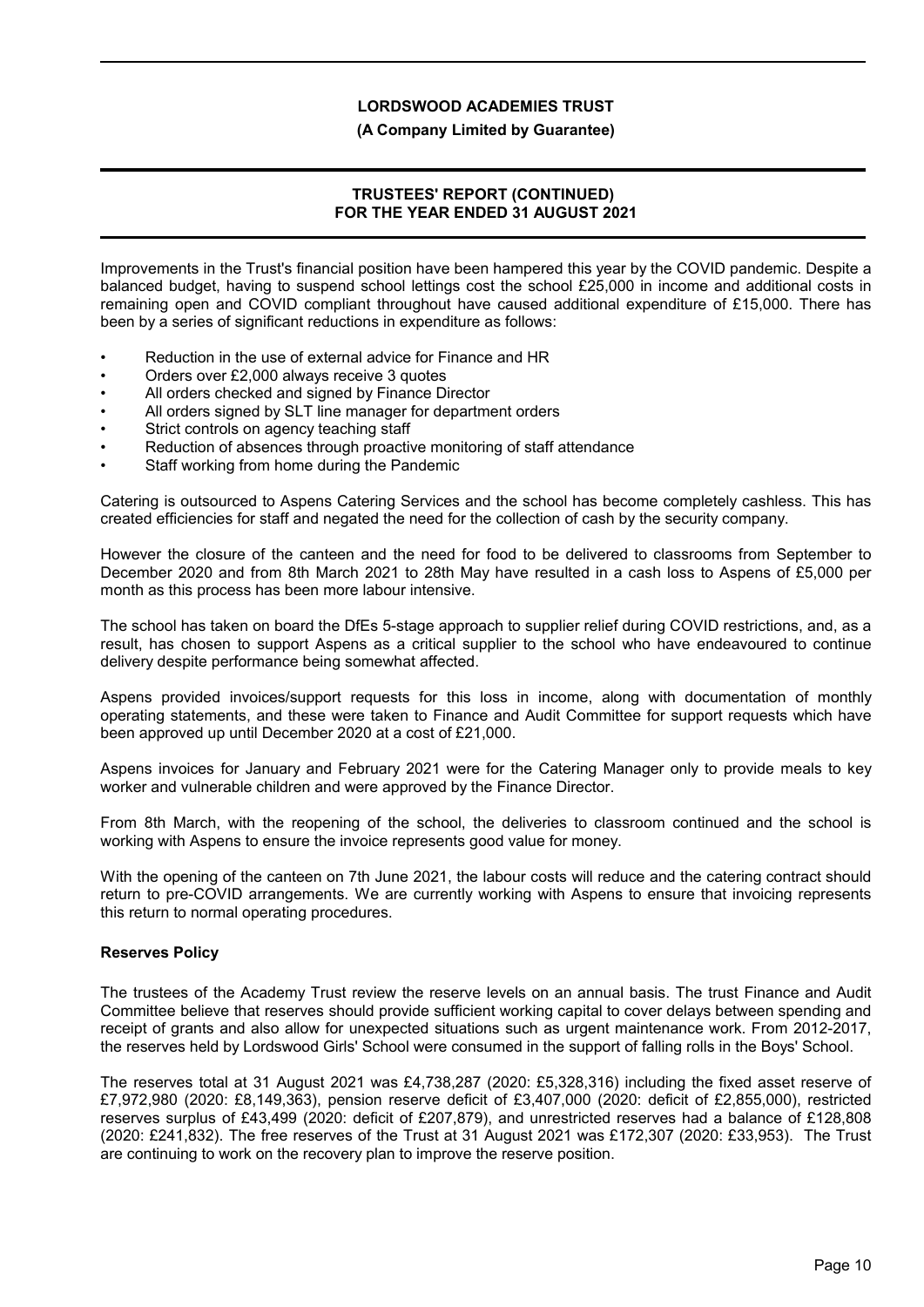#### **(A Company Limited by Guarantee)**

### **TRUSTEES' REPORT (CONTINUED) FOR THE YEAR ENDED 31 AUGUST 2021**

### **Investment Policy**

There are no material investments. Cash is managed using the Lloyds current account and the management of these funds is constantly under review. Bank advice at present is that there is a reasonable return in the form of interest payments on this account and in the context of other rates currently on offer. This continues to be reviewed.

### **Principal Risks and Uncertainties**

The Trust Committees on behalf of the Board of Trustees have reviewed the key risks to which the Academy Trust is exposed together with the operating, financial and compliance controls that have been implemented to mitigate those risks. This is in the form of a risk register which lists identified risks such as succession planning, DfE policy on single academy trusts, funding, pupil numbers and teacher recruitment, the inherent risks and the likelihood of these and a description of the control measures set up to mitigate the risks. This is reviewed by the Trust Board.

### **Fundraising**

The Academy Trust does not use external fundraisers, all charity fund raising is arranged and overseen by the School Council. The approach is very much voluntary and, in spite of COVID, the School raised £2,652 during 2020-21.

#### **Plans for future periods**

The School Improvement Plan for 2021/22 outlines the priorities for Lordswood Girls' School for the current academic year. The focus for the Trust in 2021/22 is to support the new headteacher as she takes up post and to continue work on the merger with another MAT.

The main objectives of the Academy Trust during the coming year are summarised below:

#### **SCHOOL IMPROVEMENT PLAN 2021-22**

### **Priority 1: To improve outcomes for all groups of students at all key stages**

- i. To address gaps in learning and student well-being following enforced school closure
- ii. To improve outcomes for KS5 students
- iii. To address underperformance in identified subject areas
- iv. To improve provision for SEND & EAL students
- v. To implement differentiated interventions to improve students' attitudes to learning and raise levels of achievement
- vi. To develop and embed teaching approaches to promote progress and sustain high quality teaching and learning

#### **Priority 2: To continue to develop the curriculum & assessment in light of school and national priorities**

- i. To review & refine assessment strategies in light of COVID risk assessments to promote student progress and address teacher workload
- ii. To deliver the new T Level in Education
- iii. To implement the revised programmes of study for RSE & CEIAG
- iv. To continue to develop STEM provision across the school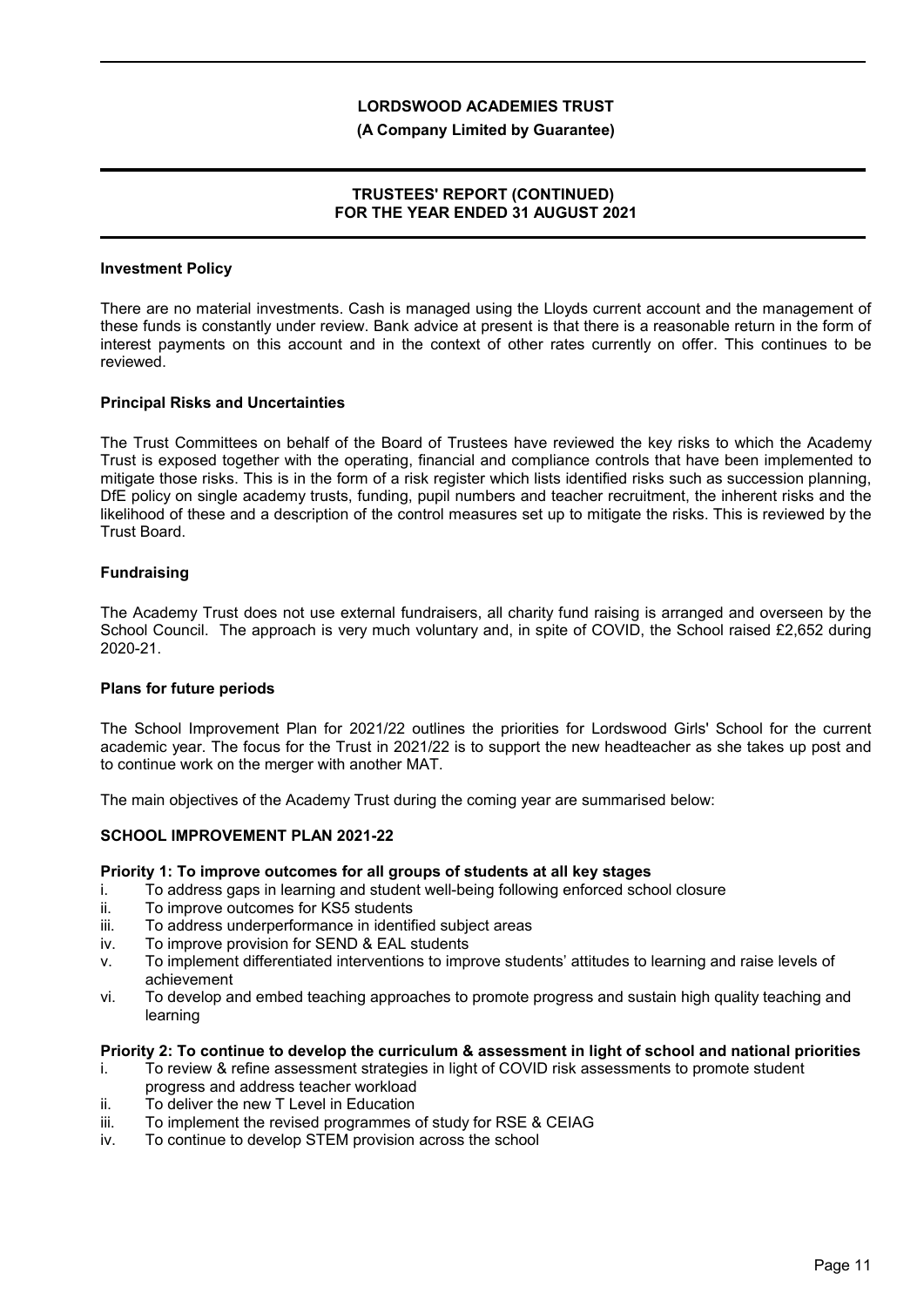### **(A Company Limited by Guarantee)**

### **TRUSTEES' REPORT (CONTINUED) FOR THE YEAR ENDED 31 AUGUST 2021**

### **Plans for future periods (continued)**

#### **Priority 3: To develop LGS as a centre of excellence**

- i. To submit an application to become a teaching school hub
- ii. To work towards achieving Rights Respecting School Silver Award
- iii. To work towards achieving accreditation on the Thrive at Work scheme at bronze level
- iv. To develop the capacity of the Trust and Governing Body

### **Funds held as custodian on behalf of others**

The Trust does not hold such funds and does not act as the custodian trustees of any other charity.

### **Disclosure of information to auditor**

Insofar as the Trustees are aware:

- there is no relevant audit information of which the charitable company's auditor is unaware, and
- that Trustees have taken all steps that they ought to have taken to make themselves aware of any relevant audit information and to establish that the auditor is aware of that information.

The Trustees' Report, incorporating a strategic report, was approved by order of the Board of Trustees, as the company directors, on 7 December 2021 and signed on its behalf by:

amer

**Miss J Lennon** Chair of Trustees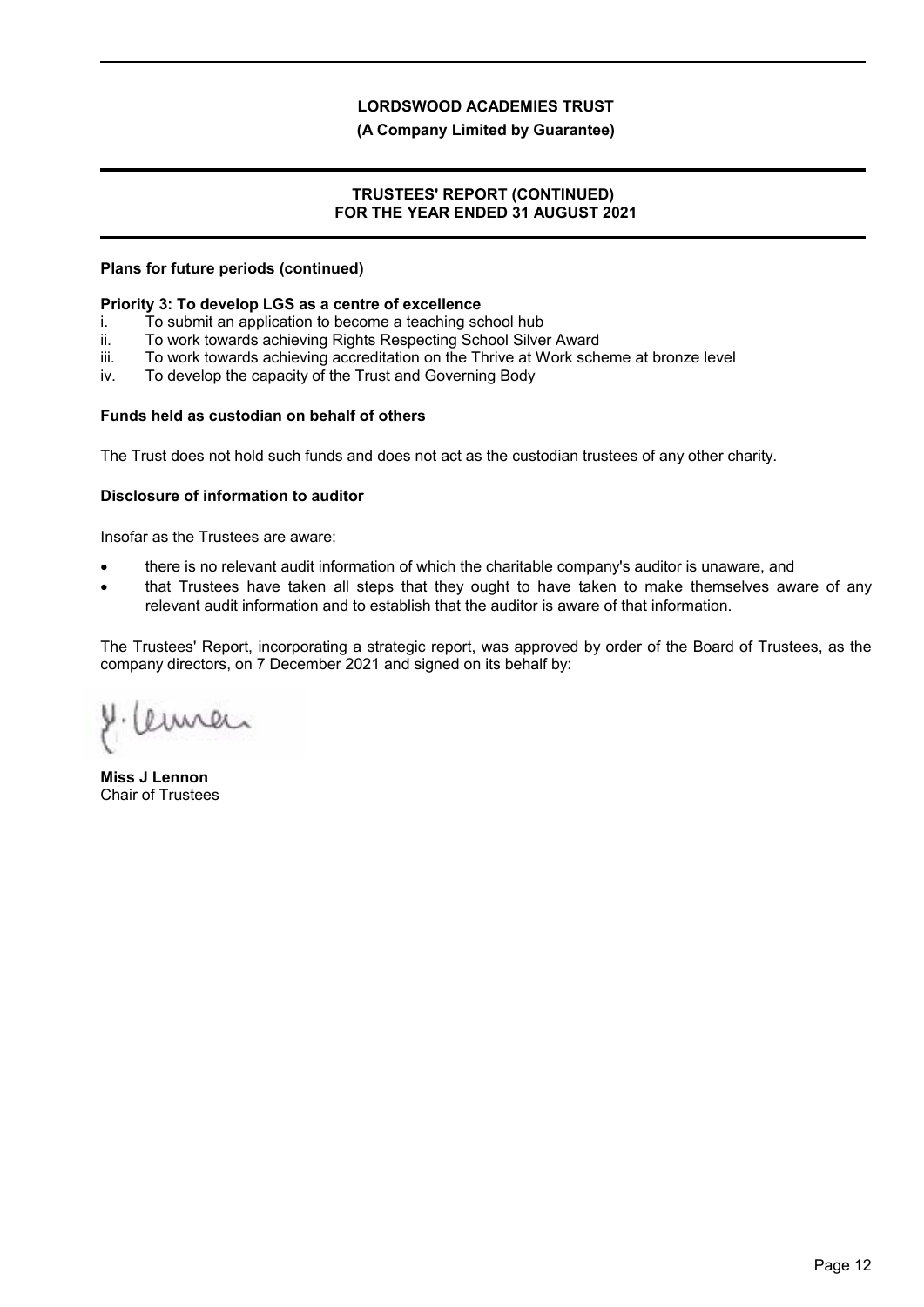#### **(A Company Limited by Guarantee)**

## **GOVERNANCE STATEMENT**

### **Scope of responsibility**

As Trustees, we acknowledge we have overall responsibility for ensuring that Lordswood Academies Trust has an effective and appropriate system of control, financial and otherwise. However, such a system is designed to manage rather than eliminate the risk of failure to achieve business objectives, and can provide only reasonable and not absolute assurance against material misstatement or loss.

As Trustees, we have reviewed and taken account of the guidance in DfE's Governance Handbook and competency framework for governance.

The Board of Trustees has delegated the day-to-day responsibility to the headteacher, as accounting officer, for ensuring financial controls conform with the requirements of both propriety and good financial management and in accordance with the requirements and responsibilities assigned to it in the funding agreement between Lordswood Academies Trust and the Secretary of State for Education. They are also responsible for reporting to the Board of Trustees any material weaknesses or breakdowns in internal control.

#### **Governance**

The information on governance included here supplements that described in the Trustees' Report and in the Statement of Trustees' Responsibilities. The Board of Trustees has formally met 10 times during the year.

Attendance during the year at meetings of the Board of Trustees was as follows:

| Trustee                                                         | Meetings attended | Out of a possible |
|-----------------------------------------------------------------|-------------------|-------------------|
| Mr P Brownsword                                                 |                   | 10                |
| Mrs D Sharpes                                                   | 10                | 10                |
| Mrs J Gotschel, Headteacher (resigned 31<br><b>August 2021)</b> | 10                | 10                |
| Mr T Coppins                                                    | 8                 | 10                |
| Mr D Inman                                                      | 10                | 10                |
| Mr R Minott, Vice-chair                                         | 9                 | 10                |
| Miss J Lennon, Chair                                            | 10                | 10                |
| Mr S Aykroyd                                                    |                   |                   |
| Mrs E Hickl                                                     | 4                 | 4                 |
| Mrs K Cooney, Head Teacher (appointed 31<br>August 2021)        | 0                 | 0                 |

The Board has undergone changes in the course of the year as the term of office of some trustees came to an end. The focus has been on strengthening governance at both Trust and governing body level to ensure a balance of skills and experience and so there is the capacity to support the new headteacher taking up post from 1st September.

#### **Governance reviews**

A review of governance was carried out in October 2019 and this informed the Trust's work on succession planning. Over the course of the last year, the composition and skill set of trustees and governors has been reviewed to ensure capacity. Over the next year, the Trust will continue its work on merging with another local MAT. A further review of governance will therefore be undertaken as part of the transition to the new Trust.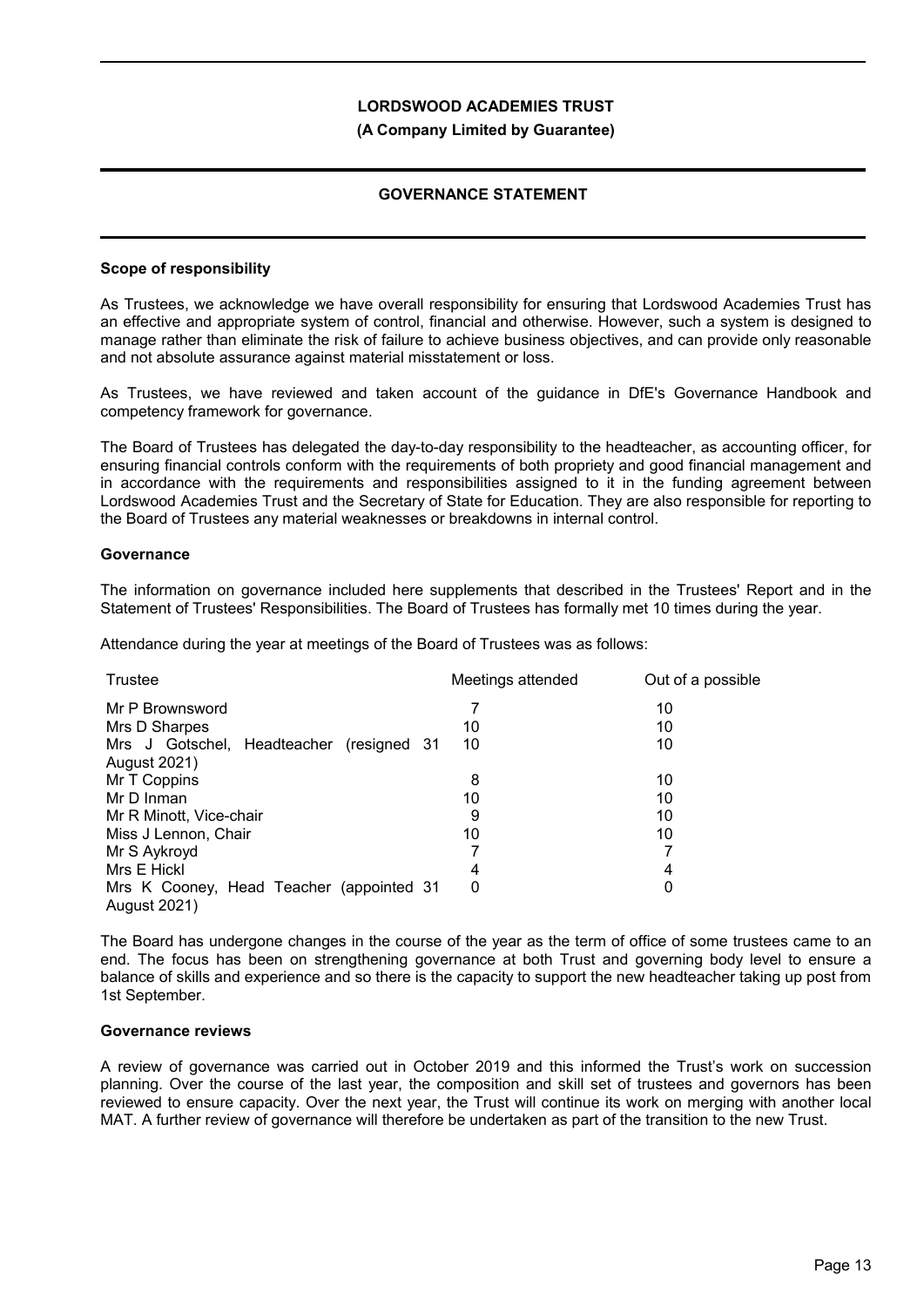### **(A Company Limited by Guarantee)**

## **GOVERNANCE STATEMENT (CONTINUED)**

#### **Governance (continued)**

The Finance & Audit Committee is a sub-committee of the main Board of Trustees. Its purpose is to hold the Board of Trustees to account for their financial statements, budgeting and value for money and to monitor, review and evaluate financial propriety. It also reviews estates and health and safety matters

Attendance during the year at meetings was as follows:

| Trustee        | Meetings attended | Out of a possible |
|----------------|-------------------|-------------------|
| Mr R Minot     | 4                 | 5                 |
| Mr T Coppins   | 4                 | 5                 |
| Miss J Lennon  | 5                 | 5                 |
| Mr S Aykroyd   | ხ                 | 5                 |
| Mrs J Gotschel | 5                 | 5                 |

#### **Review of value for money**

As accounting officer, the headteacher has responsibility for ensuring that the Academy Trust delivers good value in the use of public resources. The accounting officer understands that value for money refers to the educational and wider societal outcomes achieved in return for the taxpayer resources received.

The accounting officer considers how the academy's use of its resources has provided good value for money during each academic year, and reports to the board of Trustees where value for money can be improved, including the use of benchmarking data where appropriate. The accounting officer for the academy has delivered improved value for money during the year by:

- ensuring the best use of resources to support the various educational needs of the students
- requiring suppliers to compete on grounds of cost and quality, suitability of service and products
- monitor and manage budgets to ensure capacity to maintaining the site and its assets
- continuing its partnership working and collaboration with local schools by sharing skills and expertise.

The Finance Director continues to ensure that all contracts are renegotiated to the advantage of the school when they are due for renewal.

#### **The purpose of the system of internal control**

The system of internal control is designed to manage risk to a reasonable level rather than to eliminate all risk of failure to achieve policies, aims and objectives. It can, therefore, only provide reasonable and not absolute assurance of effectiveness. The system of internal control is based on an on-going process designed to identify and prioritise the risks to the achievement of academy policies, aims and objectives, to evaluate the likelihood of those risks being realised and the impact should they be realised, and to manage them efficiently, effectively and economically.

The system of internal control has been in place in Lordswood Academies Trust for the year 1 September 2020 to 31 August 2021 and up to the date of approval of the annual report and financial statements.

#### **Capacity to handle risk**

The Board of Trustees has reviewed the key risks to which the Academy Trust is exposed together with the operating, financial and compliance controls that have been implemented to mitigate those risks. The Board of Trustees is of the view that there is a formal ongoing process for identifying, evaluating and managing the Academy Trust's significant risks that has been in place for the year 1 September 2020 to 31 August 2021 and up to the date of approval of the annual report and financial statements. This process is regularly reviewed by the Board of Trustees.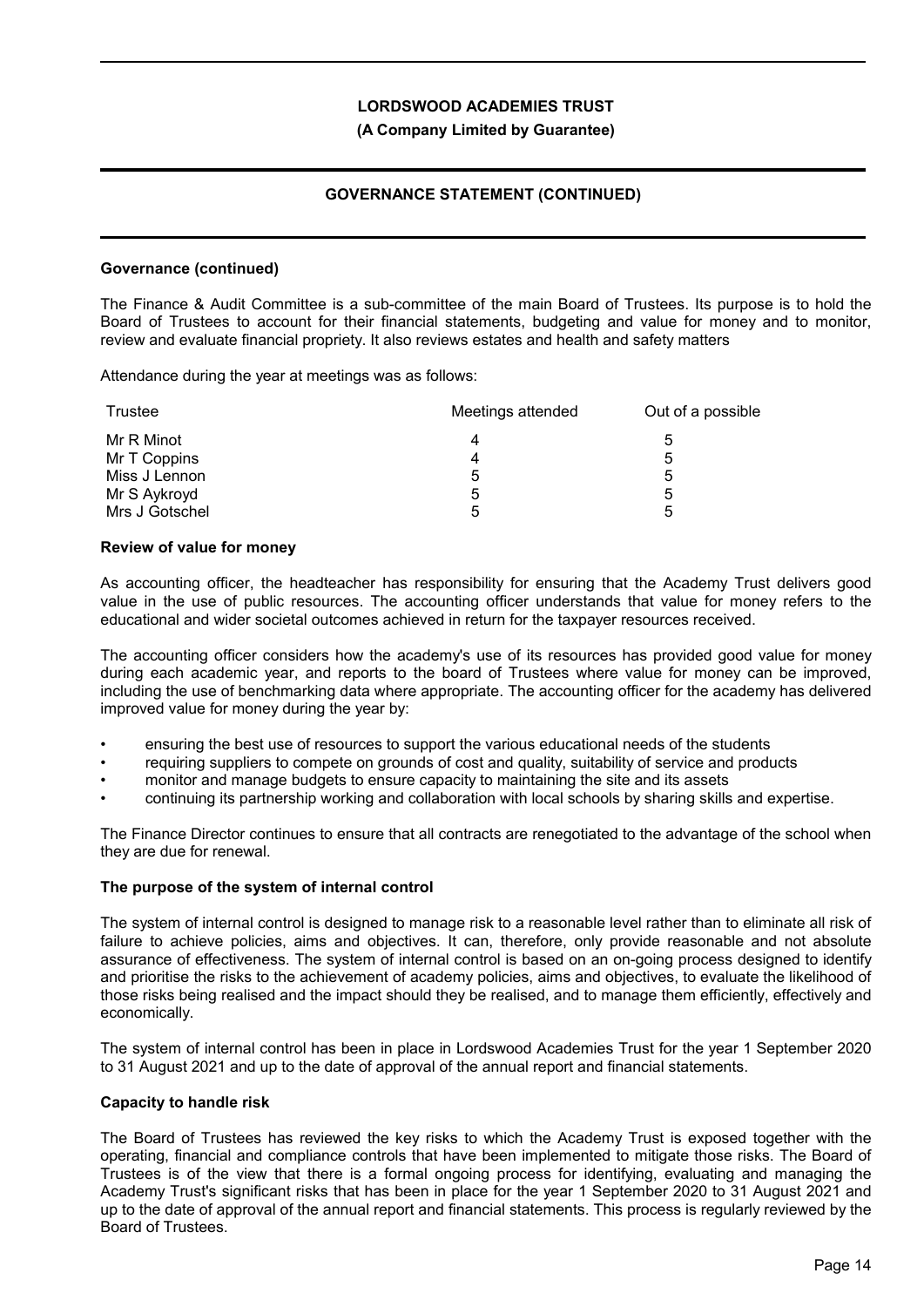### **(A Company Limited by Guarantee)**

## **GOVERNANCE STATEMENT (CONTINUED)**

### **The risk and control framework**

The Academy Trust's system of internal financial control is based on a framework of regular management information and administrative procedures including the segregation of duties and a system of delegation and accountability. In particular, it includes:

- comprehensive budgeting and monitoring systems with an annual budget and periodic financial reports which are reviewed and agreed by the Board of Trustees
- regular reviews by the Finance and General Purposes Committee of reports which indicate financial performance against the forecasts and of major purchase plans, capital works and expenditure programmes
- setting targets to measure financial and other performance
- clearly defined purchasing (asset purchase or capital investment) guidelines
- identification and management of risks

The Board of Trustees has decided not to appoint an internal auditor. However, the Trustees have appointed, a trustee to carry out a programme of internal checks.

The governor completes a Key Responsibility Area (KRA) report which is shared with both governors and trustees and also carries out the internal audit according to the schedule agreed by the Trust.

The reviewer has delivered their schedule of work as planned and no material control issues arose as a result of the work undertaken.

The reviewer's role includes giving advice on financial and other matters and performing a range of checks on the Academy Trust's financial and other systems. In particular, the checks carried out in the current period included:

- testing of procurement processes
- testing of cyber security measures
- testing of system workflows.

On a termly basis, the reviewer reports to the Board of Trustees, through the audit and finance committee on the operations of the systems of control and on the discharge of the Board of Trustees' financial responsibilities and prepares an annual summary report to the committee outlining the areas reviewed, key findings, recommendations and conclusions to help the committee consider actions and assess year on year progress.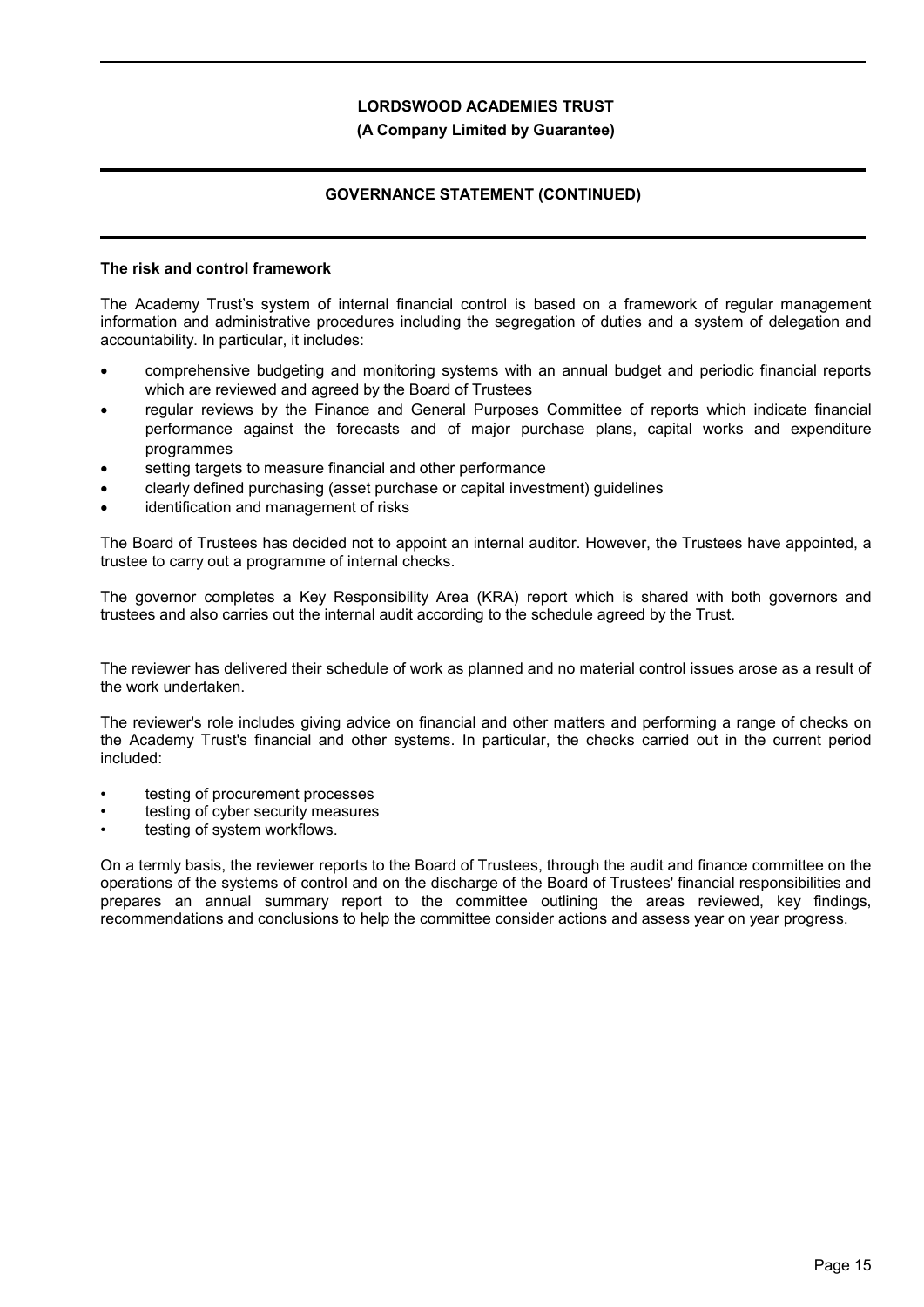(A Company Limited by Guarantee)

### **GOVERNANCE STATEMENT (CONTINUED)**

#### **Review of effectiveness**

As accounting officer, the headteacher has responsibility for reviewing the effectiveness of the system of internal control. During the year in question the review has been informed by:

- on discharge of the Board of Trustees financial decisions to help the committee consider actions and  $\bullet$ assess vear on year progress;
- the work of the internal auditor;  $\bullet$
- the work of the external auditor:  $\bullet$
- the work of the executive managers within the Academy Trust who have responsibility for the development and maintenance of the internal control framework.

The accounting officer has been advised of the implications of the result of their review of the system of internal control by the committee and a plan to ensure continuous improvement of the system is in place.

Approved by order of the members of the Board of Trustees on 7 December 2021 and signed on their behalf by:

Miss J Lennon **Chair of Trustees** 

**Mrs K Cooney Accounting Officer**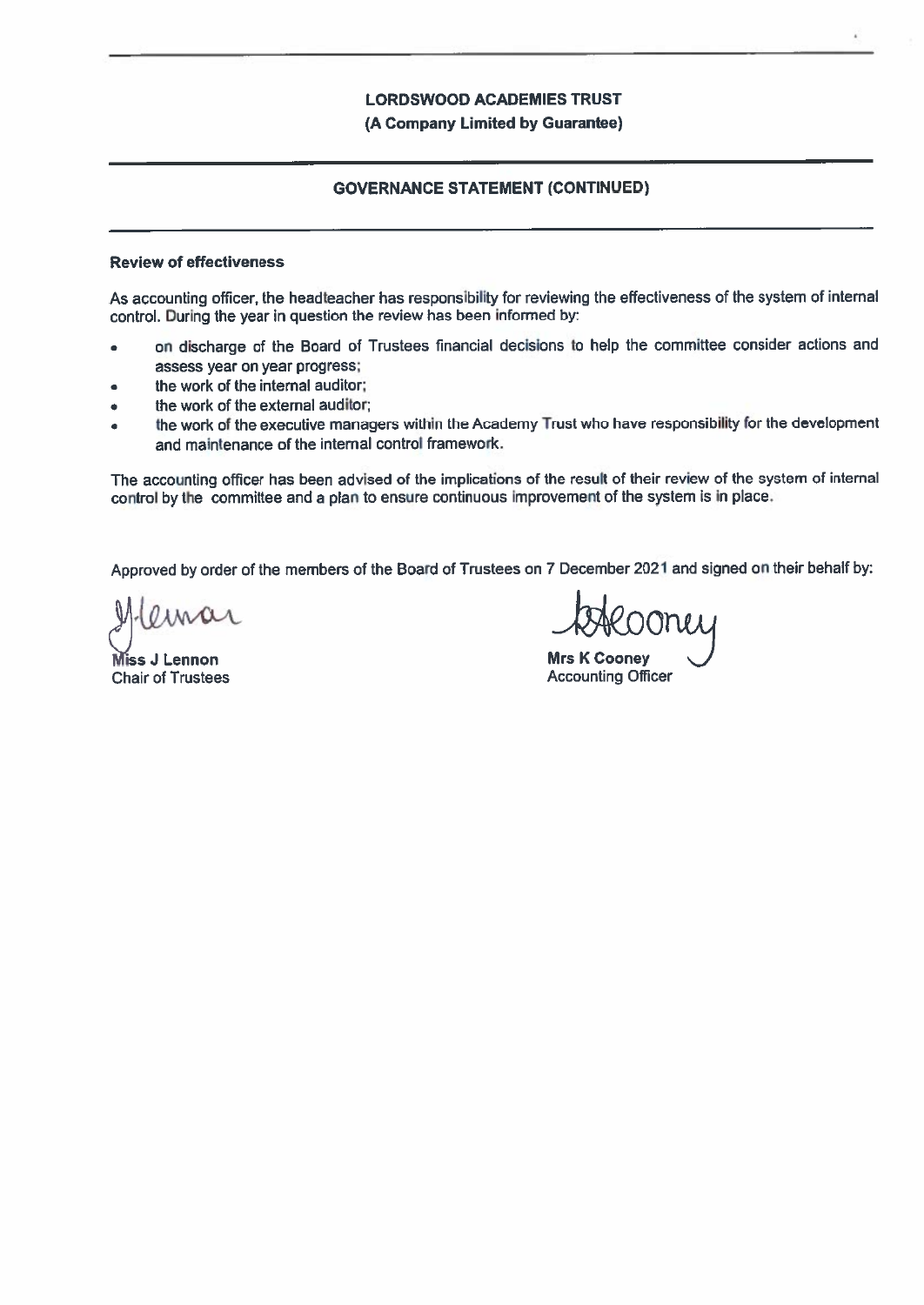(A Company Limited by Guarantee)

### STATEMENT ON REGULARITY, PROPRIETY AND COMPLIANCE

As accounting officer of Lordswood Academies Trust I have considered my responsibility to notify the Academy Trust Board of Trustees and the Education and Skills Funding Agency (ESFA) of material irregularity, impropriety and non-compliance with terms and conditions of all funding received by the Academy Trust, under the funding agreement in place between the Academy Trust and the Secretary of State for Education. As part of my consideration I have had due regard to the requirements of the Academies Financial Handbook 2020.

I confirm that I and the Academy Trust Board of Trustees are able to identify any material irregular or improper use of all funds by the Academy Trust, or material non-compliance with the terms and conditions of funding under the Academy Trust's funding agreement and the Academies Financial Handbook 2020.

I confirm that no instances of material irregularity, impropriety or funding non-compliance have been discovered to date. If any instances are identified after the date of this statement, these will be notified to the Board of **Trustees and ESFA.** 

200nei

**Mrs K Cooney Accounting Officer** Date: 7 December 2021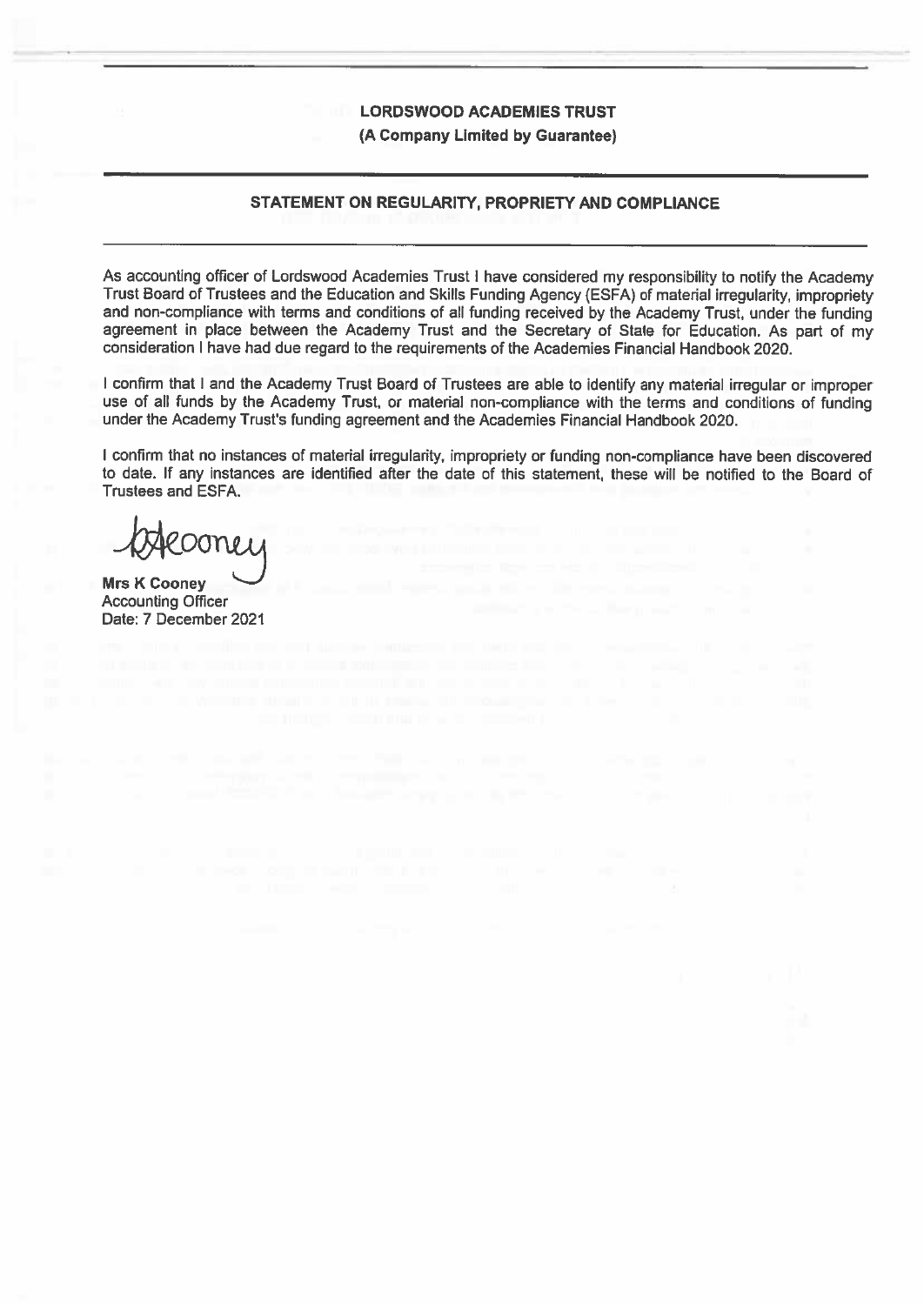#### (A Company Limited by Guarantee)

### **STATEMENT OF TRUSTEES' RESPONSIBILITIES** FOR THE YEAR ENDED 31 AUGUST 2021

The Trustees (who are also the directors of the charitable company for the purposes of company law) are responsible for preparing the Trustees' Report and the financial statements in accordance with the Academies Accounts Direction published by the Education and Skills Funding Agency, United Kingdom Accounting Standards (United Kingdom Generally Accepted Accounting Practice) and applicable law and regulations.

Company law requires the Trustees to prepare financial statements for each financial year. Under company law, the Trustees must not approve the financial statements unless they are satisfied that they give a true and fair view of the state of affairs of the charitable company and of its incoming resources and application of resources, including its income and expenditure, for that period. In preparing these financial statements, the Trustees are required to:

- select suitable accounting policies and then apply them consistently;  $\blacksquare$
- observe the methods and principles of the Charities SORP 2019 and the Academies Accounts Direction 2020 to 2021:
- make judgments and accounting estimates that are reasonable and prudent;
- state whether applicable UK Accounting Standards have been followed, subject to any material departures disclosed and explained in the financial statements;
- prepare the financial statements on the going concern basis unless it is inappropriate to presume that the charitable company will continue in business.

The Trustees are responsible for keeping adequate accounting records that are sufficient to show and explain the charitable company's transactions and disclose with reasonable accuracy at any time the financial position of the charitable company and enable them to ensure that the financial statements comply with the Companies Act 2006. They are also responsible for safeguarding the assets of the charitable company and hence for taking reasonable steps for the prevention and detection of fraud and other irregularities.

The Trustees are responsible for ensuring that in its conduct and operation the charitable company applies financial and other controls, which conform with the requirements both of propriety and of good financial management. They are also responsible for ensuring grants received from ESFA/DfE have been applied for the purposes intended.

The Trustees are responsible for the maintenance and integrity of the corporate and financial information included on the charitable company's website. Legislation in the United Kingdom governing the preparation and dissemination of financial statements may differ from legislation in other jurisdictions.

Approved by order of the members of the Board of Trustees and signed on its behalf by:

emen

**Miss J Lennon Chair of Trustees** Date: 7 December 2021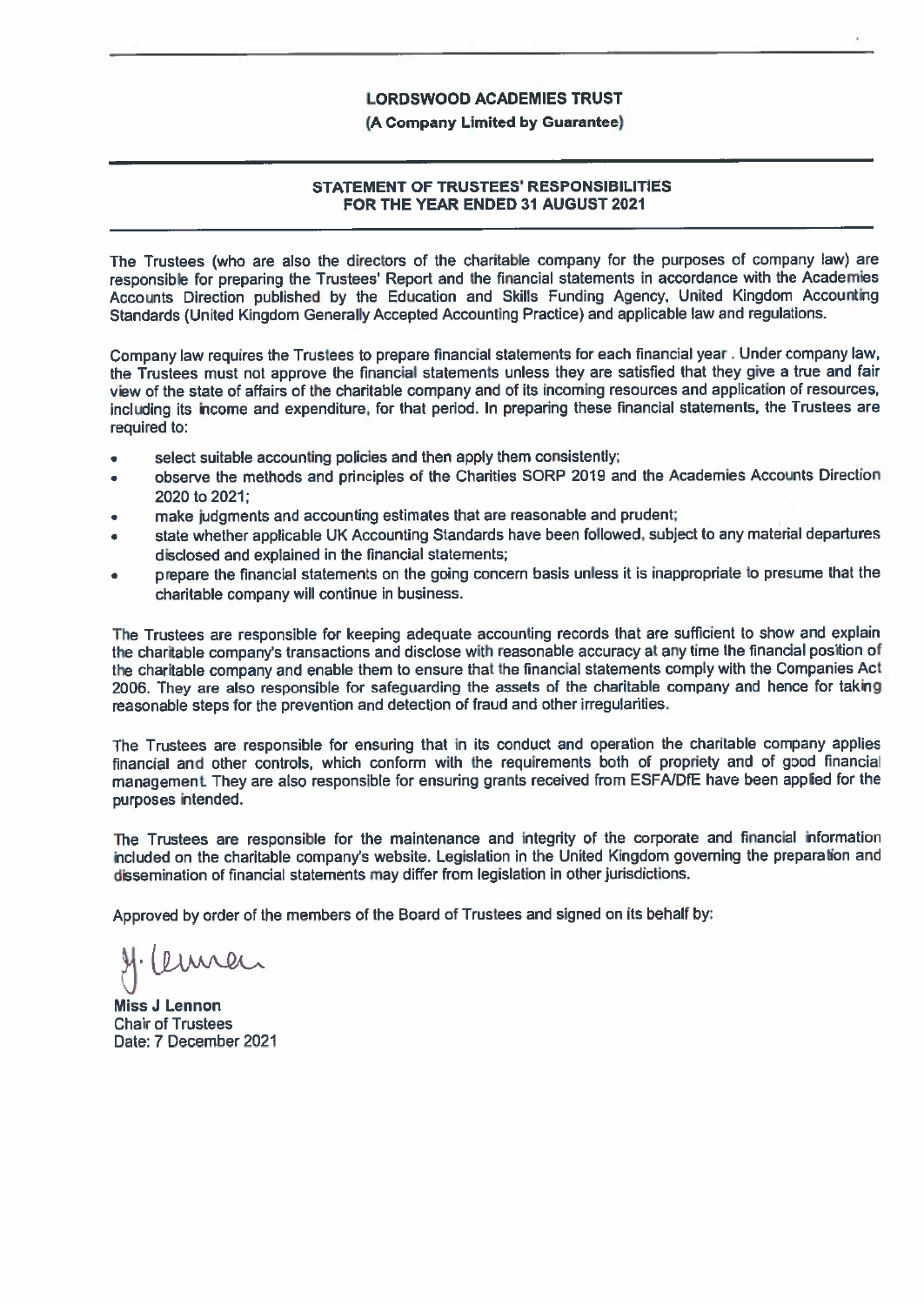### **(A Company Limited by Guarantee)**

## **INDEPENDENT AUDITOR'S REPORT ON THE FINANCIAL STATEMENTS TO THE MEMBERS OF LORDSWOOD ACADEMIES TRUST**

### **Opinion**

We have audited the financial statements of Lordswood Academies Trust (the 'academy trust') for the year ended 31 August 2021 which comprise the Statement of Financial Activities, the Balance Sheet, the Statement of Cash Flows and the related notes, including a summary of significant accounting policies. The financial reporting framework that has been applied in their preparation is applicable law, United Kingdom Accounting Standards (United Kingdom Generally Accepted Accounting Practice), including Financial Reporting Standard 102 'The Financial Reporting Standard applicable in the UK and Republic of Ireland', the Charities SORP 2019 and the Academies Accounts Direction 2020 to 2021 issued by the Education and Skills Funding Agency.

In our opinion the financial statements:

- give a true and fair view of the state of the Academy Trust's affairs as at 31 August 2021 and of its incoming resources and application of resources, including its income and expenditure for the year then ended;
- have been properly prepared in accordance with United Kingdom Generally Accepted Accounting Practice; and
- have been prepared in accordance with the requirements of the Companies Act 2006, the Charities SORP 2019 and the Academies Accounts Direction 2020 to 2021 issued by the Education and Skills Funding Agency.

#### **Basis for opinion**

We conducted our audit in accordance with International Standards on Auditing (UK) (ISAs (UK)) and applicable law. Our responsibilities under those standards are further described in the Auditor's responsibilities for the audit of the financial statements section of our report. We are independent of the Academy Trust in accordance with the ethical requirements that are relevant to our audit of the financial statements in the United Kingdom, including the Financial Reporting Council's Ethical Standard, and we have fulfilled our other ethical responsibilities in accordance with these requirements. We believe that the audit evidence we have obtained is sufficient and appropriate to provide a basis for our opinion.

#### **Conclusions relating to going concern**

In auditing the financial statements, we have concluded that the Trustees' use of the going concern basis of accounting in the preparation of the financial statements is appropriate.

Based on the work we have performed, we have not identified any material uncertainties relating to events or conditions that, individually or collectively, may cast significant doubt on the Academy Trust's ability to continue as a going concern for a period of at least twelve months from when the financial statements are authorised for issue.

Our responsibilities and the responsibilities of the Trustees with respect to going concern are described in the relevant sections of this report.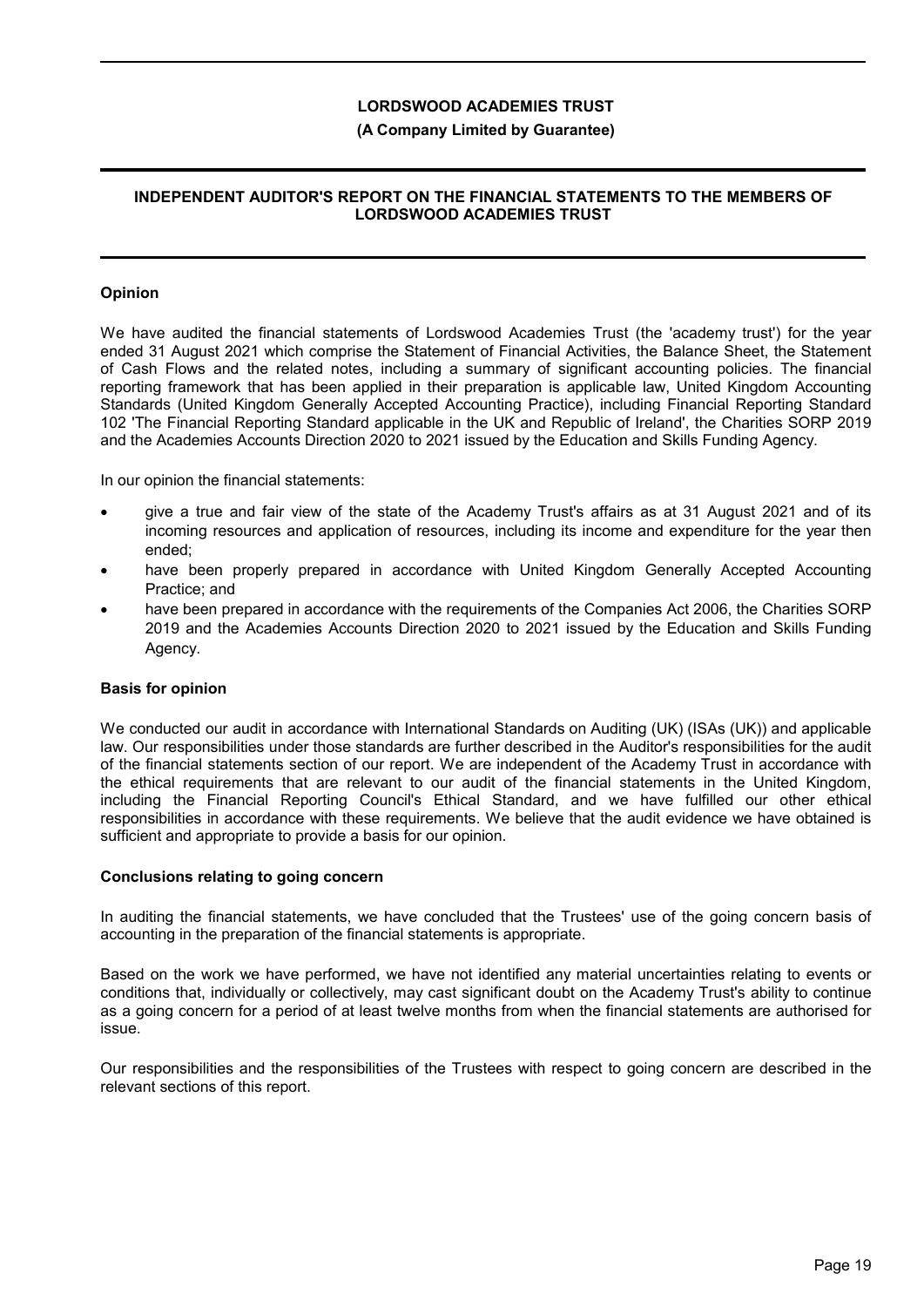### **(A Company Limited by Guarantee)**

## **INDEPENDENT AUDITOR'S REPORT ON THE FINANCIAL STATEMENTS TO THE MEMBERS OF LORDSWOOD ACADEMIES TRUST (CONTINUED)**

#### **Other information**

The other information comprises the information included in the Annual Report other than the financial statements and our Auditor's Report thereon. The Trustees are responsible for the other information contained within the Annual Report. Our opinion on the financial statements does not cover the other information and, except to the extent otherwise explicitly stated in our report, we do not express any form of assurance conclusion thereon. Our responsibility is to read the other information and, in doing so, consider whether the other information is materially inconsistent with the financial statements or our knowledge obtained in the course of the audit, or otherwise appears to be materially misstated. If we identify such material inconsistencies or apparent material misstatements, we are required to determine whether this gives rise to a material misstatement in the financial statements themselves. If, based on the work we have performed, we conclude that there is a material misstatement of this other information, we are required to report that fact.

We have nothing to report in this regard.

#### **Opinion on other matters prescribed by the Companies Act 2006**

In our opinion, based on the work undertaken in the course of the audit:

- the information given in the Trustees' Report including the Strategic Report for the financial year for which the financial statements are prepared is consistent with the financial statements.
- the Trustees' Report and the Strategic Report have been prepared in accordance with applicable legal requirements.

#### **Matters on which we are required to report by exception**

In the light of our knowledge and understanding of the Academy Trust and its environment obtained in the course of the audit, we have not identified material misstatements in the Trustees' Report including the Strategic Report.

We have nothing to report in respect of the following matters in relation to which the Companies Act 2006 requires us to report to you if, in our opinion:

- adequate accounting records have not been kept, or returns adequate for our audit have not been received from branches not visited by us; or
- the financial statements are not in agreement with the accounting records and returns; or
- certain disclosures of Trustees' remuneration specified by law are not made; or
- we have not received all the information and explanations we require for our audit.

#### **Responsibilities of trustees**

As explained more fully in the Trustees' Responsibilities Statement, the Trustees (who are also the directors of the Academy Trust for the purposes of company law) are responsible for the preparation of the financial statements and for being satisfied that they give a true and fair view, and for such internal control as the Trustees determine is necessary to enable the preparation of financial statements that are free from material misstatement, whether due to fraud or error.

In preparing the financial statements, the Trustees are responsible for assessing the Academy Trust's ability to continue as a going concern, disclosing, as applicable, matters related to going concern and using the going concern basis of accounting unless the Trustees either intend to liquidate the Academy Trust or to cease operations, or have no realistic alternative but to do so.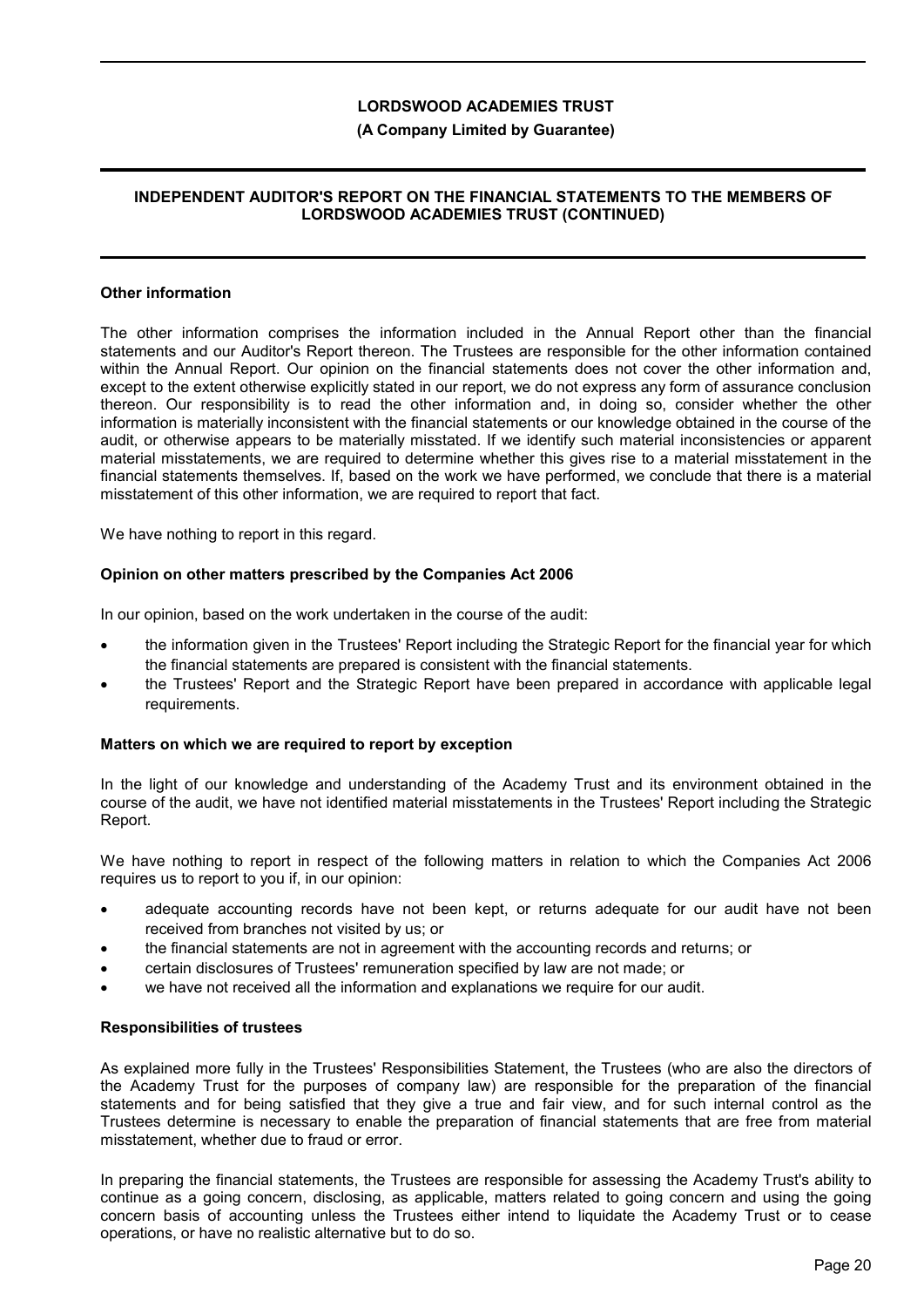### **(A Company Limited by Guarantee)**

## **INDEPENDENT AUDITOR'S REPORT ON THE FINANCIAL STATEMENTS TO THE MEMBERS OF LORDSWOOD ACADEMIES TRUST (CONTINUED)**

#### **Auditor's responsibilities for the audit of the financial statements**

Our objectives are to obtain reasonable assurance about whether the financial statements as a whole are free from material misstatement, whether due to fraud or error, and to issue an Auditor's Report that includes our opinion. Reasonable assurance is a high level of assurance, but is not a guarantee that an audit conducted in accordance with ISAs (UK) will always detect a material misstatement when it exists. Misstatements can arise from fraud or error and are considered material if, individually or in the aggregate, they could reasonably be expected to influence the economic decisions of users taken on the basis of these financial statements.

Irregularities, including fraud, are instances of non-compliance with laws and regulations. We identified and assessed the risks of material misstatement of the financial statements from irregularities, whether due to fraud or error, and discussed these between our audit team members. We then designed and performed audit procedures responsive to those risks, including obtaining audit evidence sufficient and appropriate to provide a basis for our opinion.

We obtained an understanding of the legal and regulatory frameworks within which the charitable company operates, focusing on those laws and regulations that have a direct effect on the determination of material amounts and disclosures in the financial statements. The laws and regulations we considered in this context were the Charities Act 2011 together with the Charities SORP (FRS 102), Companies Act 2006, Academies Accounts Direction and the Academy Trust Handbook. We assessed the required compliance with these laws and regulations as part of our audit procedures on the related financial statement items.

In addition, we considered provisions of other laws and regulations that do not have a direct effect on the financial statements but compliance with which might be fundamental to the charitable company's ability to operate or to avoid a material penalty. We also considered the opportunities and incentives that may exist within the charitable company for fraud. The key laws and regulations we considered in this context were General Data Protection Regulation, health and safety legislation, Ofsted and employee legislation.

Auditing standards limit the required audit procedures to identify non-compliance with these laws and regulations to enquire of the Trustees and other management and inspection of regulatory and legal correspondence, if any. We identified the greatest risk of material impact on the financial statements from irregularities, including fraud, to be within the timing and completeness of income recognition and the override of controls by management. Our audit procedures to respond to these risks included enquiries of management and the Board about their own identification and assessment of the risks of irregularities, sample testing on the posting of journals, reviewing accounting estimates for biases, reviewing regulatory correspondence with the ESFA, and reading minutes of meetings of those charged with governance.

Owing to the inherent limitations of an audit, there is an unavoidable risk that we may not have detected some material misstatements in the financial statements, even though we have properly planned and performed our audit in accordance with auditing standards. For example, the further removed non-compliance with laws and regulations (irregularities) is from the events and transactions reflected in the financial statements, the less likely the inherently limited procedures required by auditing standards would identify it. In addition, as with any audit, there remained a higher risk of non-detection of irregularities, as these may involve collusion, forgery, intentional omissions, misrepresentations, or the override of internal controls. We are not responsible for preventing noncompliance and cannot be expected to detect non-compliance with all laws and regulations.

A further description of our responsibilities for the audit of the financial statements is located on the Financial Reporting Council's website at: www.frc.org.uk/auditorsresponsibilities. This description forms part of our Auditor's Report.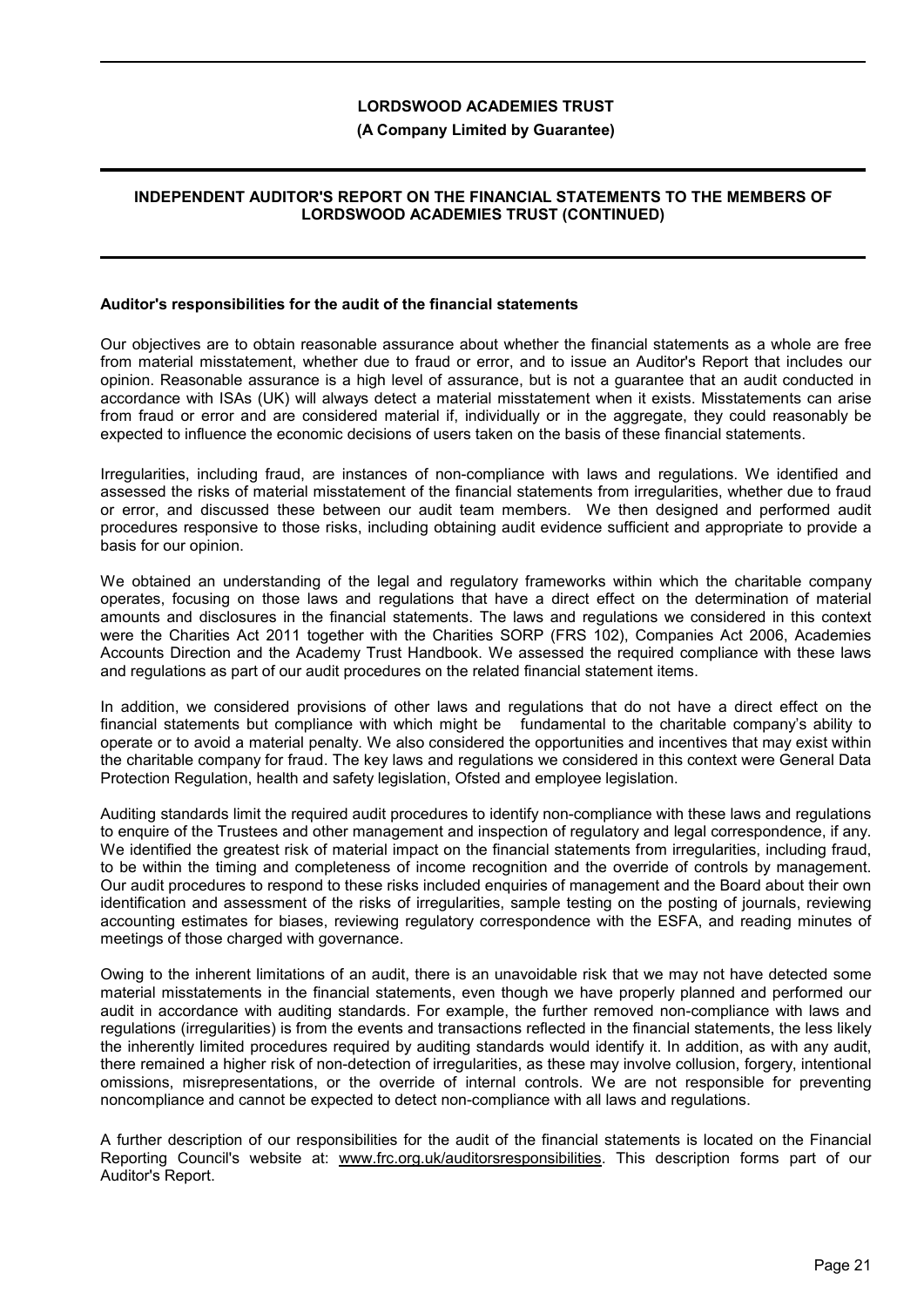### **(A Company Limited by Guarantee)**

## **INDEPENDENT AUDITOR'S REPORT ON THE FINANCIAL STATEMENTS TO THE MEMBERS OF LORDSWOOD ACADEMIES TRUST (CONTINUED)**

#### **Use of our report**

This report is made solely to the Academy Trust's members, as a body, in accordance with Chapter 3 of Part 16 of the Companies Act 2006. Our audit work has been undertaken so that we might state to the Academy Trust's members those matters we are required to state to them in an Auditor's Report and for no other purpose. To the fullest extent permitted by law, we do not accept or assume responsibility to anyone other than the Academy Trust and its members, as a body, for our audit work, for this report, or for the opinions we have formed.

**Dave Darlaston (Senior Statutory Auditor)** for and on behalf of **Crowe U.K. LLP** Statutory Auditor Black Country House Rounds Green Road **Oldbury** West Midlands B69 2DG

15 December 2021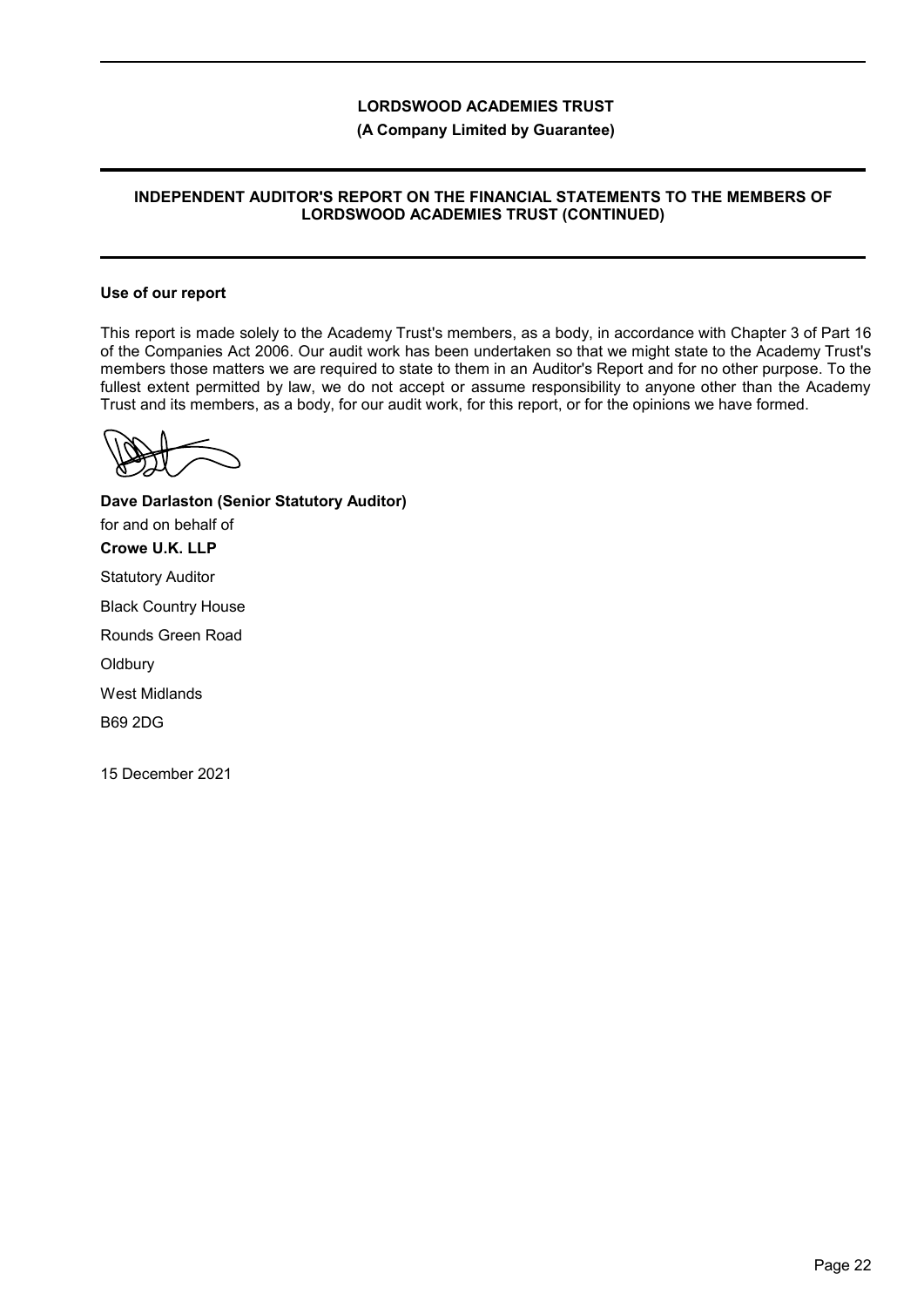### **(A Company Limited by Guarantee)**

### **INDEPENDENT REPORTING ACCOUNTANT'S ASSURANCE REPORT ON REGULARITY TO LORDSWOOD ACADEMIES TRUST AND THE EDUCATION AND SKILLS FUNDING AGENCY**

In accordance with the terms of our engagement letter dated 20 October 2020 and further to the requirements of the Education and Skills Funding Agency (ESFA) as included in the Academies Accounts Direction 2020 to 2021, we have carried out an engagement to obtain limited assurance about whether the expenditure disbursed and income received by Lordswood Academies Trust during the year 1 September 2020 to 31 August 2021 have been applied to the purposes identified by Parliament and the financial transactions conform to the authorities which govern them.

This report is made solely to Lordswood Academies Trust and ESFA in accordance with the terms of our engagement letter. Our work has been undertaken so that we might state to Lordswood Academies Trust and ESFA those matters we are required to state in a report and for no other purpose. To the fullest extent permitted by law, we do not accept or assume responsibility to anyone other than Lordswood Academies Trust and ESFA, for our work, for this report, or for the conclusion we have formed.

### **Respective responsibilities of Lordswood Academies Trust's accounting officer and the reporting accountant**

The accounting officer is responsible, under the requirements of Lordswood Academies Trust's funding agreement with the Secretary of State for Education dated 31 December 2012 and the Academies Financial Handbook, extant from 1 September 2020, for ensuring that expenditure disbursed and income received is applied for the purposes intended by Parliament and the financial transactions conform to the authorities which govern them.

Our responsibilities for this engagement are established in the United Kingdom by our profession's ethical guidance and are to obtain limited assurance and report in accordance with our engagement letter and the requirements of the Academies Accounts Direction 2020 to 2021. We report to you whether anything has come to our attention in carrying out our work which suggests that in all material respects, expenditure disbursed and income received during the year 1 September 2020 to 31 August 2021 have not been applied to purposes intended by Parliament or that the financial transactions do not conform to the authorities which govern them.

## **Approach**

We conducted our engagement in accordance with the Framework and Guide for External Auditors and Reporting Accountant of Academy Trusts issued by ESFA. We performed a limited assurance engagement as defined in our engagement letter.

The objective of a limited assurance engagement is to perform such procedures as to obtain information and explanations in order to provide us with sufficient appropriate evidence to express a negative conclusion on regularity.

A limited assurance engagement is more limited in scope than a reasonable assurance engagement and consequently does not enable us to obtain assurance that we would become aware of all significant matters that might be identified in a reasonable assurance engagement. Accordingly, we do not express a positive opinion.

Our engagement includes examination, on a test basis, of evidence relevant to the regularity and propriety of the Academy Trust's income and expenditure.

The work undertaken to draw our conclusion includes a review of the design and implementation of the Charitable Company's internal controls and review processes on regularity, supported by detailed tests on samples of costs incurred by the Charitable Company and specific transactions identified from our review.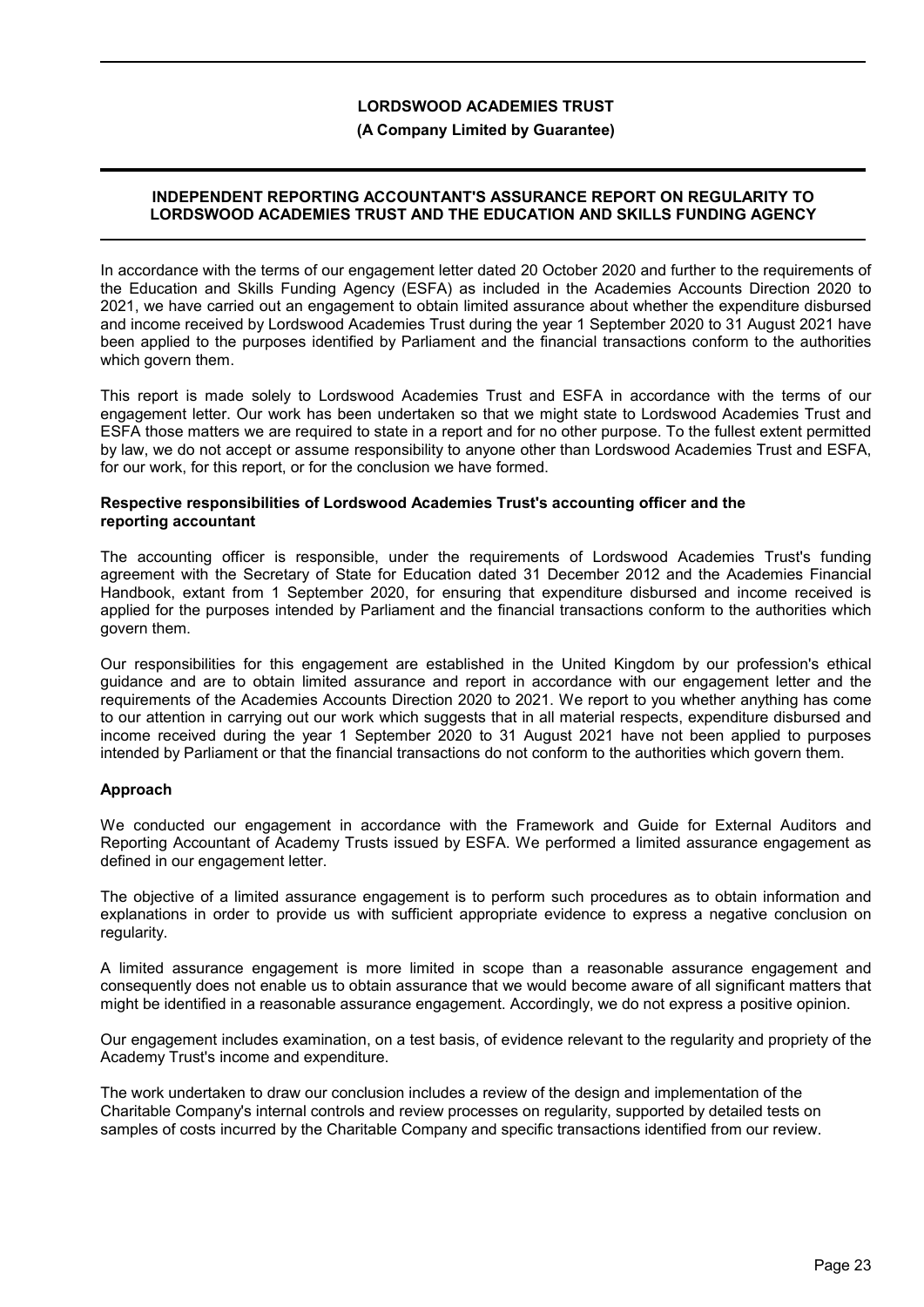## **(A Company Limited by Guarantee)**

### **INDEPENDENT REPORTING ACCOUNTANT'S ASSURANCE REPORT ON REGULARITY TO LORDSWOOD ACADEMIES TRUST AND THE EDUCATION & SKILLS FUNDING AGENCY (CONTINUED)**

### **Conclusion**

In the course of our work, nothing has come to our attention which suggest in all material respects the expenditure disbursed and income received during the year 1 September 2020 to 31 August 2021 has not been applied to purposes intended by Parliament and the financial transactions do not conform to the authorities which govern them.

Coave Un ccP

**Crowe U.K. LLP** Reporting Accountant

Statutory Auditor

Date: 15 December 2021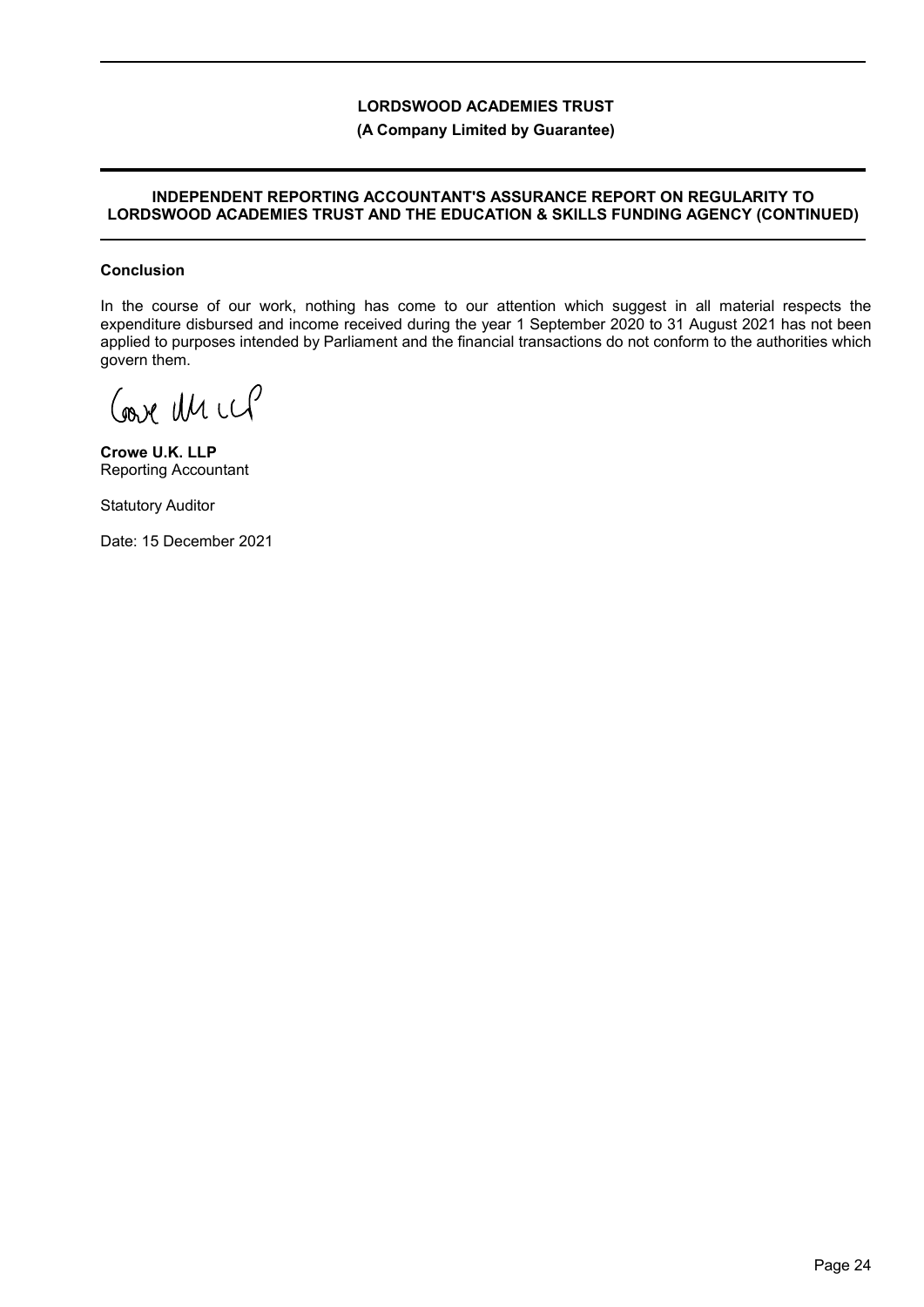## **(A Company Limited by Guarantee)**

## **STATEMENT OF FINANCIAL ACTIVITIES (INCORPORATING INCOME AND EXPENDITURE ACCOUNT) FOR THE YEAR ENDED 31 AUGUST 2021**

| <b>Note</b>                                                     | <b>Unrestricted</b><br>funds<br>2021<br>£ | <b>Restricted</b><br>funds<br>2021<br>£ | <b>Restricted</b><br>fixed asset<br>funds<br>2021<br>£ | <b>Total</b><br>funds<br>2021<br>£ | Total<br>funds<br>2020<br>£ |
|-----------------------------------------------------------------|-------------------------------------------|-----------------------------------------|--------------------------------------------------------|------------------------------------|-----------------------------|
| Income from:                                                    |                                           |                                         |                                                        |                                    |                             |
| Donations and capital<br>$\ensuremath{\mathsf{3}}$<br>grants    |                                           | 41,641                                  | 21,693                                                 | 63,334                             | 22,161                      |
| Other trading activities                                        | 67,246                                    |                                         |                                                        | 67,246                             | 53,312                      |
| Investments<br>7                                                | 73                                        |                                         |                                                        | 73                                 | 453                         |
| Charitable activities<br>4                                      | 38,050                                    | 5,944,247                               |                                                        | 5,982,297                          | 5,659,712                   |
| <b>Total income</b>                                             | 105,369                                   | 5,985,888                               | 21,693                                                 | 6,112,950                          | 5,735,638                   |
| <b>Expenditure on:</b>                                          |                                           |                                         |                                                        |                                    |                             |
| Charitable activities                                           | 101,111                                   | 6,006,698                               | 251,170                                                | 6,358,979                          | 6, 133, 264                 |
| <b>Total expenditure</b>                                        | 101,111                                   | 6,006,698                               | 251,170                                                | 6,358,979                          | 6, 133, 264                 |
| <b>Net</b><br>income/(expenditure)<br>Transfers between         | 4,258                                     | (20, 810)                               | (229, 477)                                             | (246, 029)                         | (397, 626)                  |
| 17<br>funds                                                     | (117, 282)                                | 64,188                                  | 53,094                                                 |                                    |                             |
| Net movement in<br>funds before other<br>recognised             |                                           |                                         |                                                        |                                    |                             |
| gains/(losses)                                                  | (113, 024)                                | 43,378                                  | (176, 383)                                             | (246, 029)                         | (397, 626)                  |
| Other recognised<br>gains/(losses):                             |                                           |                                         |                                                        |                                    |                             |
| Actuarial losses on<br>defined benefit pension<br>23<br>schemes |                                           | (344,000)                               |                                                        | (344,000)                          | (316,000)                   |
| Net movement in                                                 |                                           |                                         |                                                        |                                    |                             |
| funds                                                           | (113, 024)                                | (300, 622)                              | (176, 383)                                             | (590, 029)                         | (713, 626)                  |
| <b>Reconciliation of</b><br>funds:                              |                                           |                                         |                                                        |                                    |                             |
| Total funds brought<br>forward                                  | 241,832                                   | (3,062,879)                             | 8,149,363                                              | 5,328,316                          | 6,041,942                   |
| <b>Total funds carried</b><br>forward                           | 128,808                                   | (3,363,501)                             | 7,972,980                                              | 4,738,287                          | 5,328,316                   |

The Statement of Financial Activities includes all gains and losses recognised in the year.

The notes on pages 28 to 53 form part of these financial statements.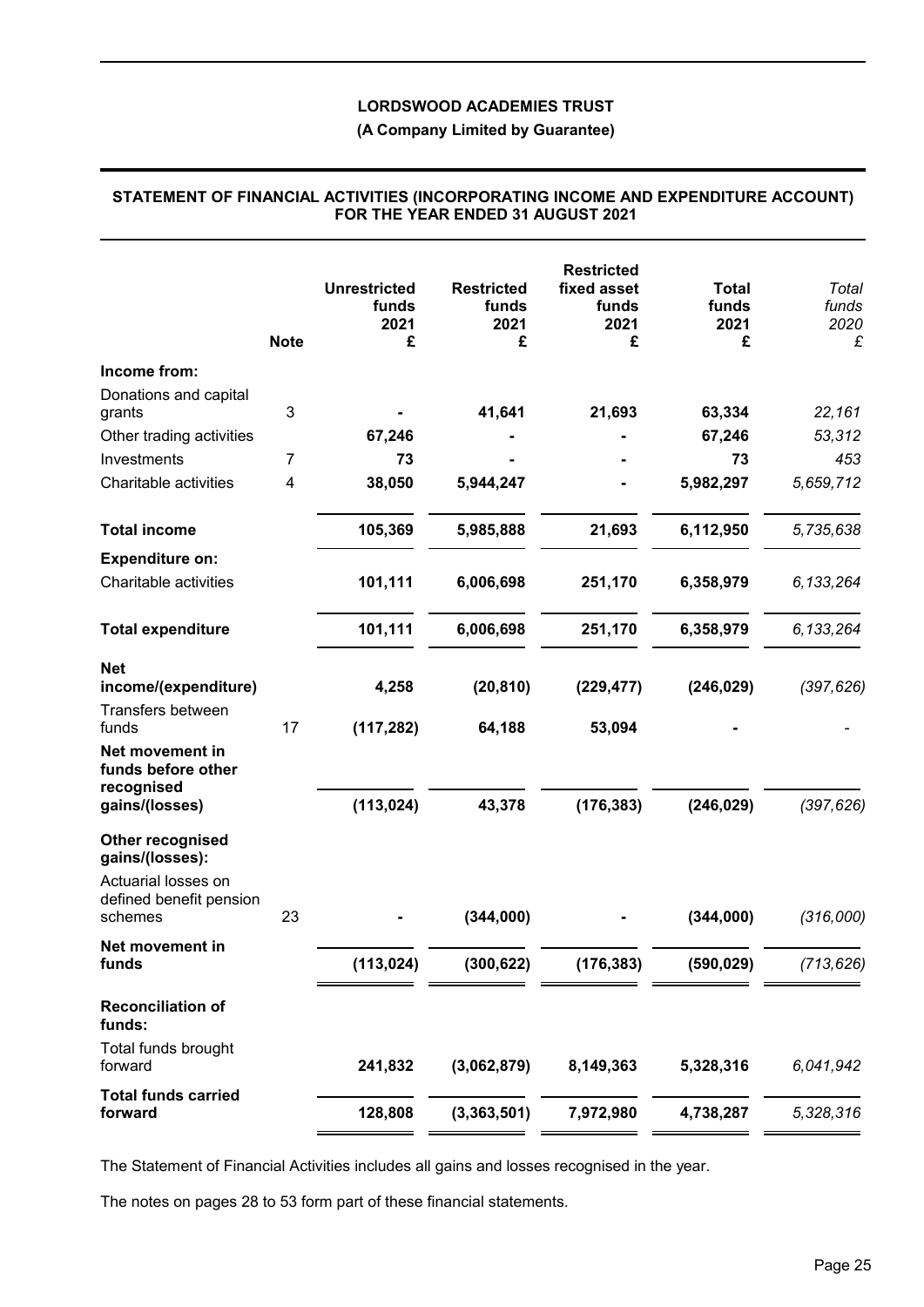### **(A Company Limited by Guarantee) REGISTERED NUMBER: 07567230**

|                                                               |             | <b>BALANCE SHEET</b><br>AS AT 31 AUGUST 2021 |             |             |             |
|---------------------------------------------------------------|-------------|----------------------------------------------|-------------|-------------|-------------|
|                                                               | <b>Note</b> |                                              | 2021<br>£   |             | 2020<br>£   |
| <b>Fixed assets</b>                                           |             |                                              |             |             |             |
| Tangible assets<br><b>Current assets</b>                      | 14          |                                              | 7,972,980   |             | 8,149,363   |
| <b>Debtors</b>                                                | 15          | 151,902                                      |             | 132,727     |             |
| Cash at bank and in hand                                      |             | 342,320                                      |             | 160,999     |             |
|                                                               |             | 494,222                                      |             | 293,726     |             |
| Creditors: amounts falling due within one<br>year             | 16          | (321, 915)                                   |             | (259, 773)  |             |
| <b>Net current assets</b>                                     |             |                                              | 172,307     |             | 33,953      |
| Net assets excluding pension liability                        |             |                                              | 8,145,287   |             | 8,183,316   |
| Defined benefit pension scheme liability                      | 23          |                                              | (3,407,000) |             | (2,855,000) |
| <b>Total net assets</b>                                       |             |                                              | 4,738,287   |             | 5,328,316   |
| <b>Funds of the Academy Trust</b><br><b>Restricted funds:</b> |             |                                              |             |             |             |
| Fixed asset funds                                             | 17          | 7,972,980                                    |             | 8,149,363   |             |
| Restricted income funds                                       | 17          | 43,499                                       |             | (207, 879)  |             |
| Restricted funds excluding pension asset                      | 17          | 8,016,479                                    |             | 7,941,484   |             |
| Pension reserve                                               | 17          | (3,407,000)                                  |             | (2,855,000) |             |
| <b>Total restricted funds</b>                                 | 17          |                                              | 4,609,479   |             | 5,086,484   |
| <b>Unrestricted income funds</b>                              | 17          |                                              | 128,808     |             | 241,832     |
| <b>Total funds</b>                                            |             |                                              | 4,738,287   |             | 5,328,316   |

The financial statements on pages 25 to 53 were approved by the Trustees, and authorised for issue on 07 December 2021 and are signed on their behalf, by:

y. Cemer

**Miss J Lennon** Chair of Trustees

The notes on pages 28 to 53 form part of these financial statements.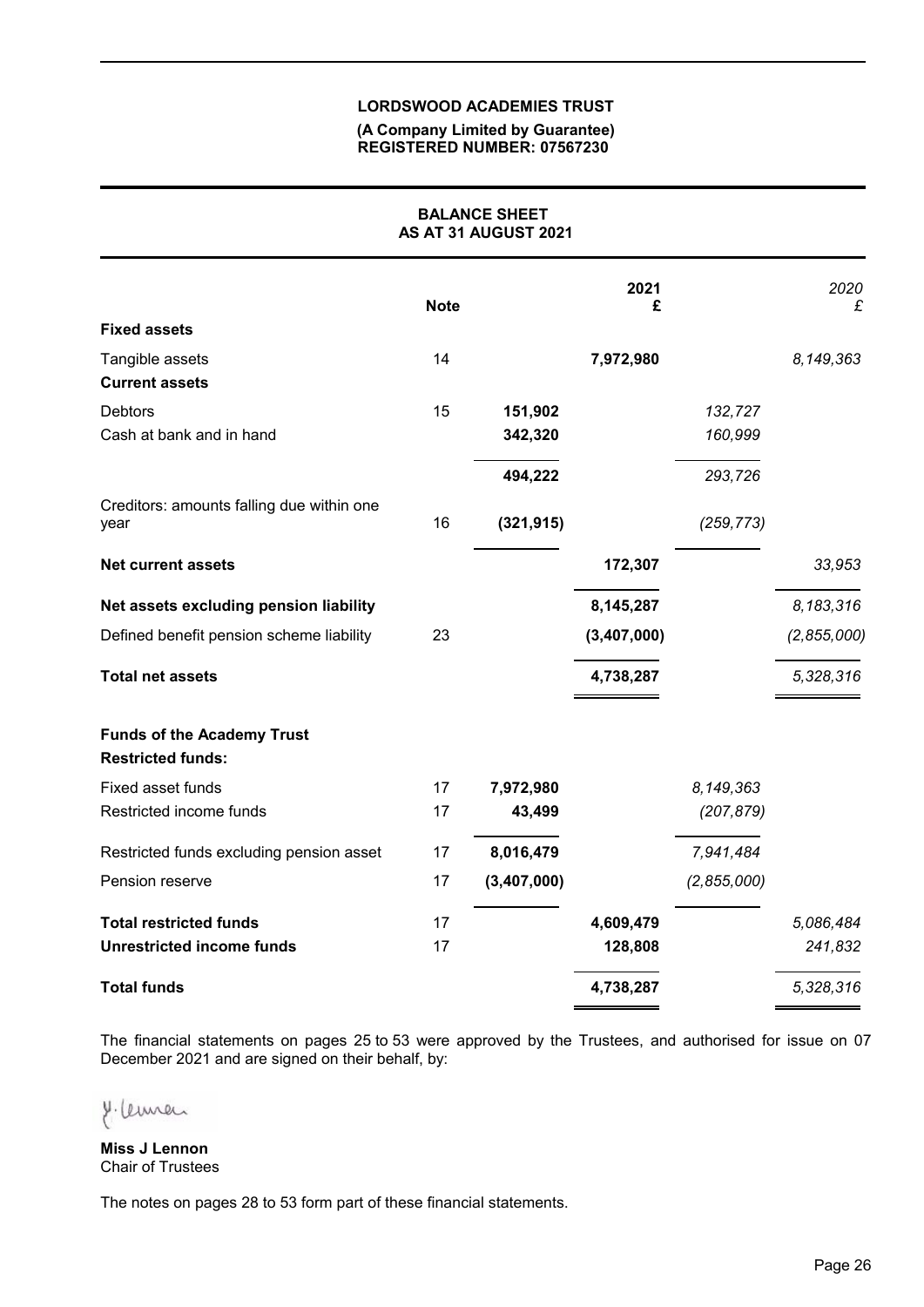**(A Company Limited by Guarantee)**

## **STATEMENT OF CASH FLOWS FOR THE YEAR ENDED 31 AUGUST 2021**

| Cash flows from operating activities                   | <b>Note</b> | 2021<br>£ | 2020<br>£  |
|--------------------------------------------------------|-------------|-----------|------------|
| Net cash provided by/(used in) operating activities    | 19          | 194,454   | (181, 241) |
| Cash flows from investing activities                   | 20          | (13, 133) | (207, 018) |
| Change in cash and cash equivalents in the year        |             | 181,321   | (388, 259) |
| Cash and cash equivalents at the beginning of the year |             | 160,999   | 549,258    |
| Cash and cash equivalents at the end of the year       | 21, 22      | 342,320   | 160,999    |

The notes on pages 28 to 53 form part of these financial statements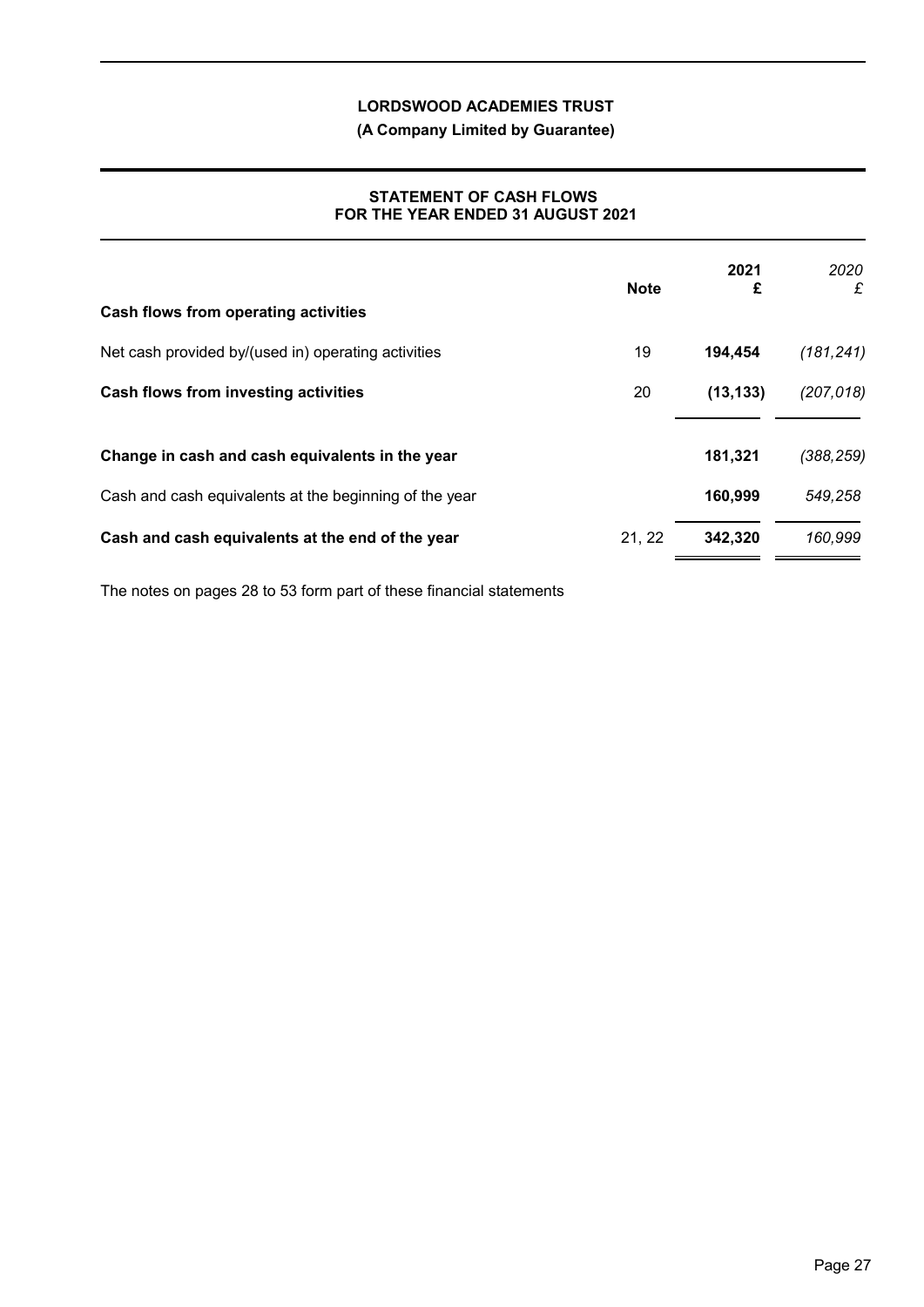### **(A Company Limited by Guarantee)**

### **NOTES TO THE FINANCIAL STATEMENTS FOR THE YEAR ENDED 31 AUGUST 2021**

#### **1. Accounting policies**

A summary of the principal accounting policies adopted (which have been applied consistently, except where noted), judgments and key sources of estimation uncertainty, is set out below.

#### **1.1 Basis of preparation of financial statements**

The financial statements of the Academy Trust, which is a public benefit entity under FRS 102, have been prepared under the historic cost convention in accordance with the Financial Reporting Standard Applicable in the UK and Republic of Ireland (FRS 102), the Accounting and Reporting by Charities: Statement of Recommended Practice applicable to charities preparing their accounts in accordance with the Financial Reporting Standard applicable in the UK and Republic of Ireland (FRS 102) (Charities SORP (FRS 102)), the Academies Accounts Direction *2020* to 2021 issued by ESFA, the Charities Act 2011 and the Companies Act 2006.

### **1.2 Going concern**

The Trustees assess whether the use of going concern is appropriate i.e. whether there are any material uncertainties related to events or conditions that may cast significant doubt on the ability of the Academy to continue as a going concern. The Trustees make this assessment in respect of a period of at least one year from the date of authorisation for issue of the financial statements and have concluded that the Academy has adequate resources to continue in operational existence for the foreseeable future, which takes into account the impacts of the Coronavirus pandemic (COVID-19) on the Academy, and there are no material uncertainties about the Academy's ability to continue as a going concern, thus they continue to adopt the going concern basis of accounting in preparing the financial statements.

#### **1.3 Income**

All incoming resources are recognised when the Academy Trust has entitlement to the funds, the receipt is probable and the amount can be measured reliably.

#### **Grants**

Grants are included in the Statement of Financial Activities on a receivable basis. The balance of income received for specific purposes but not expended during the period is shown in the relevant funds on the Balance Sheet. Where income is received in advance of meeting any performancerelated conditions there is not unconditional entitlement to the income and its recognition is deferred and included in creditors as deferred income until the performance-related conditions are met. Where entitlement occurs before income is received, the income is accrued.

General Annual Grant is recognised in full in the Statement of Financial Activities in the year for which it is receivable and any abatement in respect of the year is deducted from income and recognised as a liability.

Capital grants are recognised in full when there is an unconditional entitlement to the grant. Unspent amounts of capital grants are reflected in the Balance Sheet in the restricted fixed asset fund. Capital grants are recognised when there is entitlement and are not deferred over the life of the asset on which they are expended.

#### **Donations**

Donations are recognised on a receivable basis (where there are no performance-related conditions) where the receipt is probable and the amount can be reliably measured.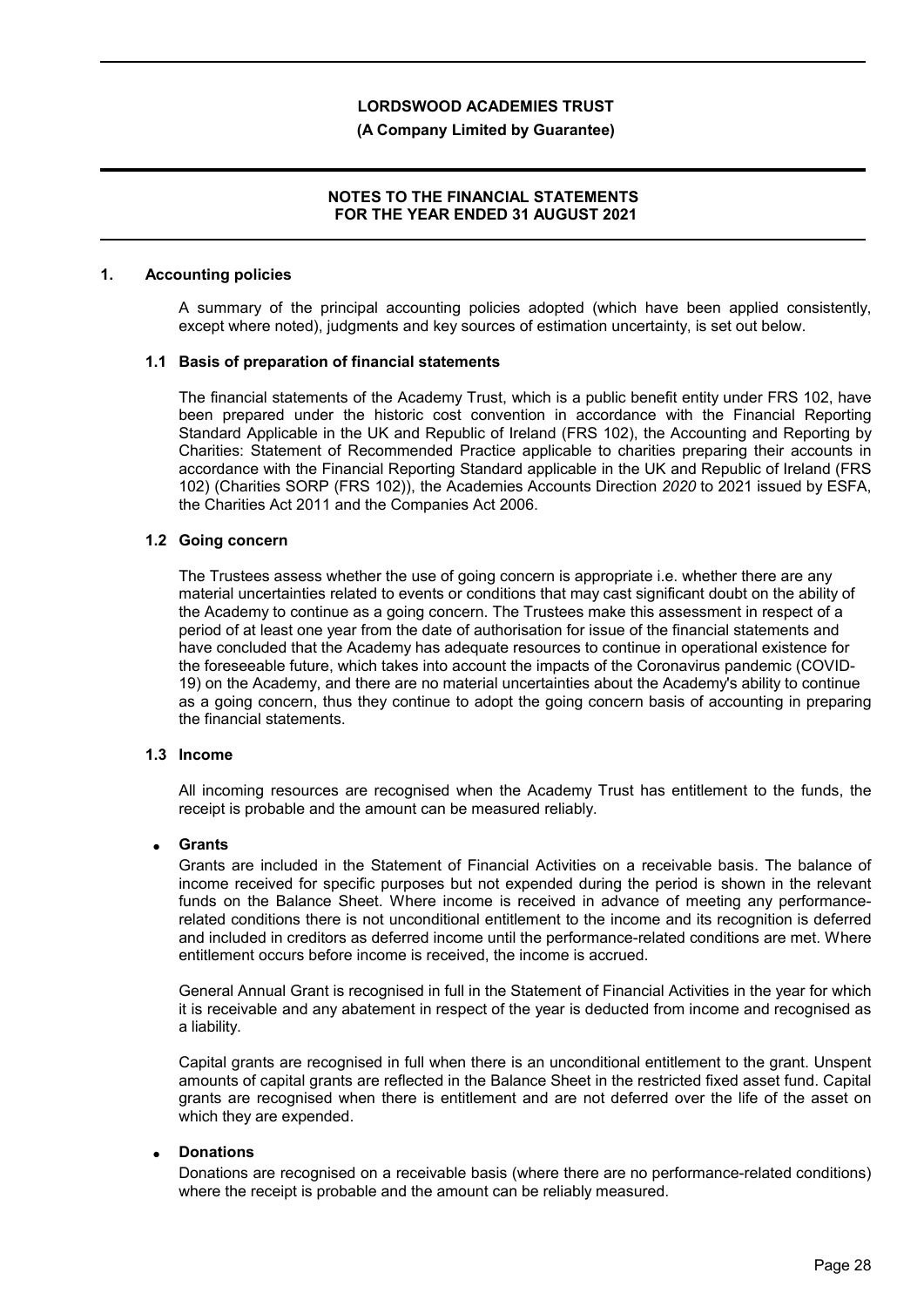### **(A Company Limited by Guarantee)**

## **NOTES TO THE FINANCIAL STATEMENTS FOR THE YEAR ENDED 31 AUGUST 2021**

### **1. Accounting policies (continued)**

### **1.3 Income (continued)**

### **Other income**

Other income, including the hire of facilities, is recognised in the year it is receivable and to the extent the Academy Trust has provided the goods or services.

### **Donated goods, facilities and services**

The value of donated goods, facilities and services in kind provided to the Academy are recognised at their open market value in the period in which they are receivable as incoming resources, where the benefit to the charitable company can be reliably measured. An equivalent amount is included as expenditure under the relevant heading in the Statement of Financial Activities.

#### **Donated fixed assets (excluding transfers on conversion or into the Academy Trust)**

Where the donated good is a fixed asset it is measured at fair value, unless it is impractical to measure this reliably, in which case the cost of the item to the donor should be used. The gain is recognised as 'Income from Donations and Capital Grants' and a corresponding amount is included in the appropriate fixed asset category and depreciated over the useful economic life in accordance with the Academy Trust's accounting policies.

#### **1.4 Expenditure**

Expenditure is recognised once there is a legal or constructive obligation to transfer economic benefit to a third party, it is probable that a transfer of economic benefits will be required in settlement and the amount of the obligation can be measured reliably. Expenditure is classified by activity. The costs of each activity are made up of the total of direct costs and shared costs, including support costs involved in undertaking each activity. Direct costs attributable to a single activity are allocated directly to that activity. Shared costs which contribute to more than one activity and support costs which are not attributable to a single activity are apportioned between those activities on a basis consistent with the use of resources. Central staff costs are allocated on the basis of time spent, and depreciation charges allocated on the portion of the asset's use.

#### **Charitable activities**

These are costs incurred on the Academy Trust's educational operations, including support costs and costs relating to the governance of the Academy Trust apportioned to charitable activities.

All resources expended are inclusive of irrecoverable VAT.

#### **1.5 Interest receivable**

Interest on funds held on deposit is included when receivable and the amount can be measured reliably by the Academy Trust; this is normally upon notification of the interest paid or payable by the institution with whom the funds are deposited.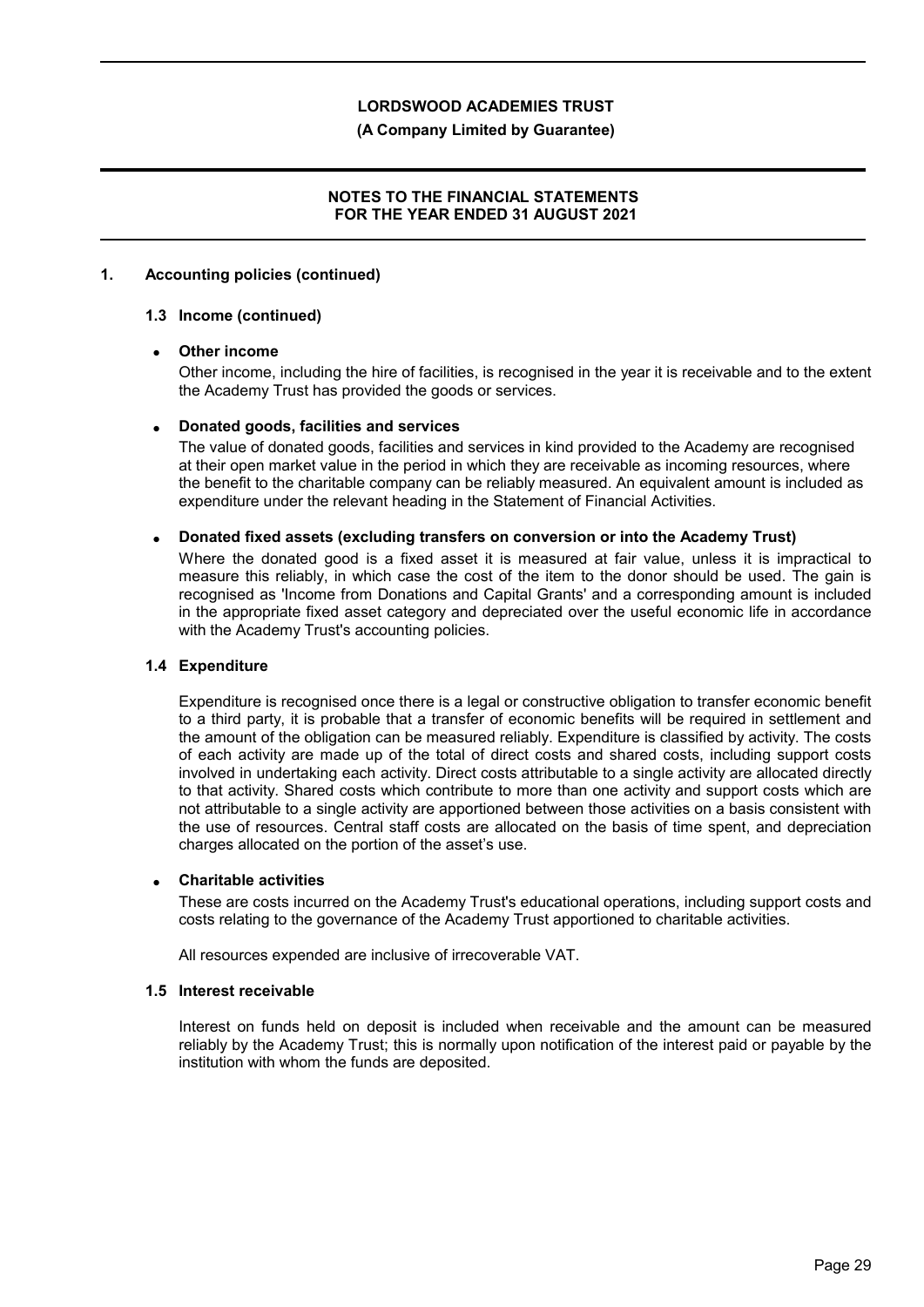### **(A Company Limited by Guarantee)**

### **NOTES TO THE FINANCIAL STATEMENTS FOR THE YEAR ENDED 31 AUGUST 2021**

### **1. Accounting policies (continued)**

### **1.6 Tangible fixed assets**

Assets costing £1,000 or more are capitalised as tangible fixed assets and are carried at cost, net of depreciation and any provision for impairment.

Where tangible fixed assets have been acquired with the aid of specific grants, either from the government or from the private sector, they are included in the Balance Sheet at cost and depreciated over their expected useful economic life. Where there are specific conditions attached to the funding requiring the continued use of the asset, the related grants are credited to a restricted fixed asset fund in the Statement of Financial Activities and carried forward in the Balance Sheet. Depreciation on the relevant assets is charged directly to the restricted fixed asset fund in the Statement of Financial Activities. Where tangible fixed assets have been acquired with unrestricted funds, depreciation on such assets is charged to the unrestricted fund.

Depreciation is provided on all tangible fixed assets other than assets under construction, at rates calculated to write off the cost of each asset on a straight-line basis over its expected useful life, as follows:

The estimated useful lives are as follows:

| Leasehold land               | $-125$ years  |
|------------------------------|---------------|
| Long-term leasehold property | - 50 years    |
| All Weather Pitch            | - 20 years    |
| Furniture and equipment      | $-5-10$ years |
| Computer equipment           | - 3 years     |

Assets in the course of construction are included at cost. Depreciation on these assets is not charged until they are brought into use and reclassified to freehold or leasehold land and buildings.

A review for impairment of a fixed asset is carried out if events or changes in circumstances indicate that the carrying value of any fixed asset may not be recoverable. Shortfalls between the carrying value of fixed assets and their recoverable amounts are recognised as impairments. Impairment losses are recognised in the Statement of Financial Activities.

#### **1.7 Debtors**

Trade and other debtors are recognised at the settlement amount after any trade discount offered. Prepayments are valued at the amount prepaid net of any trade discounts due.

## **1.8 Cash at bank and in hand**

Cash at bank and in hand includes cash and short-term highly liquid investments with a short maturity of three months or less from the date of acquisition or opening of the deposit or similar account.

#### **1.9 Liabilities**

Liabilities are recognised when there is an obligation at the Balance Sheet date as a result of a past event, it is probable that a transfer of economic benefit will be required in settlement, and the amount of the settlement can be estimated reliably. Liabilities are recognised at the amount that the Academy Trust anticipates it will pay to settle the debt or the amount it has received as advanced payments for the goods or services it must provide.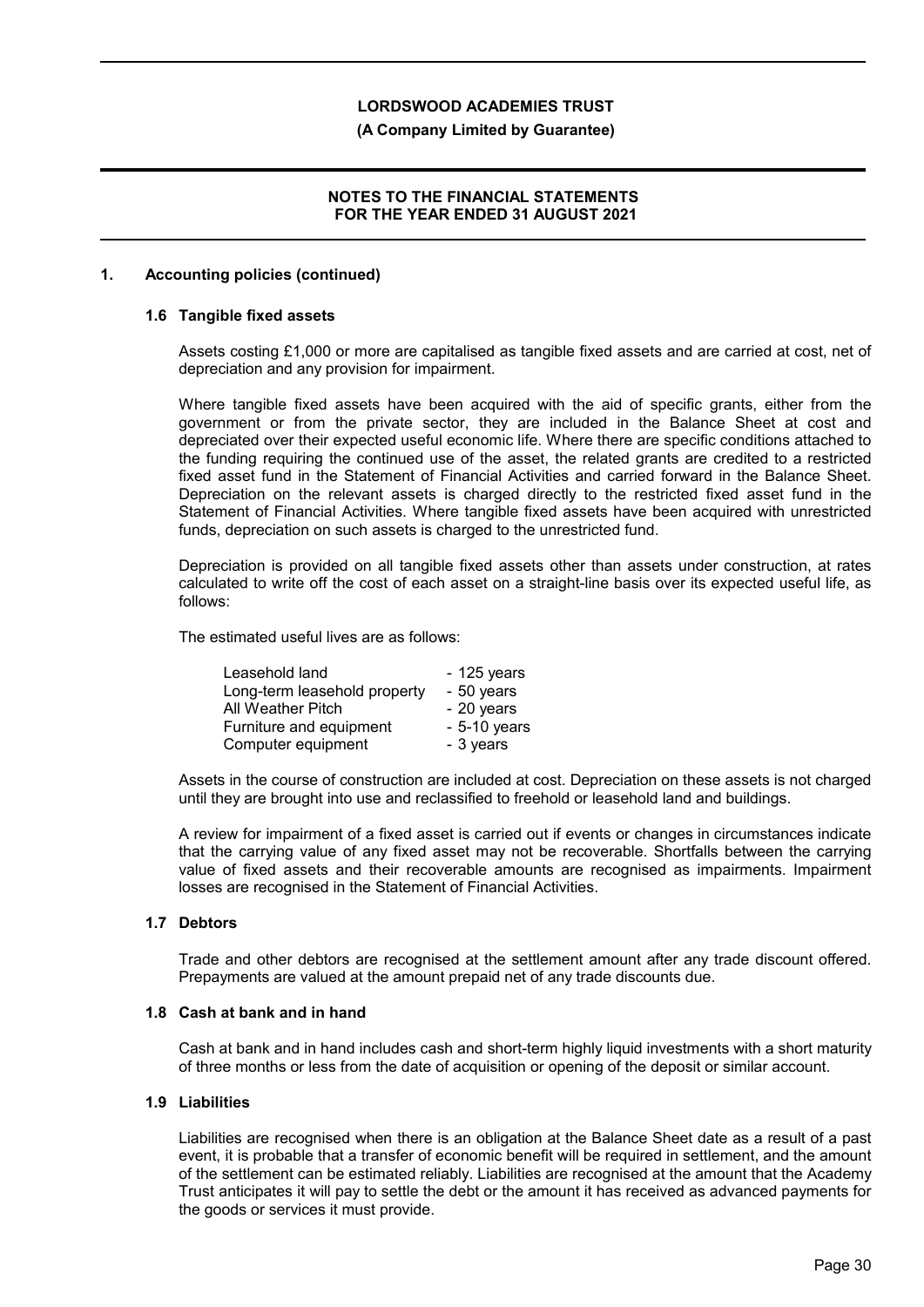### **(A Company Limited by Guarantee)**

## **NOTES TO THE FINANCIAL STATEMENTS FOR THE YEAR ENDED 31 AUGUST 2021**

### **1. Accounting policies (continued)**

## **1.10 Financial instruments**

The Academy Trust only holds basic financial instruments as defined in FRS 102. The financial assets and financial liabilities of the Academy Trust and their measurement bases are as follows:

*Financial assets* - trade and other debtors are basic financial instruments and are debt instruments measured at amortised cost as detailed in note 15. Prepayments are not financial instruments.

Cash at bank is classified as a basic financial instrument and is measured at face value.

*Financial liabilities* - trade creditors, accruals and other creditors are financial instruments, and are measured at amortised cost as detailed in note 16. Taxation and social security are not included in the financial instruments disclosure definition. Deferred income is not deemed to be a financial liability, as the cash settlement has already taken place and there is an obligation to deliver services rather than cash or another financial instrument.

### **1.11 Operating leases**

Rentals paid under operating leases are charged to the Statement of Financial Activities on a straight line basis over the lease term.

### **1.12 Pensions**

Retirement benefits to employees of the Academy Trust are provided by the Teachers' Pension Scheme ("TPS") and the Local Government Pension Scheme ("LGPS"). These are defined benefit schemes.

The TPS is an unfunded scheme and contributions are calculated so as to spread the cost of pensions over employees' working lives with the Academy Trust in such a way that the pension cost is a substantially level percentage of current and future pensionable payroll. The contributions are determined by the Government Actuary on the basis of quadrennial valuations using a prospective unit credit method. TPS is an unfunded multi-employer scheme with no underlying assets to assign between employers. Consequently, the TPS is treated as a defined contribution scheme for accounting purposes and the contributions recognised in the period to which they relate.

The LGPS is a funded multi-employer scheme and the assets are held separately from those of the Academy Trust in separate trustee administered funds. Pension scheme assets are measured at fair value and liabilities are measured on an actuarial basis using the projected unit credit method and discounted at a rate equivalent to the current rate of return on a high quality corporate bond of equivalent term and currency to the liabilities. The actuarial valuations are obtained at least triennially and are updated at each Balance Sheet date. The amounts charged to operating surplus are the current service costs and the costs of scheme introductions, benefit changes, settlements and curtailments. They are included as part of staff costs as incurred. Net interest on the net defined benefit liability/asset is also recognised in the Statement of Financial Activities and comprises the interest cost on the defined benefit obligation and interest income on the scheme assets, calculated by multiplying the fair value of the scheme assets at the beginning of the period by the rate used to discount the benefit obligations. The difference between the interest income on the scheme assets and the actual return on the scheme assets is recognised in other recognised gains and losses.

Actuarial gains and losses are recognised immediately in other recognised gains and losses.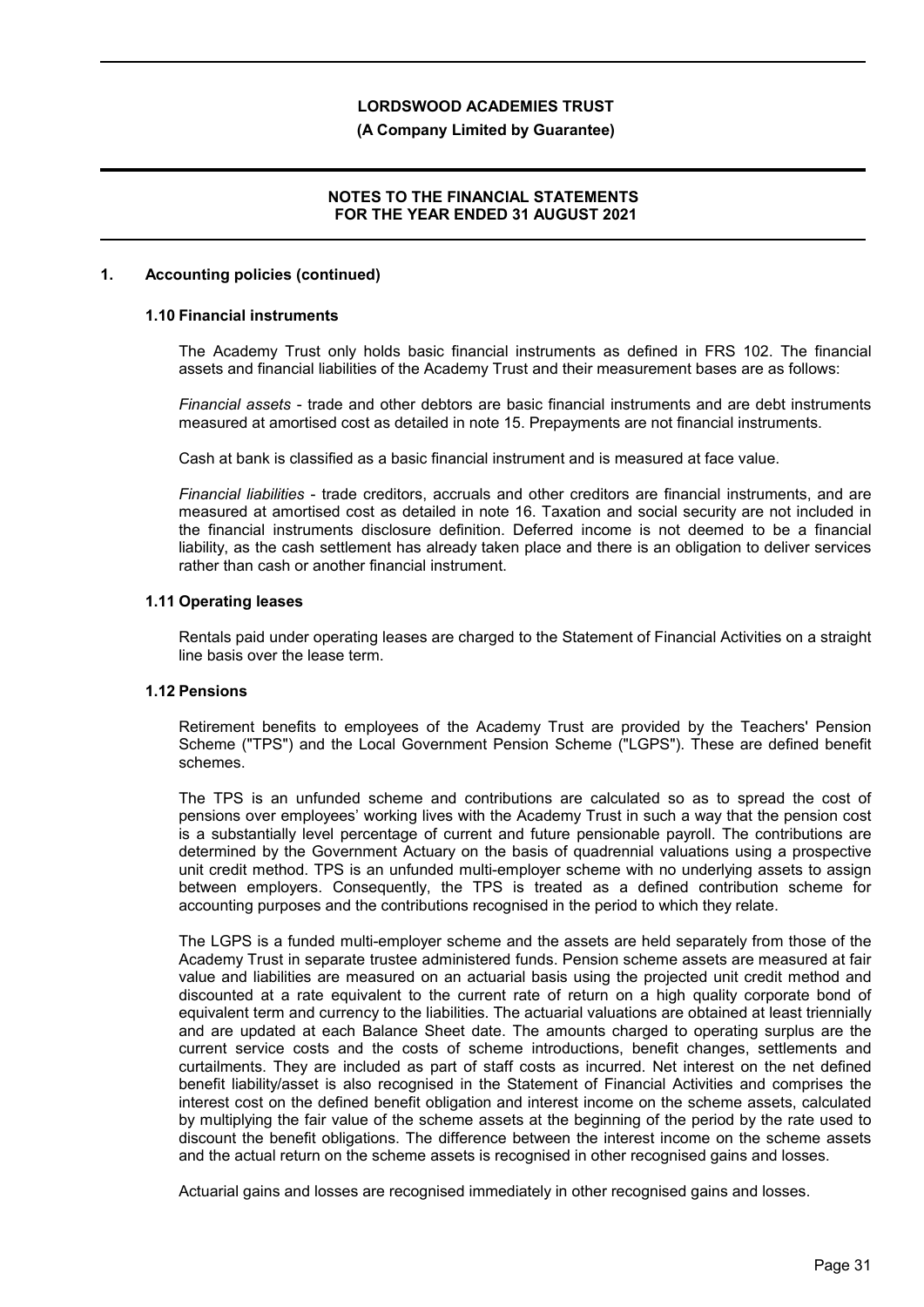### **(A Company Limited by Guarantee)**

### **NOTES TO THE FINANCIAL STATEMENTS FOR THE YEAR ENDED 31 AUGUST 2021**

### **1. Accounting policies (continued)**

### **1.13 Agency arrangements**

The academy trust distributes 16-19 Bursary funds to students as an agent for the ESFA. Payments received from the ESFA and subsequent disbursements to students are excluded from the Statement of Financial Activities as the academy trust does not have control over the charitable application of the funds.

The academy trust can use up to 5% of the allocation towards its own administration costs and this is recognised in the Statement of Financial Activities. The funds received, paid and any balances held at the period end are disclosed in note 27.

### **1.14 Fund accounting**

Unrestricted income funds represent those resources which may be used towards meeting any of the charitable objects of the Academy Trust at the discretion of the Trustees.

Restricted fixed asset funds are resources which are to be applied to specific capital purposes imposed by the funders where the asset acquired or created is held for a specific purpose.

Restricted general funds comprise all other restricted funds received with restrictions imposed by the funder/donor and include grants from the Department for Education Group.

Investment income, gains and losses are allocated to the appropriate fund.

#### **2. Critical accounting estimates and areas of judgment**

Estimates and judgments are continually evaluated and are based on historical experience and other factors, including expectations of future events that are believed to be reasonable under the circumstances.

Critical accounting estimates and assumptions:

The Academy Trust makes estimates and assumptions concerning the future. The resulting accounting estimates and assumptions will, by definition, seldom equal the related actual results. The estimates and assumptions that have a significant risk of causing a material adjustment to the carrying amounts of assets and liabilities within the next financial year are discussed below.

The present value of the Local Government Pension Scheme defined benefit liability depends on a number of factors that are determined on an actuarial basis using a variety of assumptions. The assumptions used in determining the net cost or income for pensions include the discount rate. Any changes in these assumptions, which are disclosed in note 23, will impact the carrying amount of the pension liability. Furthermore a roll forward approach which projects results from the latest full actuarial valuation performed at 31 March 2019 has been used by the actuary in valuing the pensions liability at 31 August 2021. Any differences between the figures derived from the roll forward approach and a full actuarial valuation would impact on the carrying amount of the pension liability.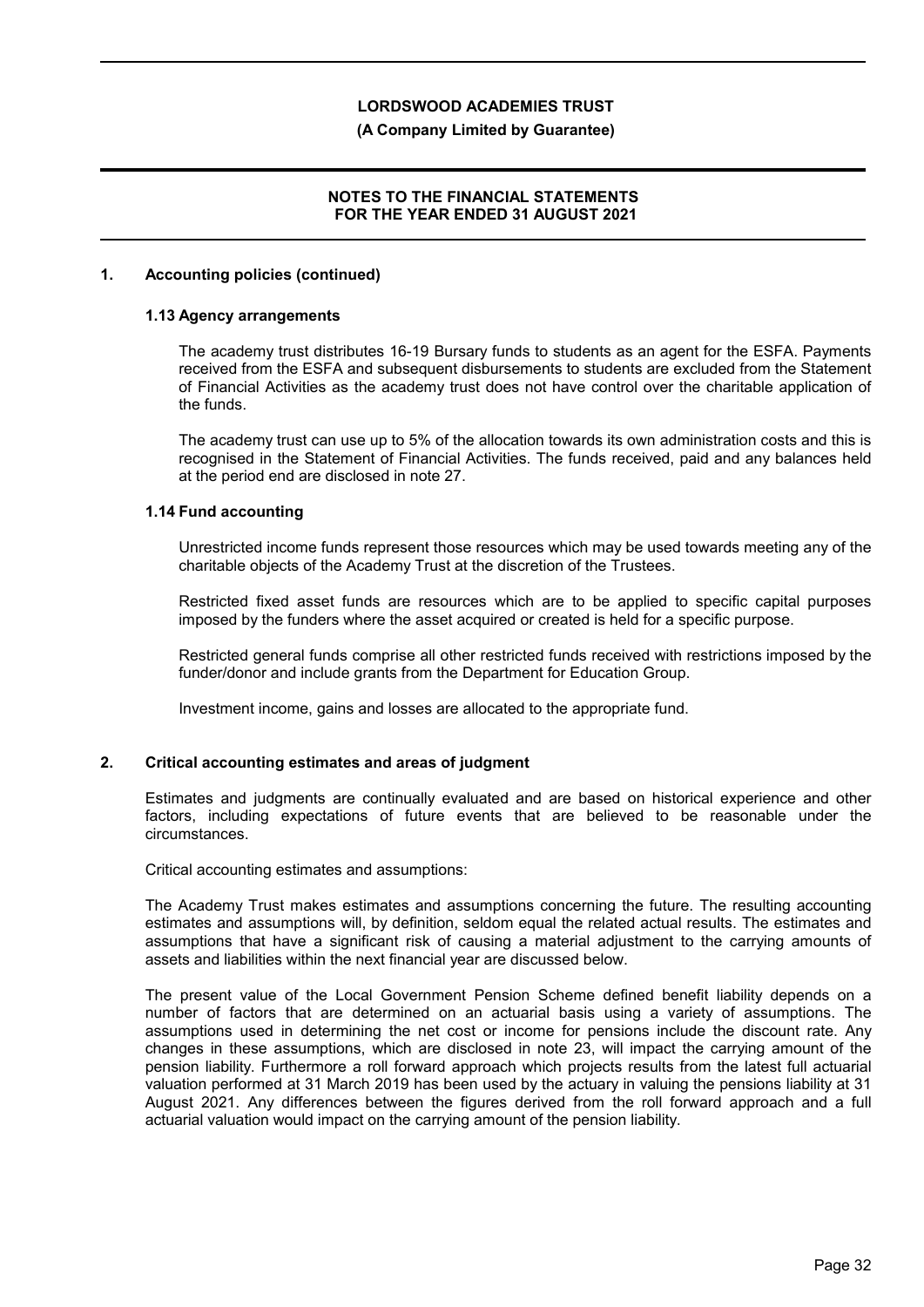## **(A Company Limited by Guarantee)**

## **NOTES TO THE FINANCIAL STATEMENTS FOR THE YEAR ENDED 31 AUGUST 2021**

## **3. Income from donations and capital grants**

|           | <b>Restricted</b><br>funds<br>2021<br>£ | <b>Restricted</b><br>fixed asset<br>funds<br>2021<br>£ | <b>Total</b><br>funds<br>2021<br>£ |
|-----------|-----------------------------------------|--------------------------------------------------------|------------------------------------|
| Donations | 41,641                                  | ۰                                                      | 41,641                             |
| Grants    | -                                       | 21,693                                                 | 21,693                             |
|           | 41,641                                  | 21,693                                                 | 63,334                             |
|           |                                         | Restricted                                             |                                    |

|           | Restricted<br>funds<br>2020 | fixed asset<br>funds<br>2020 | Total<br>funds<br>2020 |
|-----------|-----------------------------|------------------------------|------------------------|
|           | £                           | £                            | £                      |
| Donations | 1,314                       | $\blacksquare$               | 1,314                  |
| Grants    | $\overline{\phantom{a}}$    | 20,847                       | 20,847                 |
|           | 1,314                       | 20,847                       | 22,161                 |

# **4. Income from charitable activities**

|                                             | Unrestricted<br>funds<br>2021<br>£ | <b>Restricted</b><br>funds<br>2021<br>£ | <b>Total</b><br>funds<br>2021<br>£ |
|---------------------------------------------|------------------------------------|-----------------------------------------|------------------------------------|
| Funding for educational operations (note 5) | ۰                                  | 5,944,247                               | 5,944,247                          |
| Other incoming resources                    | 38,050                             | ۰                                       | 38,050                             |
|                                             | 38,050                             | 5,944,247                               | 5,982,297                          |

J.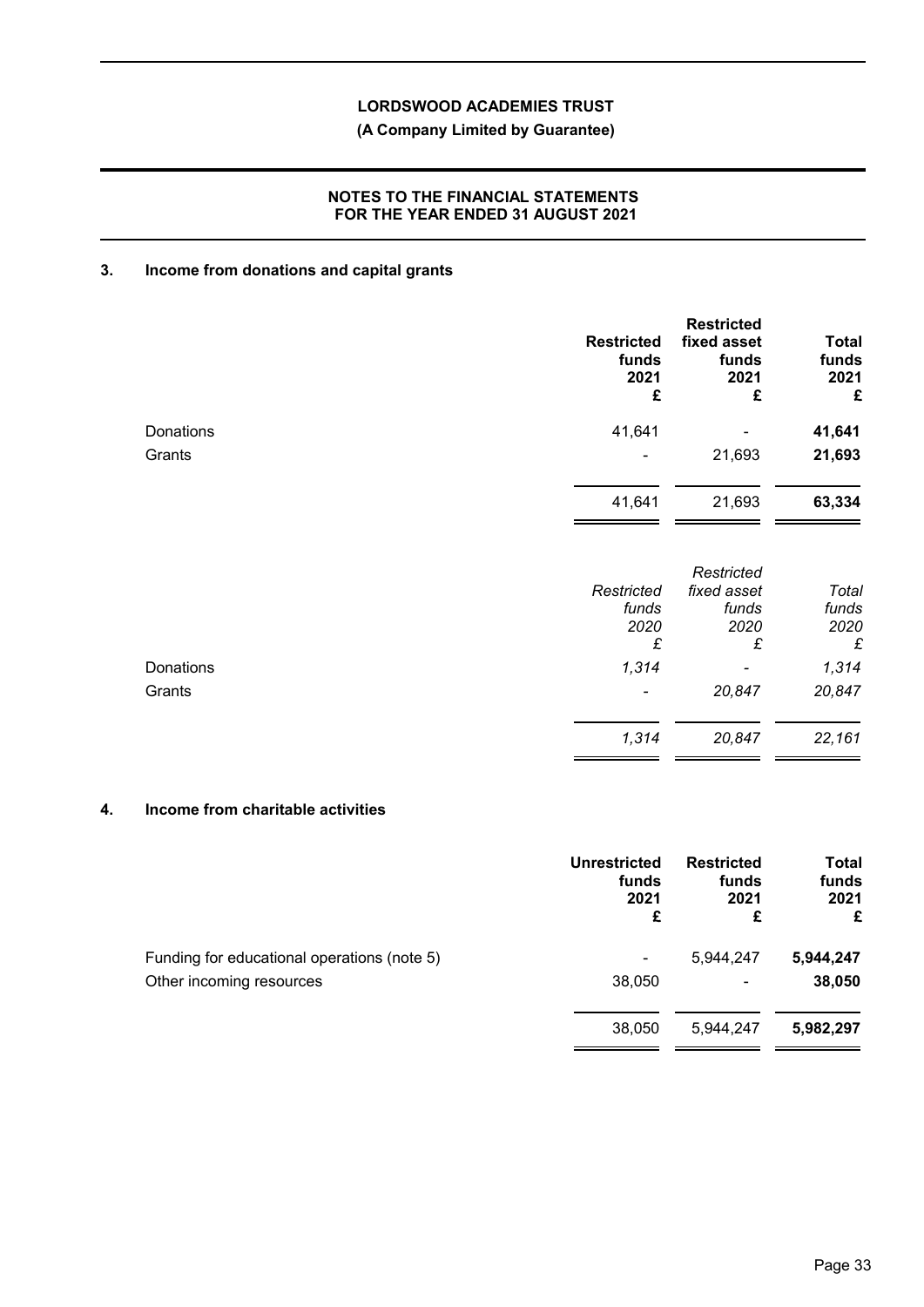## **(A Company Limited by Guarantee)**

## **NOTES TO THE FINANCIAL STATEMENTS FOR THE YEAR ENDED 31 AUGUST 2021**

## **4. Income from charitable activities (continued)**

|                                             | Unrestricted<br>funds<br>2020<br>£ | Restricted<br>funds<br>2020<br>£ | Total<br>funds<br>2020<br>£ |
|---------------------------------------------|------------------------------------|----------------------------------|-----------------------------|
| Funding for educational operations (note 5) | -                                  | 5,477,027                        | 5,477,027                   |
| Other incoming resources                    | 182,685                            | $\overline{\phantom{a}}$         | 182,685                     |
|                                             | 182,685                            | 5,477,027                        | 5,659,712                   |

# **5. Funding for the Academy Trust's educational operations**

|                                               | <b>Restricted</b><br>funds<br>2021<br>£ | Total<br>funds<br>2021<br>£ |
|-----------------------------------------------|-----------------------------------------|-----------------------------|
| DfE/ESFA grants                               |                                         |                             |
| General Annual Grant (GAG)                    | 5,261,756                               | 5,261,756                   |
| Other DfE/ESFA grants                         |                                         |                             |
| Other DfE/ESFA grants                         | 124,878                                 | 124,878                     |
| Pupil Premium                                 | 205,669                                 | 205,669                     |
| <b>Teachers Pension grant</b>                 | 193,240                                 | 193,240                     |
|                                               | 5,785,543                               | 5,785,543                   |
| <b>Other Government grants</b>                |                                         |                             |
| Local authority grants                        | 54,581                                  | 54,581                      |
|                                               | 54,581                                  | 54,581                      |
| <b>COVID-19 additional funding (DfE/ESFA)</b> |                                         |                             |
| Catch-up premium                              | 59,200                                  | 59,200                      |
| Other DfE/ESFA COVID-19 funding               | 44,923                                  | 44,923                      |
|                                               | 104,123                                 | 104,123                     |
|                                               | 5,944,247                               | 5,944,247                   |
|                                               |                                         |                             |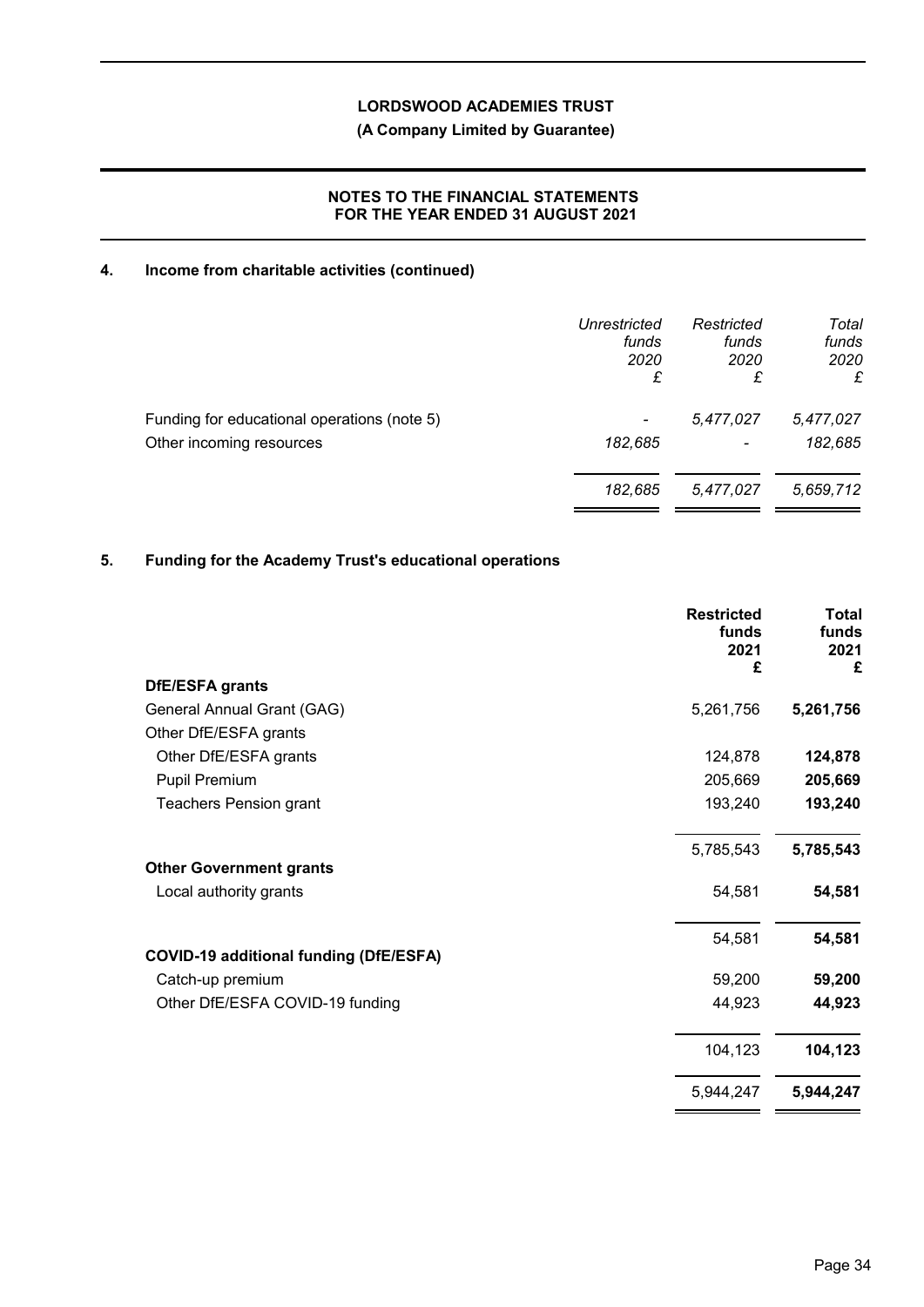**(A Company Limited by Guarantee)**

## **NOTES TO THE FINANCIAL STATEMENTS FOR THE YEAR ENDED 31 AUGUST 2021**

## **5. Funding for the Academy Trust's educational operations (continued)**

|                                               | Restricted<br>funds<br>2020<br>£ | Total<br>funds<br>2020<br>£ |
|-----------------------------------------------|----------------------------------|-----------------------------|
| <b>DfE/ESFA grants</b>                        |                                  |                             |
| General Annual Grant (GAG)                    | 4,926,869                        | 4,926,869                   |
| Other DfE/ESFA grants                         |                                  |                             |
| Other DfE/ESFA grants                         | 158,532                          | 158,532                     |
| Pupil Premium                                 | 192,418                          | 192,418                     |
| <b>Teachers Pension grant</b>                 | 183,696                          | 183,696                     |
| <b>Other Government grants</b>                | 5,461,515                        | 5,461,515                   |
| Local authority grants                        | 10,101                           | 10,101                      |
| <b>COVID-19 additional funding (DfE/ESFA)</b> | 10,101                           | 10,101                      |
| Other DfE/ESFA COVID-19 funding               | 5,411                            | 5,411                       |
|                                               | 5,411                            | 5,411                       |
|                                               | 5,477,027                        | 5,477,027                   |

Following the reclassification in the Academies Accounts Direction 2020/21 of some grants received from the Department of Education and ESFA, the academy trust's funding for Pupil Premium and Teachers Pension grant is no longer reported under the Other DfE Group grants heading, but as separate lines under the Other DfE/ESFA grants heading. The prior year numbers have been reclassified.

The academy received £59,200 of funding for catch-up premium and costs incurred in respect of this funding totalled £15,701, with the remaining £43,499 to be spent in 2021/22.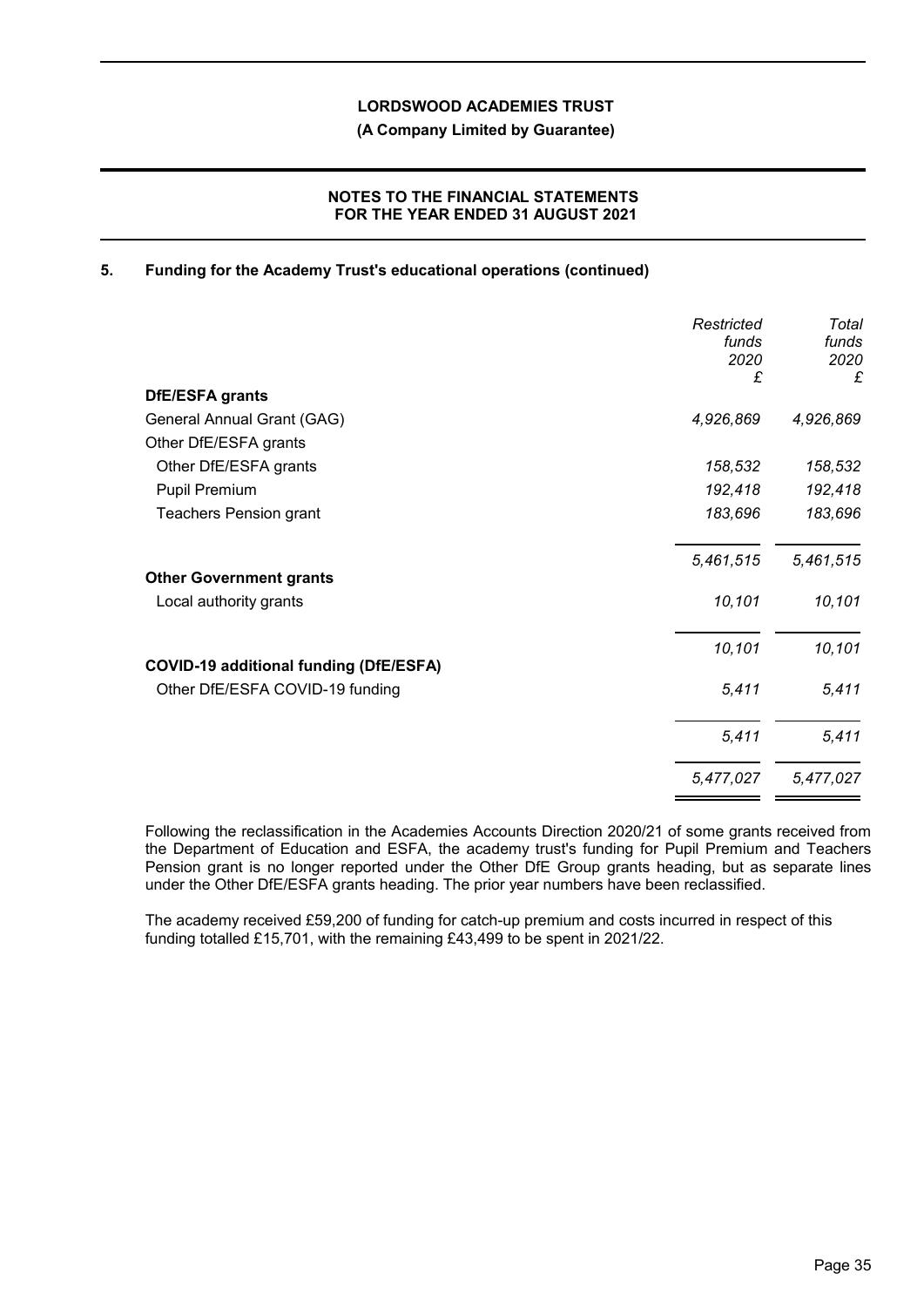## **(A Company Limited by Guarantee)**

## **NOTES TO THE FINANCIAL STATEMENTS FOR THE YEAR ENDED 31 AUGUST 2021**

## **6. Income from other trading activities**

|                    | <b>Unrestricted</b><br>funds<br>2021<br>£ | <b>Total</b><br>funds<br>2021<br>£ |
|--------------------|-------------------------------------------|------------------------------------|
| Hire of facilities | 59,070                                    | 59,070                             |
| Other income       | 8,176                                     | 8,176                              |
|                    | 67,246                                    | 67,246                             |
|                    | <b>Unrestricted</b><br>funds              | Total<br>funds                     |
|                    | 2020<br>$\pounds$                         | 2020<br>£                          |
| Hire of facilities | 45,806                                    | 45,806                             |
| Other income       | 7,506                                     | 7,506                              |
|                    | 53,312                                    | 53,312                             |

### **7. Investment income**

|                     | <b>Unrestricted</b><br>funds<br>2021<br>£ | <b>Total</b><br>funds<br>2021<br>£ |
|---------------------|-------------------------------------------|------------------------------------|
| Short term deposits | 73                                        | 73                                 |
|                     | <b>Unrestricted</b><br>funds<br>2020<br>£ | Total<br>funds<br>2020<br>£        |
| Short term deposits | 453                                       | 453                                |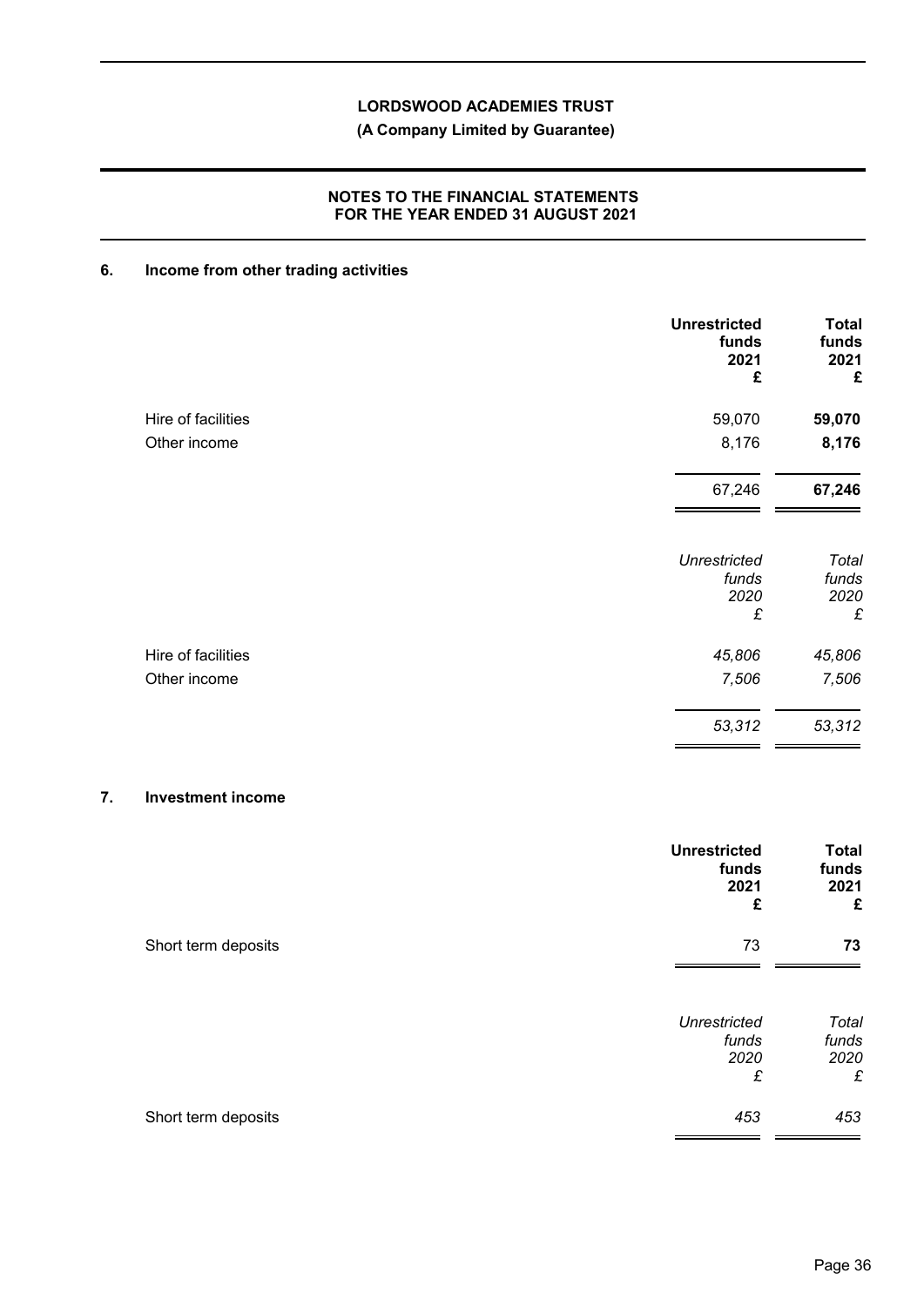## **(A Company Limited by Guarantee)**

## **NOTES TO THE FINANCIAL STATEMENTS FOR THE YEAR ENDED 31 AUGUST 2021**

## **8. Expenditure**

|                                         | <b>Staff Costs</b><br>2021<br>£ | <b>Premises</b><br>2021<br>£ | <b>Other</b><br>2021<br>£ | Total<br>2021<br>£ |
|-----------------------------------------|---------------------------------|------------------------------|---------------------------|--------------------|
| Academy Trust's educational operations: |                                 |                              |                           |                    |
| Direct costs                            | 4,397,624                       |                              | 334,619                   | 4,732,243          |
| Allocated support costs                 | 684,853                         | 249,533                      | 692,350                   | 1,626,736          |
|                                         | 5,082,477                       | 249,533                      | 1,026,969                 | 6,358,979          |
|                                         | <b>Staff Costs</b><br>2020<br>£ | <b>Premises</b><br>2020<br>£ | Other<br>2020<br>£        | Total<br>2020<br>£ |
| Academy Trust's educational operations: |                                 |                              |                           |                    |
| Direct costs                            | 4,266,468                       |                              | 406,667                   | 4,673,135          |
| Allocated support costs                 | 701,918                         | 191,640                      | 566,571                   | 1,460,129          |
| <b>Total 2020</b>                       | 4,968,386                       | 191,640                      | 973,238                   | 6, 133, 264        |

# **9. Analysis of expenditure by activities**

|                        | <b>Activities</b><br>undertaken<br>directly<br>2021<br>£ | <b>Support</b><br>costs<br>2021<br>£ | <b>Total</b><br>funds<br>2021<br>£ |
|------------------------|----------------------------------------------------------|--------------------------------------|------------------------------------|
| Provision of education | 4,732,243                                                | 1,626,736                            | 6,358,979                          |
|                        | Activities<br>undertaken<br>directly<br>2020<br>£        | Support<br>costs<br>2020<br>£        | Total<br>funds<br>2020<br>£        |
| Provision of education | 4,673,135                                                | 1,460,129                            | 6, 133, 264                        |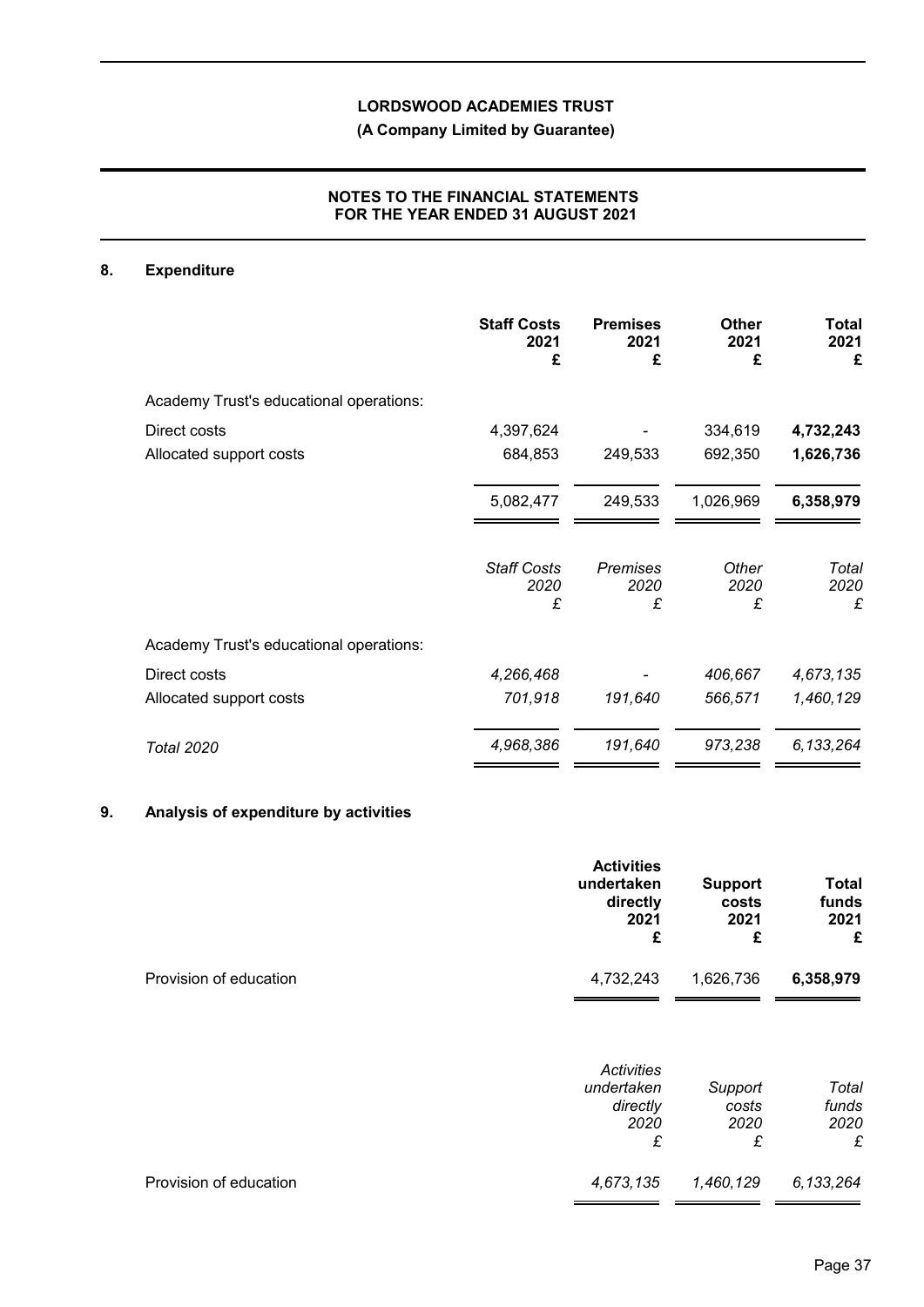**(A Company Limited by Guarantee)**

## **NOTES TO THE FINANCIAL STATEMENTS FOR THE YEAR ENDED 31 AUGUST 2021**

## **9. Analysis of expenditure by activities (continued)**

## **Analysis of support costs**

|                     | <b>Total</b><br>funds<br>2021<br>£ | Total<br>funds<br>2020<br>£ |
|---------------------|------------------------------------|-----------------------------|
| Staff costs         | 684,853                            | 701,918                     |
| Depreciation        | 251,170                            | 220,934                     |
| Premises costs      | 249,533                            | 191,640                     |
| Governance costs    | 27,565                             | 17,708                      |
| Technology costs    | 36,435                             | 29,652                      |
| Other support costs | 377,180                            | 298,277                     |
|                     | 1,626,736                          | 1,460,129                   |

## **10. Net income/(expenditure)**

Net income/(expenditure) for the year includes:

|                                       | 2021<br>£ | 2020<br>£ |
|---------------------------------------|-----------|-----------|
| Operating lease rentals               | 11,032    | 12,440    |
| Depreciation of tangible fixed assets | 251,170   | 215,934   |
| Fees paid to auditor for:             |           |           |
| - audit                               | 9,500     | 9,500     |
| - other services                      | 2,750     | 2,750     |
|                                       |           |           |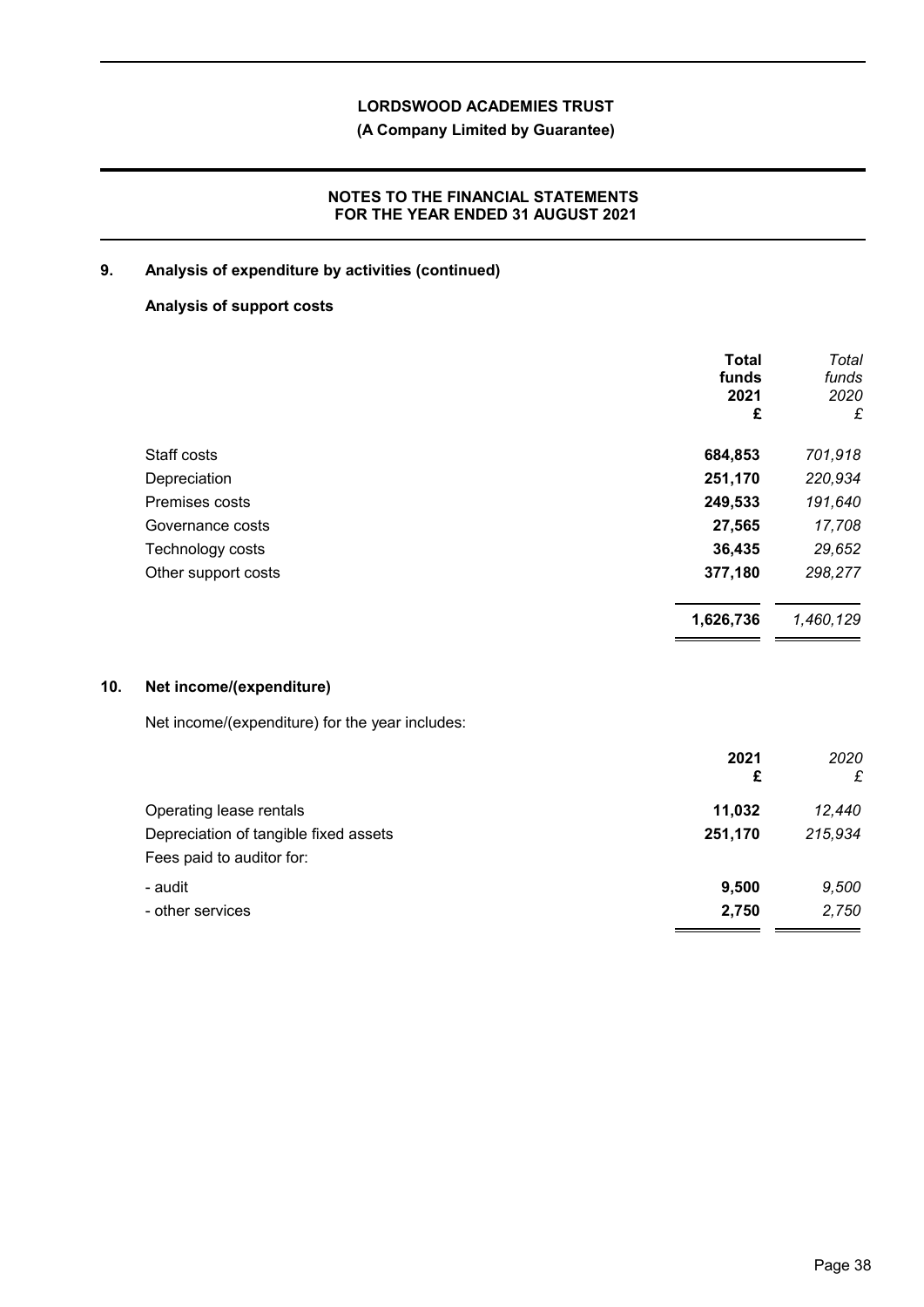## **(A Company Limited by Guarantee)**

## **NOTES TO THE FINANCIAL STATEMENTS FOR THE YEAR ENDED 31 AUGUST 2021**

### **11. Staff**

### **a. Staff costs**

Staff costs during the year were as follows:

|                                     | 2021<br>£ | 2020<br>£ |
|-------------------------------------|-----------|-----------|
| Wages and salaries                  | 3,656,997 | 3,573,652 |
| Social security costs               | 328,484   | 321,093   |
| Pension costs                       | 1,020,841 | 977,227   |
|                                     | 5,006,322 | 4,871,972 |
| Agency staff costs                  | 74,655    | 53,910    |
| Staff restructuring costs           | 1,500     | 42,504    |
|                                     | 5,082,477 | 4,968,386 |
| Staff restructuring costs comprise: |           |           |
|                                     | 2021      | 2020      |
|                                     | £         | £         |
| Redundancy payments                 |           | 12,504    |
| Severance payments                  | 1,500     | 30,000    |
|                                     | 1,500     | 42,504    |

#### **b. Non-statutory/non-contractual staff severance payments**

Included in staff restructuring costs are non-statutory/non-contractual severance payments totalling £1,500 (2020: £30,000). Individually, the payment was: £1,500.

### **c. Staff numbers**

The average number of persons employed by the Academy Trust during the year was as follows:

|                            | 2021<br>No. | 2020<br>No. |
|----------------------------|-------------|-------------|
| Teachers                   | 71          | 70          |
| Administration and support | 29          | 32          |
| Management                 | 7           | 7           |
|                            | 107         | 109         |

 $=$   $=$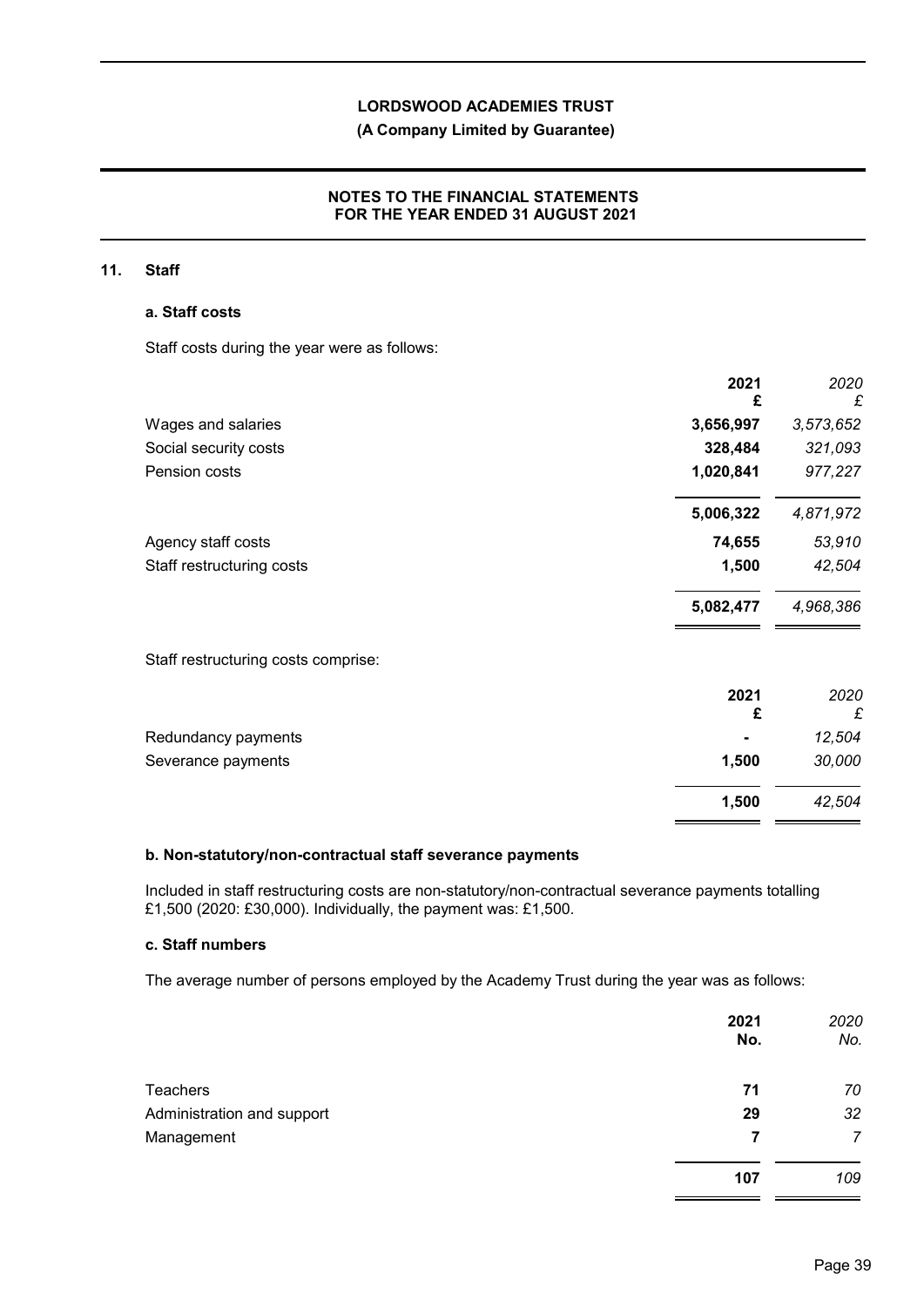### **(A Company Limited by Guarantee)**

## **NOTES TO THE FINANCIAL STATEMENTS FOR THE YEAR ENDED 31 AUGUST 2021**

#### **11. Staff (continued)**

#### **d. Higher paid staff**

The number of employees whose employee benefits (excluding employer pension costs) exceeded £60,000 was:

|                                | 2021<br>No. | 2020<br>No. |
|--------------------------------|-------------|-------------|
| In the band £60,001 - £70,000  |             | 3           |
| In the band £90,001 - £100,000 |             |             |
|                                |             |             |

### **e. Key management personnel**

The key management personnel of the Academy Trust comprise the Trustees and the senior management team as listed on page 1. The total amount of employee benefits (including employer pension contributions and employer national insurance contributions) received by key management personnel for their services to the Academy Trust was £676,537 *(2020: £614,064)*.

#### **12. Trustees' remuneration and expenses**

One or more Trustees has been paid remuneration or has received other benefits from an employment with the Academy Trust. The principal and other staff Trustees only receive remuneration in respect of services they provide undertaking the roles of principal and staff members under their contracts of employment. The value of Trustees' remuneration and other benefits was as follows:

|                             |                            | 2021        | 2020      |
|-----------------------------|----------------------------|-------------|-----------|
|                             |                            |             |           |
| Mrs J Gotschel, Headteacher | Remuneration               | $95.000 -$  | 95.000 -  |
|                             |                            | 100.000     | 100.000   |
|                             | Pension contributions paid | $0 - 5.000$ | 0 - 5.000 |

During the year ended 31 August 2021, no Trustee expenses have been incurred *(2020 - £NIL)*.

## **13. Trustees' and Officers' insurance**

The Academy Trust has opted into the Department for Education's risk protection arrangement (RPA), an alternative to insurance where UK government funds cover losses that arise. This scheme protects Trustees and officers from claims arising from negligent acts, errors or omissions occurring whilst on academy business, and provides cover up to £10,000,000. It is not possible to quantify the Trustees and officers indemnity element from the overall cost of the RPA scheme membership.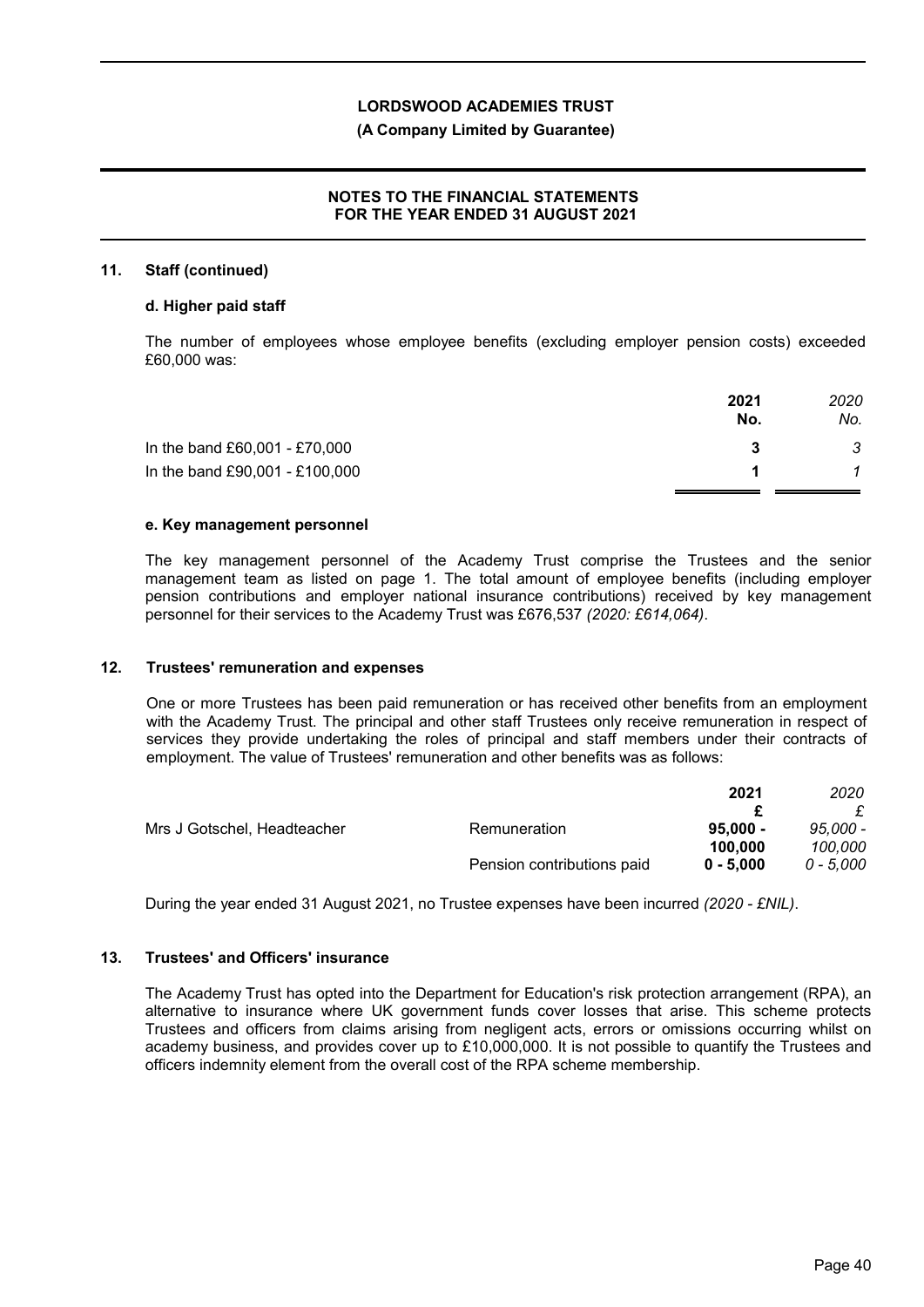**(A Company Limited by Guarantee)**

## **NOTES TO THE FINANCIAL STATEMENTS FOR THE YEAR ENDED 31 AUGUST 2021**

## **14. Tangible fixed assets**

|                           | Long-term<br>leasehold<br>property<br>£ | <b>Furniture</b><br>and<br>equipment<br>£ | Computer<br>£ | <b>Assets</b><br>under<br>equipment construction<br>£ | <b>Total</b><br>£ |
|---------------------------|-----------------------------------------|-------------------------------------------|---------------|-------------------------------------------------------|-------------------|
| <b>Cost or valuation</b>  |                                         |                                           |               |                                                       |                   |
| At 1 September 2020       | 8,025,788                               | 310,936                                   | 115,155       | 808,916                                               | 9,260,795         |
| Additions                 |                                         | 5,302                                     | 44,706        | 24,779                                                | 74,787            |
| Transfers between classes | 833,695                                 |                                           |               | (833, 695)                                            |                   |
| At 31 August 2021         | 8,859,483                               | 316,238                                   | 159,861       |                                                       | 9,335,582         |
| <b>Depreciation</b>       |                                         |                                           |               |                                                       |                   |
| At 1 September 2020       | 784,761                                 | 239,285                                   | 87,386        |                                                       | 1,111,432         |
| Charge for the year       | 194,630                                 | 27,581                                    | 28,959        |                                                       | 251,170           |
| At 31 August 2021         | 979,391                                 | 266,866                                   | 116,345       |                                                       | 1,362,602         |
| Net book value            |                                         |                                           |               |                                                       |                   |
| At 31 August 2021         | 7,880,092                               | 49,372                                    | 43,516        |                                                       | 7,972,980         |
| At 31 August 2020         | 7,241,027                               | 71,651                                    | 27,769        | 808,916                                               | 8,149,363         |

## **15. Debtors**

|                                | 2021    | 2020    |
|--------------------------------|---------|---------|
|                                | £       | £       |
| Due within one year            |         |         |
| Trade debtors                  | 25,775  | 119     |
| Other debtors                  | 9,742   | 43,345  |
| Prepayments and accrued income | 116,385 | 89,263  |
|                                | 151,902 | 132,727 |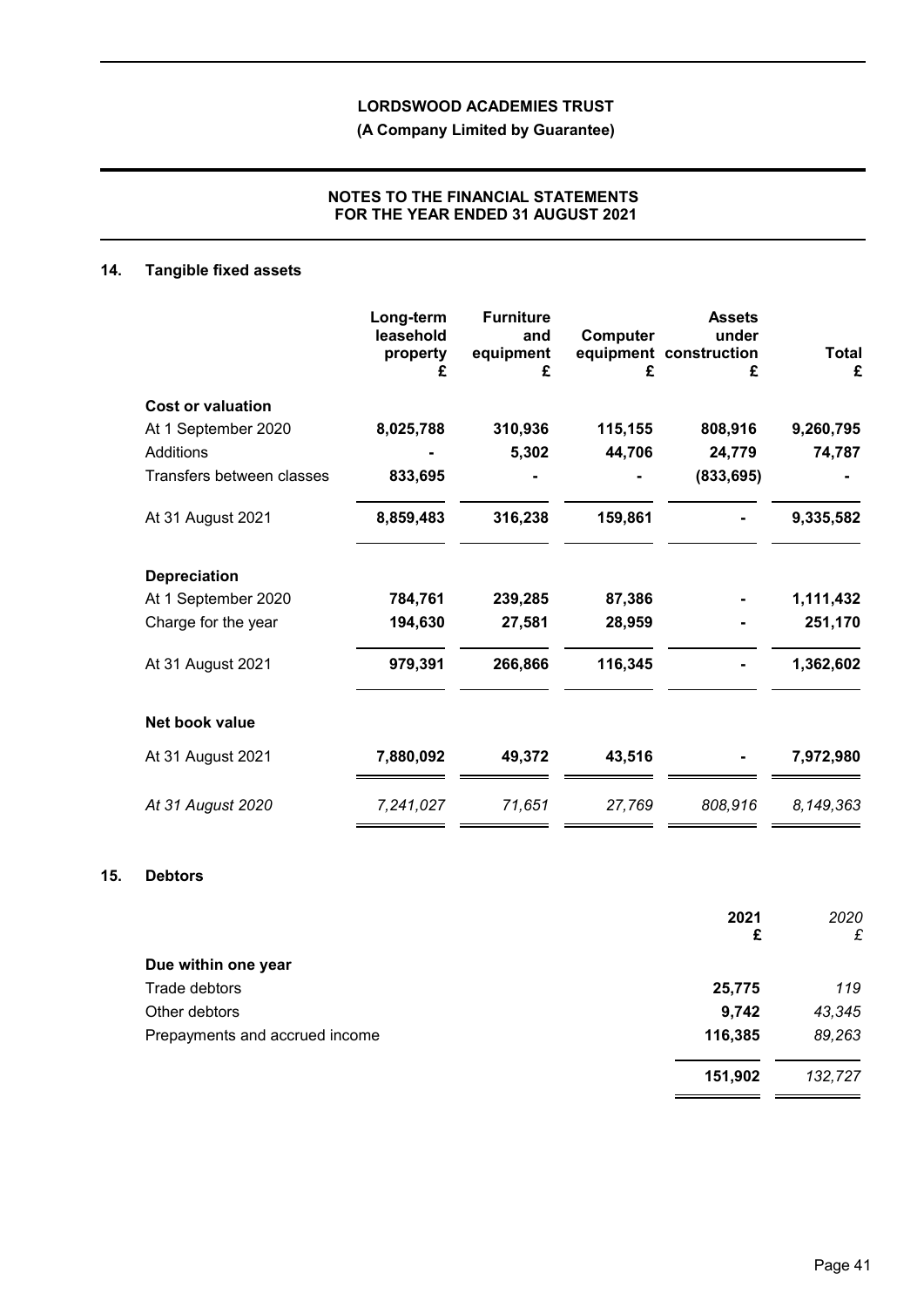## **(A Company Limited by Guarantee)**

### **NOTES TO THE FINANCIAL STATEMENTS FOR THE YEAR ENDED 31 AUGUST 2021**

## **16. Creditors: Amounts falling due within one year**

| 2021<br>£ | 2020<br>£ |
|-----------|-----------|
| 45,393    | 61,037    |
| 87,169    | 84,122    |
| 6,433     | 2,480     |
| 182,920   | 112,134   |
| 321,915   | 259,773   |
| 2021<br>£ | 2020<br>£ |
| 59,020    | 33,576    |
| 12,987    | 53,462    |
| (25, 444) | (28, 018) |
| 46,563    | 59,020    |
|           |           |

Deferred income relates to general government grants received in advance of entitlement and school trip monies received in advance.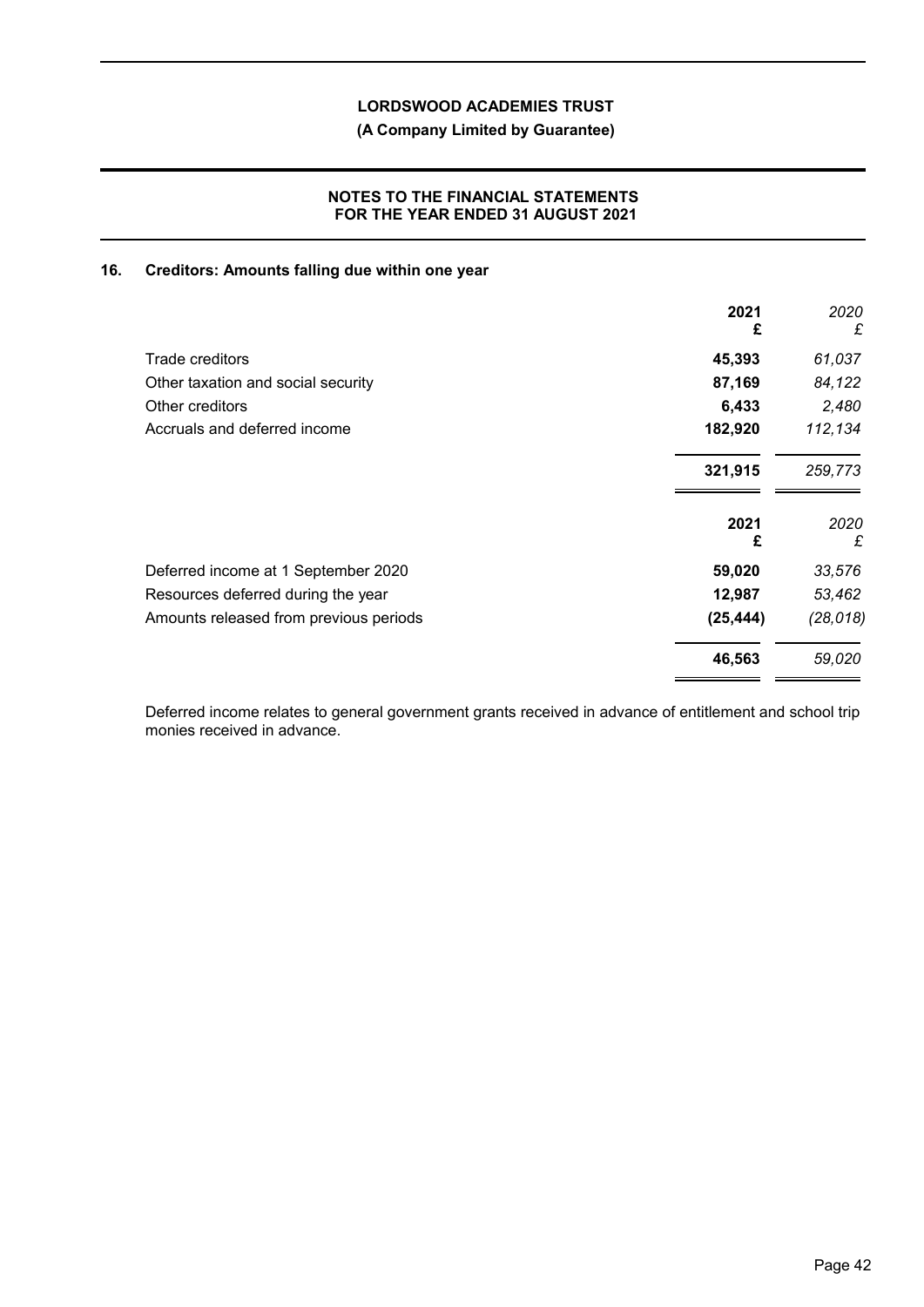**(A Company Limited by Guarantee)**

## **NOTES TO THE FINANCIAL STATEMENTS FOR THE YEAR ENDED 31 AUGUST 2021**

### **17. Statement of funds**

|                                                    | <b>Balance at 1</b><br>September<br>2020<br>£ | £         | Income Expenditure<br>£ | <b>Transfers</b><br>in/out<br>£ | Gains/<br>(Losses)<br>£ | <b>Balance at</b><br>31 August<br>2021<br>£ |
|----------------------------------------------------|-----------------------------------------------|-----------|-------------------------|---------------------------------|-------------------------|---------------------------------------------|
| <b>Unrestricted</b><br>funds                       |                                               |           |                         |                                 |                         |                                             |
| <b>General Funds</b>                               | 241,832                                       | 105,369   | (101, 111)              | (117, 282)                      |                         | 128,808                                     |
| <b>Restricted</b><br>general funds                 |                                               |           |                         |                                 |                         |                                             |
| <b>General Annual</b><br>Grant                     | (207, 879)                                    | 5,261,756 | (5, 118, 065)           | 64,188                          |                         |                                             |
| <b>Pupil Premium</b>                               |                                               | 205,669   | (205, 669)              |                                 |                         |                                             |
| Teachers<br>Pension grant                          |                                               | 193,240   | (193, 240)              |                                 |                         |                                             |
| Other DfE/ESFA<br>grants<br><b>Local Authority</b> |                                               | 124,878   | (124, 878)              |                                 |                         |                                             |
| grants                                             |                                               | 54,581    | (54, 581)               |                                 |                         |                                             |
| Catch-up<br>premium                                |                                               | 59,200    | (15, 701)               |                                 |                         | 43,499                                      |
| Other DfE/ESFA<br>COVID-19                         |                                               |           |                         |                                 |                         |                                             |
| funding                                            |                                               | 44,923    | (44, 923)               |                                 |                         |                                             |
| Donations                                          |                                               | 41,641    | (41, 641)<br>(208,000)  |                                 | (344,000)               | (3,407,000)                                 |
| Pension reserve                                    | (2,855,000)                                   |           |                         |                                 |                         |                                             |
|                                                    | (3,062,879)                                   | 5,985,888 | (6,006,698)             | 64,188                          | (344,000)               | (3, 363, 501)                               |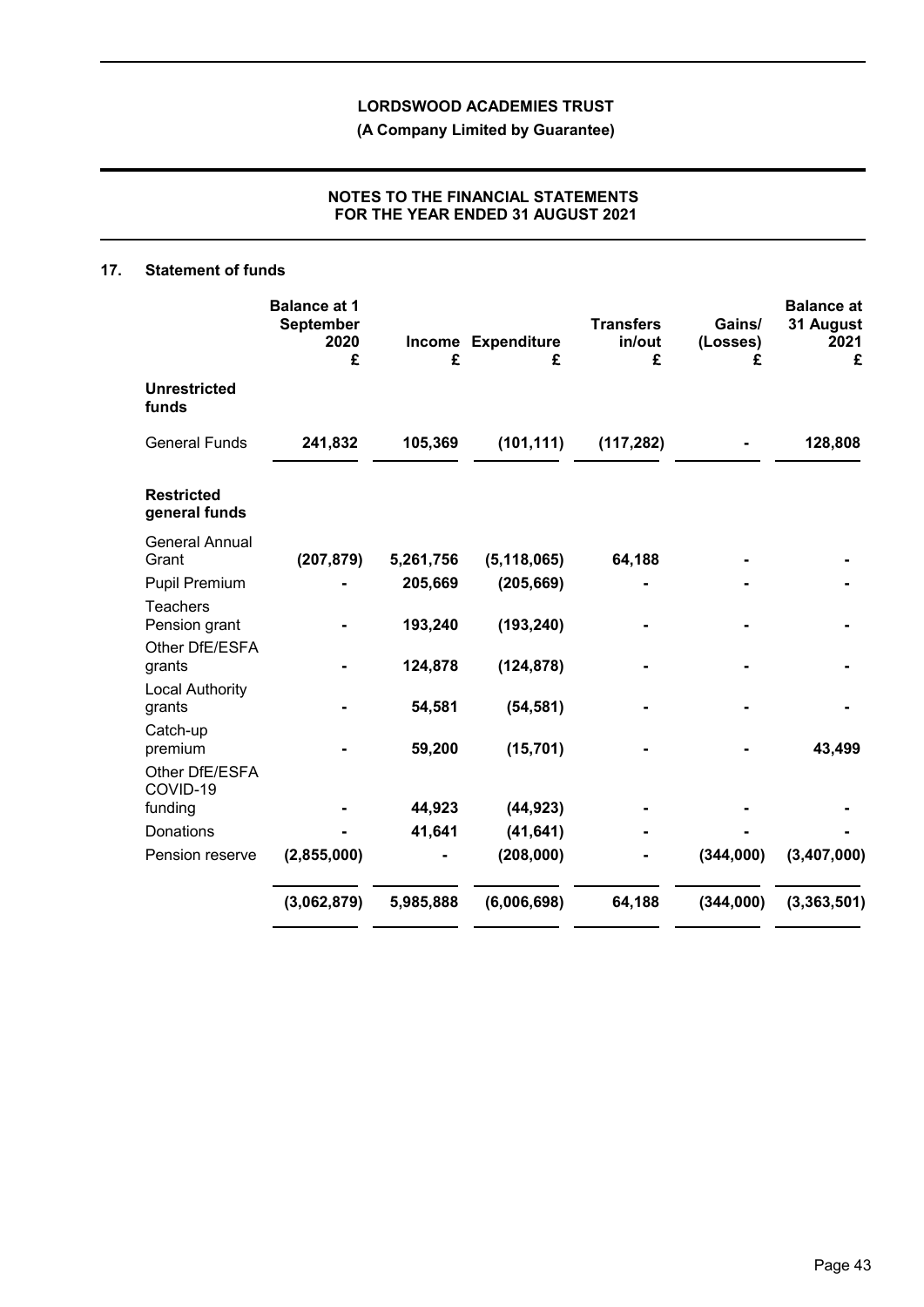**(A Company Limited by Guarantee)**

## **NOTES TO THE FINANCIAL STATEMENTS FOR THE YEAR ENDED 31 AUGUST 2021**

### **17. Statement of funds (continued)**

|                                        | <b>Balance at 1</b><br><b>September</b><br>2020<br>£ | Income<br>£ | <b>Expenditure</b><br>£ | <b>Transfers</b><br>in/out<br>£ | Gains/<br>(Losses)<br>£ | <b>Balance at</b><br>31 August<br>2021<br>£ |
|----------------------------------------|------------------------------------------------------|-------------|-------------------------|---------------------------------|-------------------------|---------------------------------------------|
| <b>Restricted fixed</b><br>asset funds |                                                      |             |                         |                                 |                         |                                             |
| Fixed assets                           | 8,149,363                                            |             | (251, 170)              | 74,787                          |                         | 7,972,980                                   |
| DfE Group<br>capital grants            |                                                      | 21,693      |                         | (21, 693)                       |                         |                                             |
|                                        | 8,149,363                                            | 21,693      | (251, 170)              | 53,094                          |                         | 7,972,980                                   |
| <b>Total Restricted</b><br>funds       | 5,086,484                                            | 6,007,581   | (6, 257, 868)           | 117,282                         | (344,000)               | 4,609,479                                   |
| <b>Total funds</b>                     | 5,328,316                                            | 6,112,950   | (6,358,979)             |                                 | (344,000)               | 4,738,287                                   |

The specific purposes for which the funds are to be applied are as follows:

Restricted general funds comprise all other restricted funds received and include grants from the Department for Education (DfE)/ Educational and Skills Funding Agency (ESFA).

Restricted fixed assets funds relate predominately to the assets acquired on conversion to an Academy Trust, being the properties.

The unrestricted fund represents the surplus generated by the Academy Trust on activities or generating funds.

Under the funding agreement with the Secretary of State, the academy was not subject to a limit on the amount of GAG it could carry forward at 31 August 2021.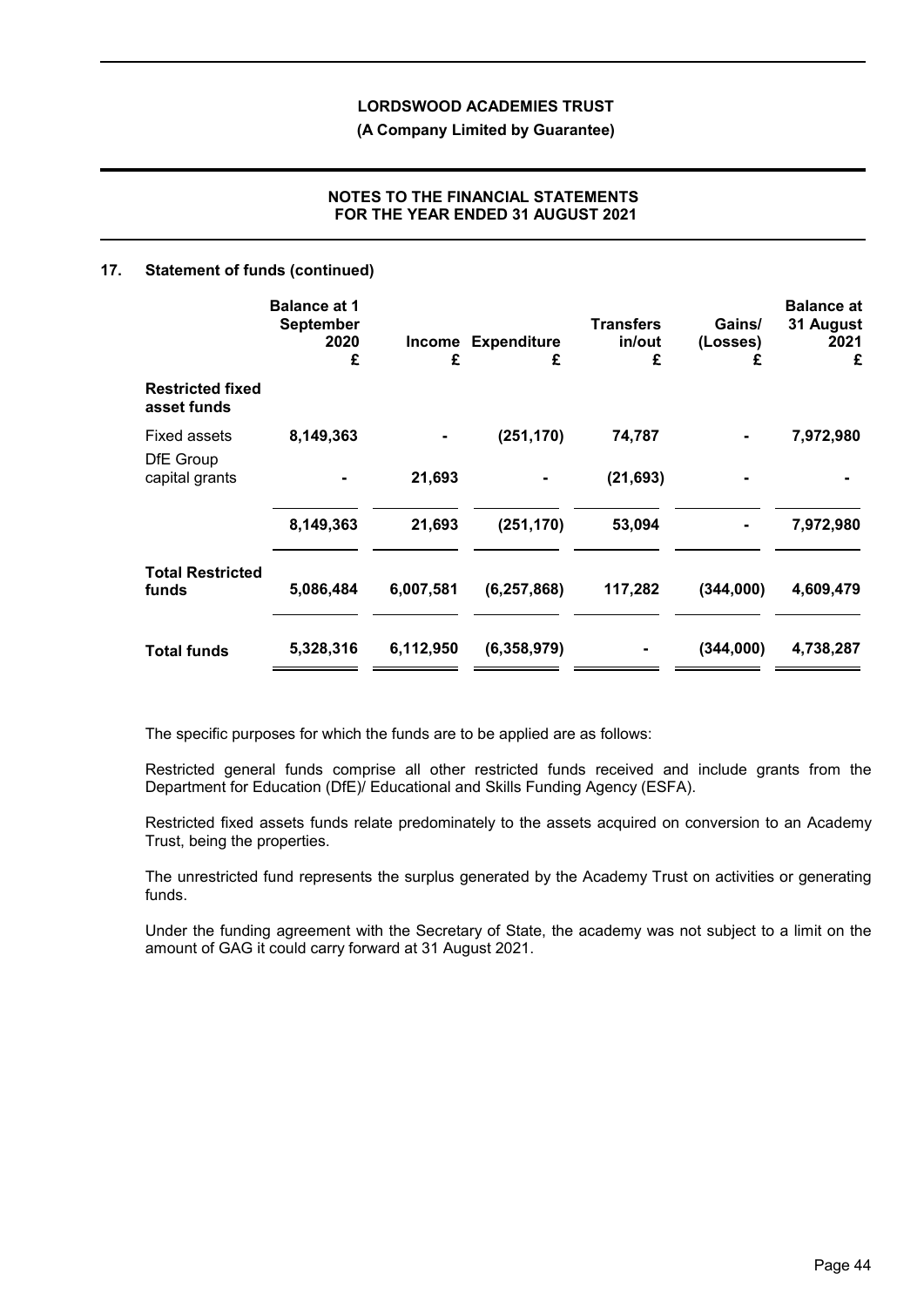**(A Company Limited by Guarantee)**

## **NOTES TO THE FINANCIAL STATEMENTS FOR THE YEAR ENDED 31 AUGUST 2021**

## **17. Statement of funds (continued)**

Comparative information in respect of the preceding year is as follows:

|                                    | <b>Balance</b> at<br>1 September<br>2019<br>£ | Income<br>£ | Expenditure<br>£ | <b>Transfers</b><br>in/out<br>£ | Gains/<br>(Losses)<br>£ | <b>Balance</b> at<br>31 August<br>2020<br>£ |
|------------------------------------|-----------------------------------------------|-------------|------------------|---------------------------------|-------------------------|---------------------------------------------|
| <b>Unrestricted</b><br>funds       |                                               |             |                  |                                 |                         |                                             |
| <b>General Funds</b>               | 120,382                                       | 236,450     | (115,000)        |                                 |                         | 241,832                                     |
| <b>Restricted</b><br>general funds |                                               |             |                  |                                 |                         |                                             |
| <b>General Annual</b><br>Grant     | (88, 975)                                     | 4,926,869   | (5,059,858)      | 14,085                          |                         | (207, 879)                                  |
| <b>Pupil Premium</b>               |                                               | 192,418     | (192, 418)       |                                 |                         |                                             |
| <b>Teachers</b>                    |                                               |             |                  |                                 |                         |                                             |
| Pension grant                      |                                               | 183,696     | (183, 696)       |                                 |                         |                                             |
| Other DfE/ESFA                     |                                               |             |                  |                                 |                         |                                             |
| grants                             |                                               | 158,532     | (158, 532)       |                                 |                         |                                             |
| <b>Local Authority</b><br>grants   |                                               | 10,101      | (10, 101)        |                                 |                         |                                             |
| Other DfE/ESFA<br>COVID-19         |                                               |             |                  |                                 |                         |                                             |
| funding                            |                                               | 5,411       | (5, 411)         |                                 |                         |                                             |
| <b>Donations</b>                   |                                               | 1,314       | (1, 314)         |                                 |                         |                                             |
| Pension reserve                    | (2, 353, 000)                                 |             | (186,000)        |                                 | (316,000)               | (2,855,000)                                 |
|                                    | (2,441,975)                                   | 5,478,341   | (5, 797, 330)    | 14,085                          | (316,000)               | (3,062,879)                                 |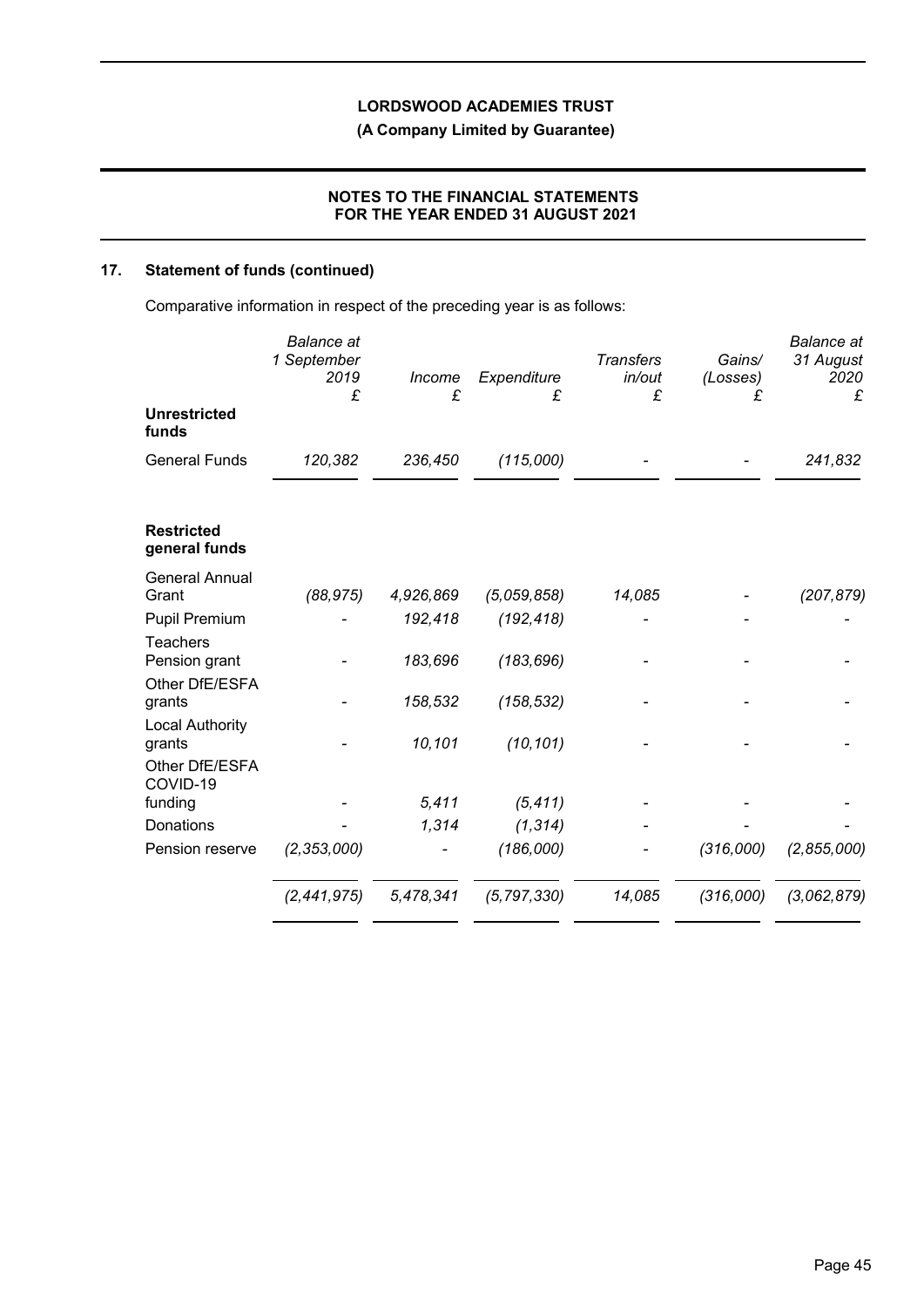**(A Company Limited by Guarantee)**

## **NOTES TO THE FINANCIAL STATEMENTS FOR THE YEAR ENDED 31 AUGUST 2021**

## **17. Statement of funds (continued)**

|                                        | Balance at<br>1 September<br>2019<br>£ | <i>Income</i><br>£ | Expenditure<br>£ | <b>Transfers</b><br>in/out<br>£ | Gains/<br>(Losses)<br>£ | <b>Balance</b> at<br>31 August<br>2020<br>£ |
|----------------------------------------|----------------------------------------|--------------------|------------------|---------------------------------|-------------------------|---------------------------------------------|
| <b>Restricted fixed</b><br>asset funds |                                        |                    |                  |                                 |                         |                                             |
| <b>Fixed assets</b>                    |                                        |                    |                  |                                 |                         |                                             |
| DfE Group<br>capital grants            | 8,141,979                              | 20,847             | (220, 934)       | 207,471                         |                         | 8,149,363                                   |
| Local authority<br>capital grants      | 221,556                                |                    |                  | (221, 556)                      |                         |                                             |
|                                        | 8,363,535                              | 20,847             | (220, 934)       | (14,085)                        |                         | 8,149,363                                   |
| <b>Total Restricted</b><br>funds       | 5,921,560                              | 5,499,188          | (6,018,264)      |                                 | (316,000)               | 5,086,484                                   |
| <b>Total funds</b>                     | 6,041,942                              | 5,735,638          | (6, 133, 264)    |                                 | (316,000)               | 5,328,316                                   |

## **18. Analysis of net assets between funds**

### **Analysis of net assets between funds - current year**

|                                        | <b>Unrestricted</b><br>funds<br>2021<br>£ | <b>Restricted</b><br>funds<br>2021<br>£ | <b>Restricted</b><br>fixed asset<br>funds<br>2021<br>£ | Total<br>funds<br>2021<br>£ |
|----------------------------------------|-------------------------------------------|-----------------------------------------|--------------------------------------------------------|-----------------------------|
| Tangible fixed assets                  |                                           |                                         | 7,972,980                                              | 7,972,980                   |
| Current assets                         | 128,808                                   | 365,414                                 | ۰                                                      | 494,222                     |
| Creditors due within one year          |                                           | (321, 915)                              | ۰                                                      | (321, 915)                  |
| Provisions for liabilities and charges | ۰                                         | (3,407,000)                             | ۰                                                      | (3,407,000)                 |
| <b>Total</b>                           | 128,808                                   | (3,363,501)                             | 7,972,980                                              | 4,738,287                   |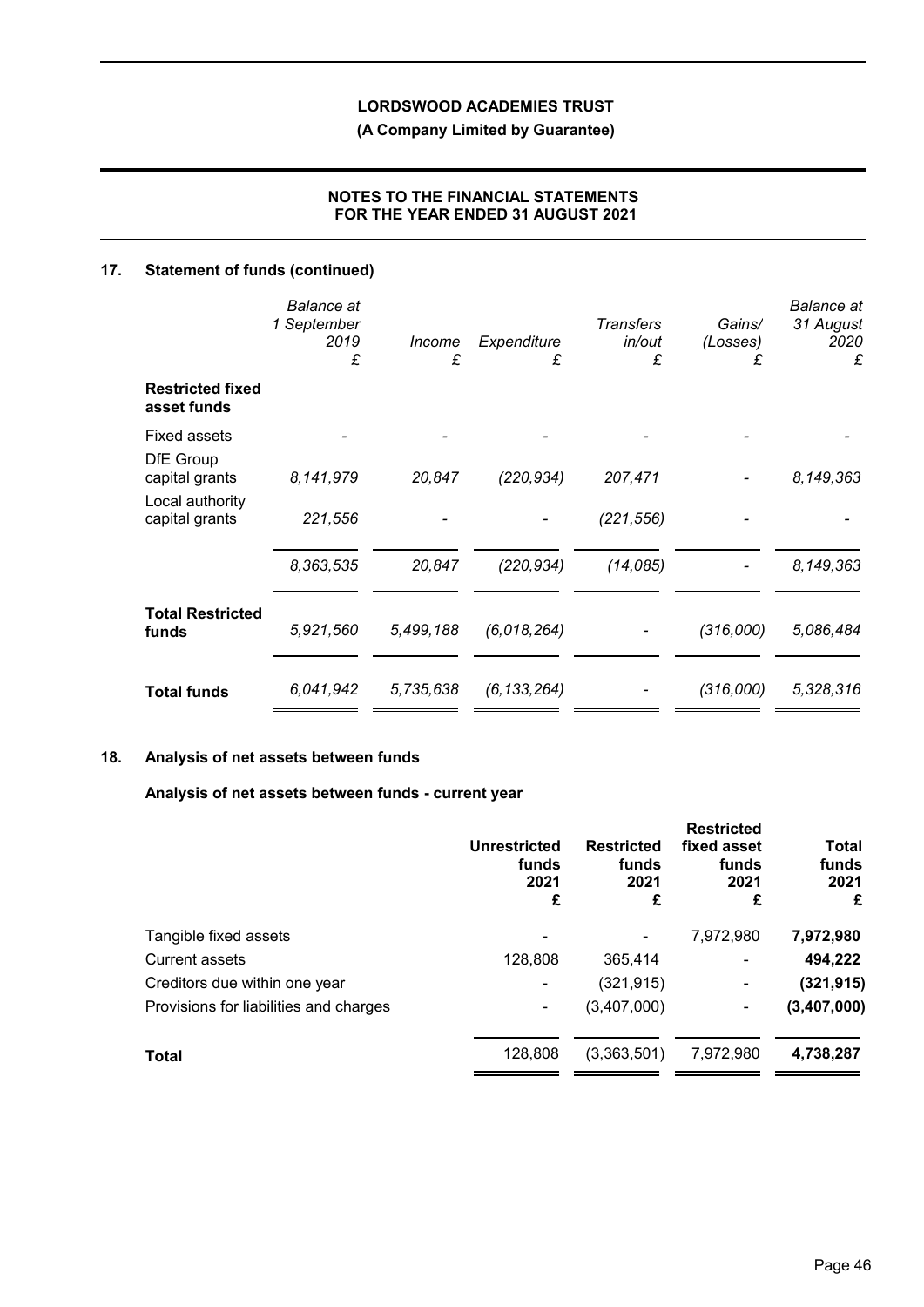## **(A Company Limited by Guarantee)**

## **NOTES TO THE FINANCIAL STATEMENTS FOR THE YEAR ENDED 31 AUGUST 2021**

## **18. Analysis of net assets between funds (continued)**

## **Analysis of net assets between funds - prior year**

|                                        |                     |             | Restricted               |             |
|----------------------------------------|---------------------|-------------|--------------------------|-------------|
|                                        | <b>Unrestricted</b> | Restricted  | fixed asset              | Total       |
|                                        | funds               | funds       | funds                    | funds       |
|                                        | 2020                | 2020        | 2020                     | 2020        |
|                                        | £                   | £           | £                        | £           |
| Tangible fixed assets                  |                     |             | 8,149,363                | 8,149,363   |
| Current assets                         | 254,218             | 39,508      | $\overline{\phantom{a}}$ | 293,726     |
| Creditors due within one year          | (12, 386)           | (247, 387)  | $\blacksquare$           | (259, 773)  |
| Provisions for liabilities and charges |                     | (2,855,000) |                          | (2,855,000) |
| Total                                  | 241,832             | (3,062,879) | 8,149,363                | 5,328,316   |
|                                        |                     |             |                          |             |

## **19. Reconciliation of net expenditure to net cash flow from operating activities**

|                                                                         | 2021<br>£  | 2020<br>£  |
|-------------------------------------------------------------------------|------------|------------|
| Net expenditure for the year (as per Statement of Financial Activities) | (246, 029) | (397,626)  |
| <b>Adjustments for:</b>                                                 |            |            |
| Depreciation                                                            | 251,170    | 220,934    |
| Capital grants from DfE and other capital income                        | (21, 693)  | (20, 847)  |
| Interest receivable                                                     | (73)       | (453)      |
| Defined benefit pension scheme cost less contributions payable          | 159,000    | 142,000    |
| Defined benefit pension scheme finance cost                             | 49,000     | 44,000     |
| (Increase)/decrease in debtors                                          | (19, 175)  | 293,603    |
| Increase/(decrease) in creditors                                        | 62,142     | (462, 852) |
| Fixed asset donations                                                   | (39, 888)  |            |
| Net cash provided by/(used in) operating activities                     | 194,454    | (181,241)  |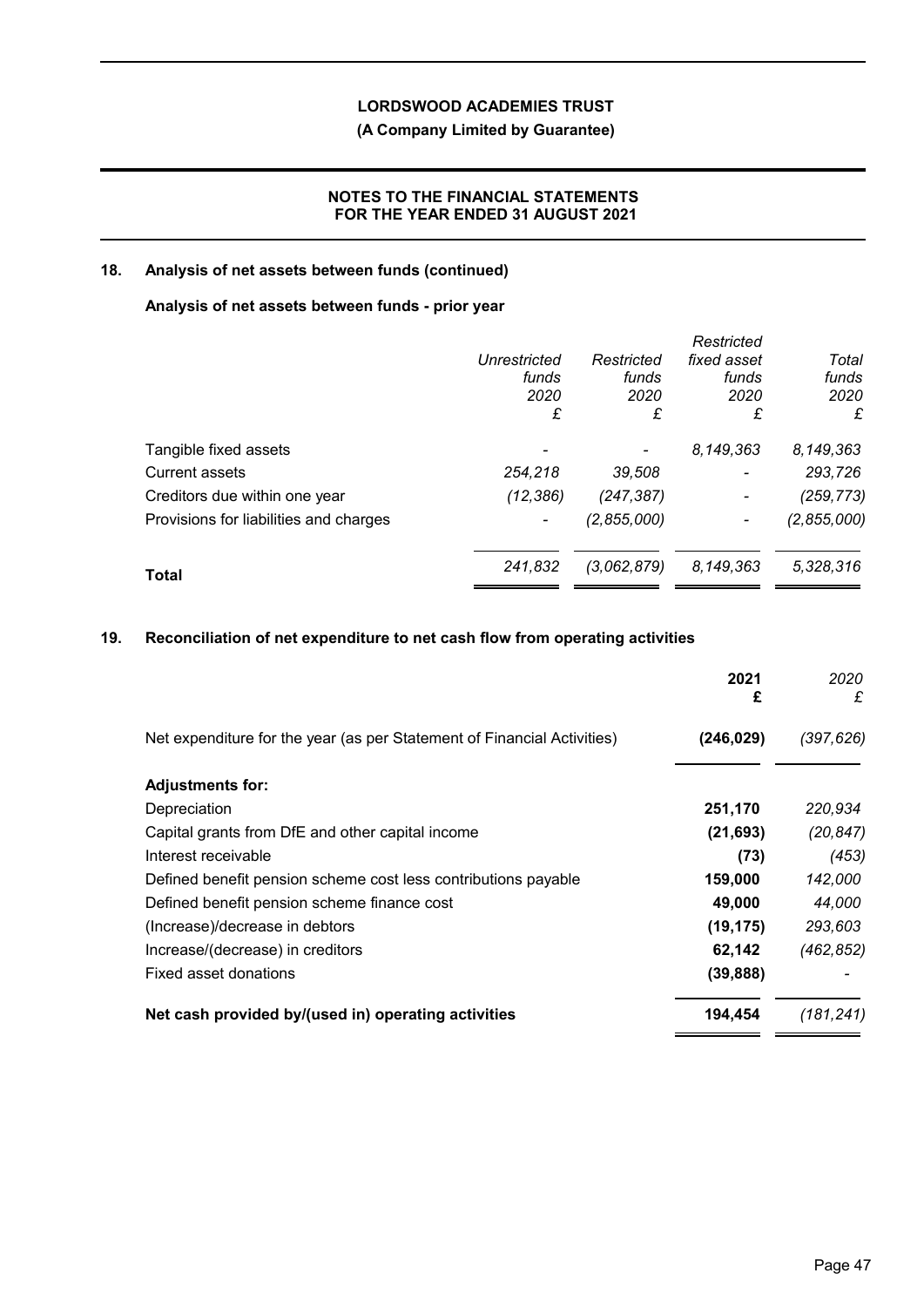**(A Company Limited by Guarantee)**

## **NOTES TO THE FINANCIAL STATEMENTS FOR THE YEAR ENDED 31 AUGUST 2021**

### **20. Cash flows from investing activities**

|     |                                                | 2021<br>£ | 2020<br>£  |
|-----|------------------------------------------------|-----------|------------|
|     | Dividends, interest and rents from investments | 73        | 453        |
|     | Purchase of tangible fixed assets              | (34, 899) | (228, 318) |
|     | Capital grants from DfE Group                  | 21,693    | 20,847     |
|     | Net cash used in investing activities          | (13, 133) | (207, 018) |
| 21. | Analysis of cash and cash equivalents          |           |            |
|     |                                                | 2021<br>£ | 2020<br>£  |
|     | Cash in hand and at bank                       | 342,320   | 160,999    |
|     | <b>Total cash and cash equivalents</b>         | 342,320   | 160,999    |

## **22. Analysis of changes in net debt**

|                          | At 1<br><b>September</b><br>2020 |         | At 31<br><b>Cash flows August 2021</b><br>£ |
|--------------------------|----------------------------------|---------|---------------------------------------------|
| Cash at bank and in hand | 160,999                          | 181,321 | 342,320                                     |
|                          | 160,999                          | 181,321 | 342,320                                     |

#### **23. Pension commitments**

The Academy Trust's employees belong to two principal pension schemes: the Teachers' Pension Scheme England and Wales (TPS) for academic and related staff; and the Local Government Pension Scheme (LGPS) for non-teaching staff, which is managed by West Midlands Pension Fund. Both are multi-employer defined benefit schemes.

The latest actuarial valuation of the TPS related to the period ended 31 March 2016 and of the LGPS 31 March 2019.

There were no outstanding or prepaid contributions at either the beginning or the end of the financial year.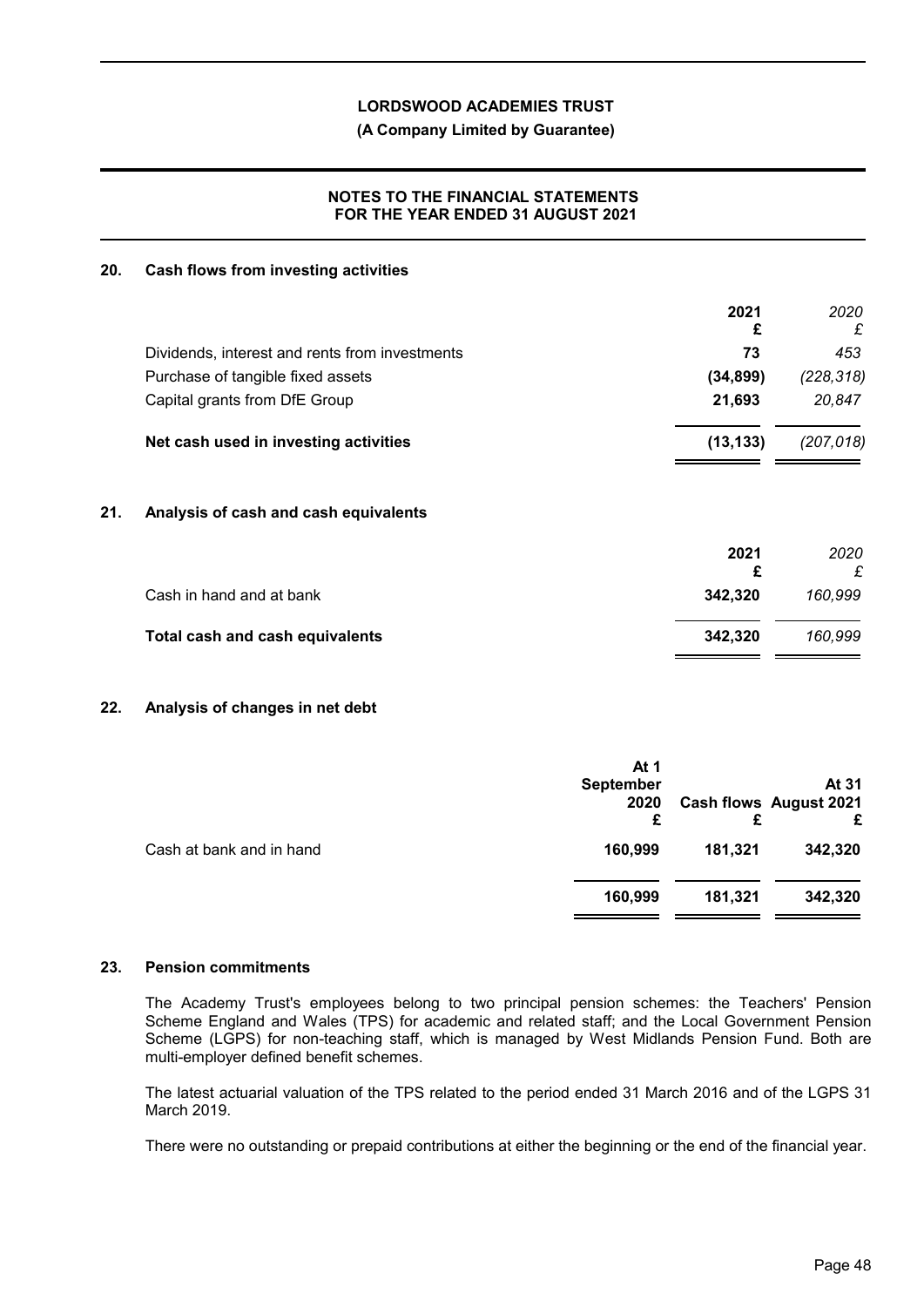### **(A Company Limited by Guarantee)**

### **NOTES TO THE FINANCIAL STATEMENTS FOR THE YEAR ENDED 31 AUGUST 2021**

#### **23. Pension commitments (continued)**

#### **Teachers' Pension Scheme**

The Teachers' Pension Scheme (TPS) is a statutory, contributory, defined benefit scheme, governed by the Teachers' Pension Scheme Regulations 2014. Membership is automatic for full-time teachers in academies. All teachers have the option to opt-out of the TPS following enrolment.

The TPS is an unfunded scheme to which both the member and employer makes contributions, as a percentage of salary - these contributions are credited to the Exchequer. Retirement and other pension benefits are paid by public funds provided by Parliament.

### **Valuation of the Teachers' Pension Scheme**

The Government Actuary, using normal actuarial principles, conducts a formal actuarial review of the TPS in accordance with the Public Service Pensions (Valuations and Employer Cost Cap) Directions 2014 published by HM Treasury every 4 years. The aim of the review is to specify the level of future contributions. Actuarial scheme valuations are dependent on assumptions about the value of future costs, design of benefits and many other factors. The latest actuarial valuation of the TPS was carried out as at 31 March 2016. The valuation report was published by the Department for Education on 5 March 2019. The key elements of the valuation and subsequent consultation are:

- employer contribution rates set at 23.68% of pensionable pay (including a 0.08% administration levy)
- total scheme liabilities (pensions currently in payment and the estimated cost of future benefits) for service to the effective date of £218,100 million and notional assets (estimated future contributions together with the notional investments held at the valuation date) of £196,100 million, giving a notional past service deficit of £22,000 million
- the SCAPE rate, set by HMT, is used to determine the notional investment return. The current SCAPE rate is 2.4% above the rate of CPI, assumed real rate of return is 2.4% in excess of prices and 2% in excess of earnings. The rate of real earnings growth is assumed to be 2.2%. The assumed nominal rate of return including earnings growth is 4.45%.

The next valuation result is due to be implemented from 1 April 2023.

The employer's pension costs paid to TPS in the year amounted to £640,000 *(2020 - £599,000)*.

A copy of the valuation report and supporting documentation is on the Teachers' Pensions website (https://www.teacherspensions.co.uk/news/employers/2019/04/teachers-pensions-valuation-report.aspx).

Under the definitions set out in FRS 102, the TPS is an unfunded multi-employer pension scheme. The Academy Trust has accounted for its contributions to the scheme as if it were a defined contribution scheme. The Academy Trust has set out above the information available on the scheme.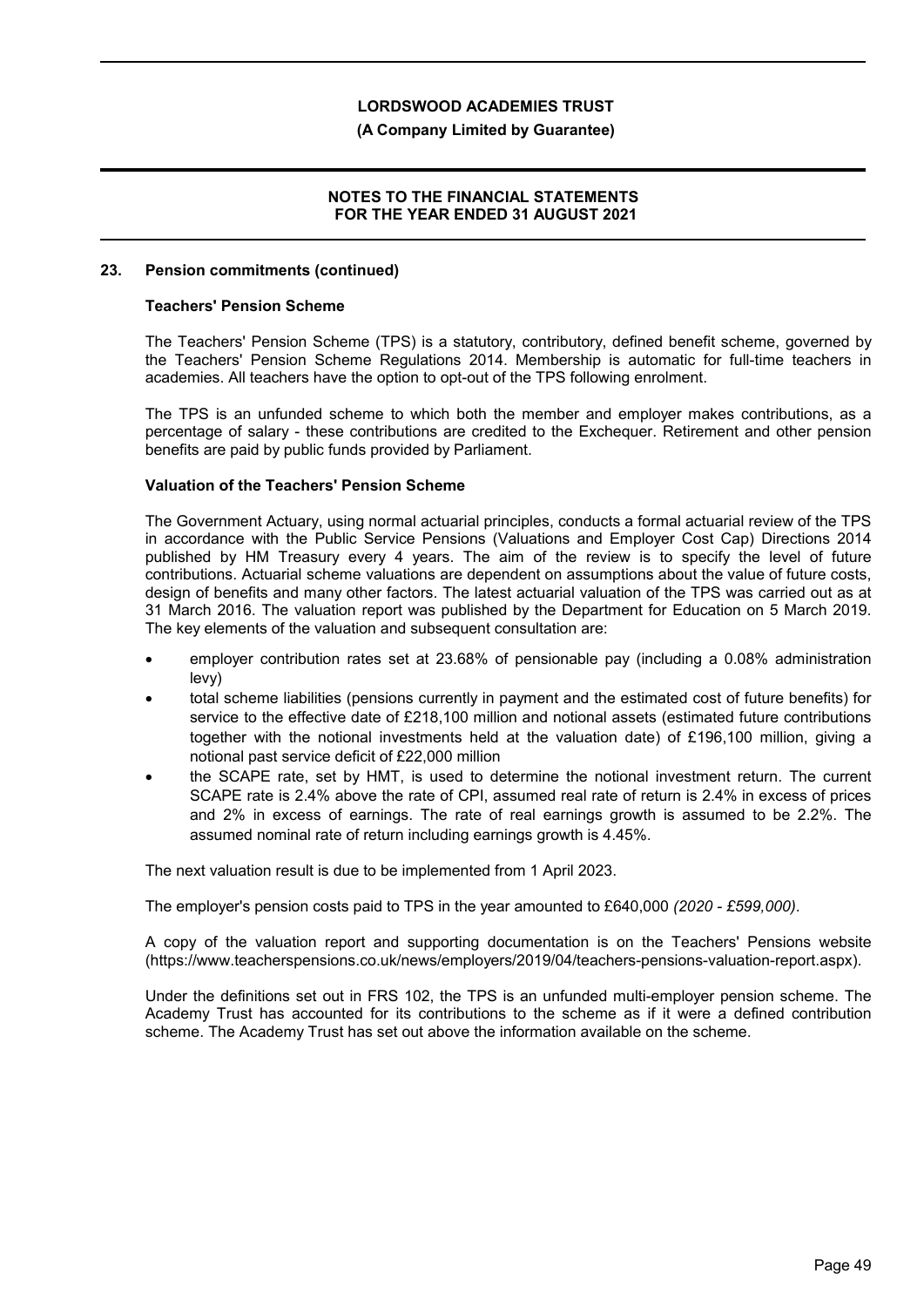### **(A Company Limited by Guarantee)**

### **NOTES TO THE FINANCIAL STATEMENTS FOR THE YEAR ENDED 31 AUGUST 2021**

#### **23. Pension commitments (continued)**

#### **Local Government Pension Scheme**

The LGPS is a funded defined benefit pension scheme, with the assets held in separate trusteeadministered funds. The total contribution made for the year ended 31 August 2021 was £218,000 *(2020 - £241,000)*, of which employer's contributions totalled £173,000 *(2020 - £192,000)* and employees' contributions totalled £ 45,000 *(2020 - £49,000)*. The agreed contribution rates for future years are 19.4 per cent for employers and between 5.5 and 12.5 per cent for employees.

The LGPS obligation relates to the employees of the Academy Trust, who were the employees transferred as part of the conversion from the maintained school and new employees who were eligible to, and did, join the Scheme in the year. The obligation in respect of employees who transferred on conversion represents their cumulative service at both the predecessor school and the Academy Trust at the balance sheet date.

Parliament has agreed, at the request of the Secretary of State for Education, to a guarantee that, in the event of academy closure, outstanding Local Government Pension Scheme liabilities would be met by the Department for Education. The guarantee came into force on 18 July 2013.

#### **Principal actuarial assumptions**

|                                                    | 2021 | 2020 |
|----------------------------------------------------|------|------|
|                                                    | %    | ℅    |
| Rate of increase in salaries                       | 2.85 | 3.25 |
| Rate of increase for pensions in payment/inflation | 2.85 | 2.25 |
| Discount rate for scheme liabilities               | 1.65 | 1.65 |

The current mortality assumptions include sufficient allowance for future improvements in mortality rates. The assumed life expectations on retirement age 65 are:

|                      | 2021         | 2020  |
|----------------------|--------------|-------|
|                      | <b>Years</b> | Years |
| Retiring today       |              |       |
| Males                | 21.6         | 21.9  |
| Females              | 24.0         | 24.1  |
| Retiring in 20 years |              |       |
| Males                | 23.4         | 23.8  |
| Females              | 25.8         | 26.0  |
|                      |              |       |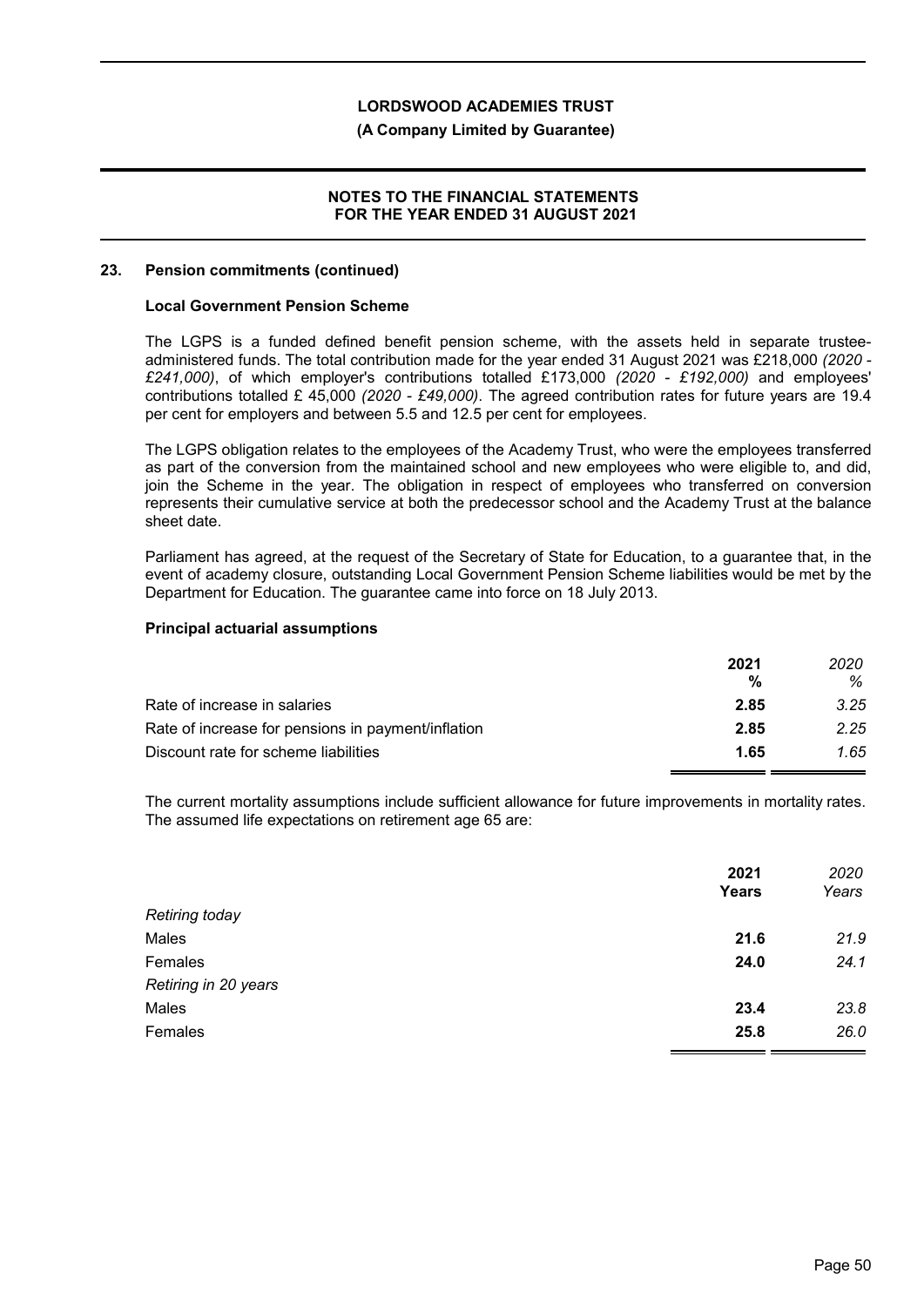## **(A Company Limited by Guarantee)**

## **NOTES TO THE FINANCIAL STATEMENTS FOR THE YEAR ENDED 31 AUGUST 2021**

### **23. Pension commitments (continued)**

### **Sensitivity analysis**

|                                        | 2021<br>£000 | 2020<br>£000 |
|----------------------------------------|--------------|--------------|
| Discount rate $+0.1\%$                 | 186          | 155          |
| Discount rate -0.1%                    | (191)        | (159)        |
| Mortality assumption - 1 year increase | (292)        | (221)        |
| Mortality assumption - 1 year decrease | 280          | 213          |
| CPI rate $+0.1\%$                      | (22)         | (20)         |
| CPI rate $-0.1\%$                      | 22           | 20           |

## **Share of scheme assets**

The Academy Trust's share of the assets in the scheme was:

|                              | 2021<br>£ | 2020<br>£ |
|------------------------------|-----------|-----------|
| Equities                     | 2,153,000 | 1,643,000 |
| Gilts                        | 292,000   | 317,000   |
| Corporate bonds              | 216,000   | 114,000   |
| Property                     | 248,000   | 221,000   |
| Cash and other liquid assets | 130,000   | 194,000   |
| Other                        | 494,000   | 437,000   |
| Total market value of assets | 3,533,000 | 2,926,000 |

The actual return on scheme assets was £524,000 *(2020 - £259,000)*.

The amounts recognised in the Statement of Financial Activities are as follows:

|                                                                  | 2021<br>£      | 2020<br>£ |
|------------------------------------------------------------------|----------------|-----------|
| Current service cost                                             | 334,000        | 334,000   |
| Past service cost                                                | 1,000          |           |
| Interest income                                                  | (49,000)       | (50,000)  |
| Interest cost                                                    | 95,000         | 92,000    |
| Administrative expenses                                          | $\blacksquare$ | 2,000     |
| Total amount recognised in the Statement of Financial Activities | 381,000        | 378,000   |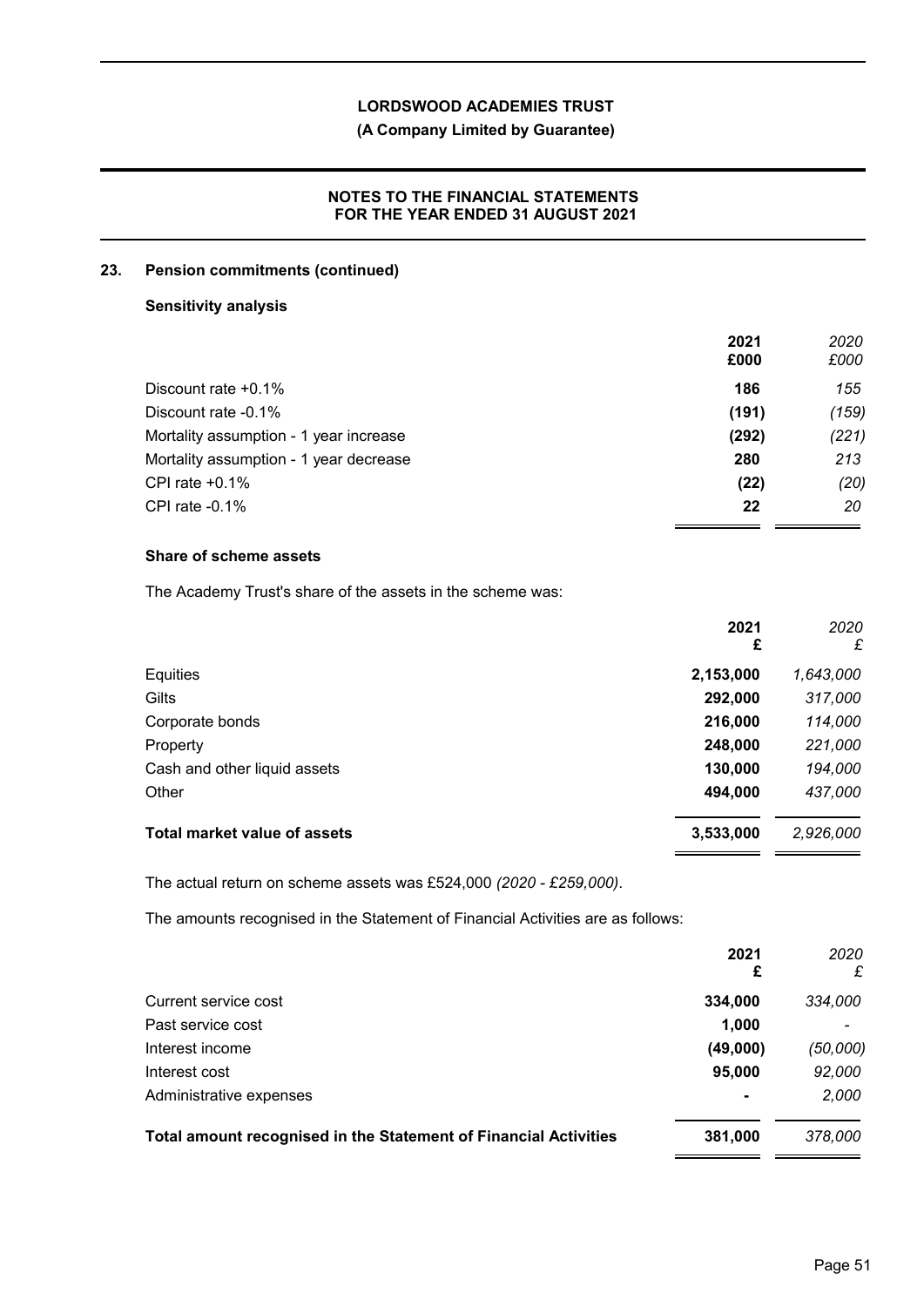**(A Company Limited by Guarantee)**

## **NOTES TO THE FINANCIAL STATEMENTS FOR THE YEAR ENDED 31 AUGUST 2021**

### **23. Pension commitments (continued)**

Changes in the present value of the defined benefit obligations were as follows:

|                         | 2021<br>£ | 2020<br>£ |
|-------------------------|-----------|-----------|
| At 1 September          | 5,781,000 | 4,951,000 |
| Current service cost    | 334,000   | 334,000   |
| Past service costs      | 1,000     |           |
| Interest cost           | 95,000    | 92,000    |
| Employee contributions  | 45,000    | 49,000    |
| <b>Actuarial losses</b> | 819,000   | 368,000   |
| Benefits paid           | (135,000) | (13,000)  |
| At 31 August            | 6,940,000 | 5,781,000 |

Changes in the fair value of the Academy Trust's share of scheme assets were as follows:

| 2021<br>£      | 2020<br>£ |
|----------------|-----------|
| 2,926,000      | 2,598,000 |
| 49,000         | 50,000    |
| 475,000        | 52,000    |
| 173,000        | 192,000   |
| 45,000         | 49,000    |
| (135,000)      | (13,000)  |
| $\blacksquare$ | (2,000)   |
| 3,533,000      | 2,926,000 |
|                |           |

#### **24. Operating lease commitments**

At 31 August 2021 the Academy Trust had commitments to make future minimum lease payments under non-cancellable operating leases as follows:

|                                              | 2021   | 2020<br>£ |
|----------------------------------------------|--------|-----------|
| Not later than 1 year                        | 9,184  | 11,032    |
| Later than 1 year and not later than 5 years | 8,143  | 17,848    |
|                                              | 17,327 | 28,880    |